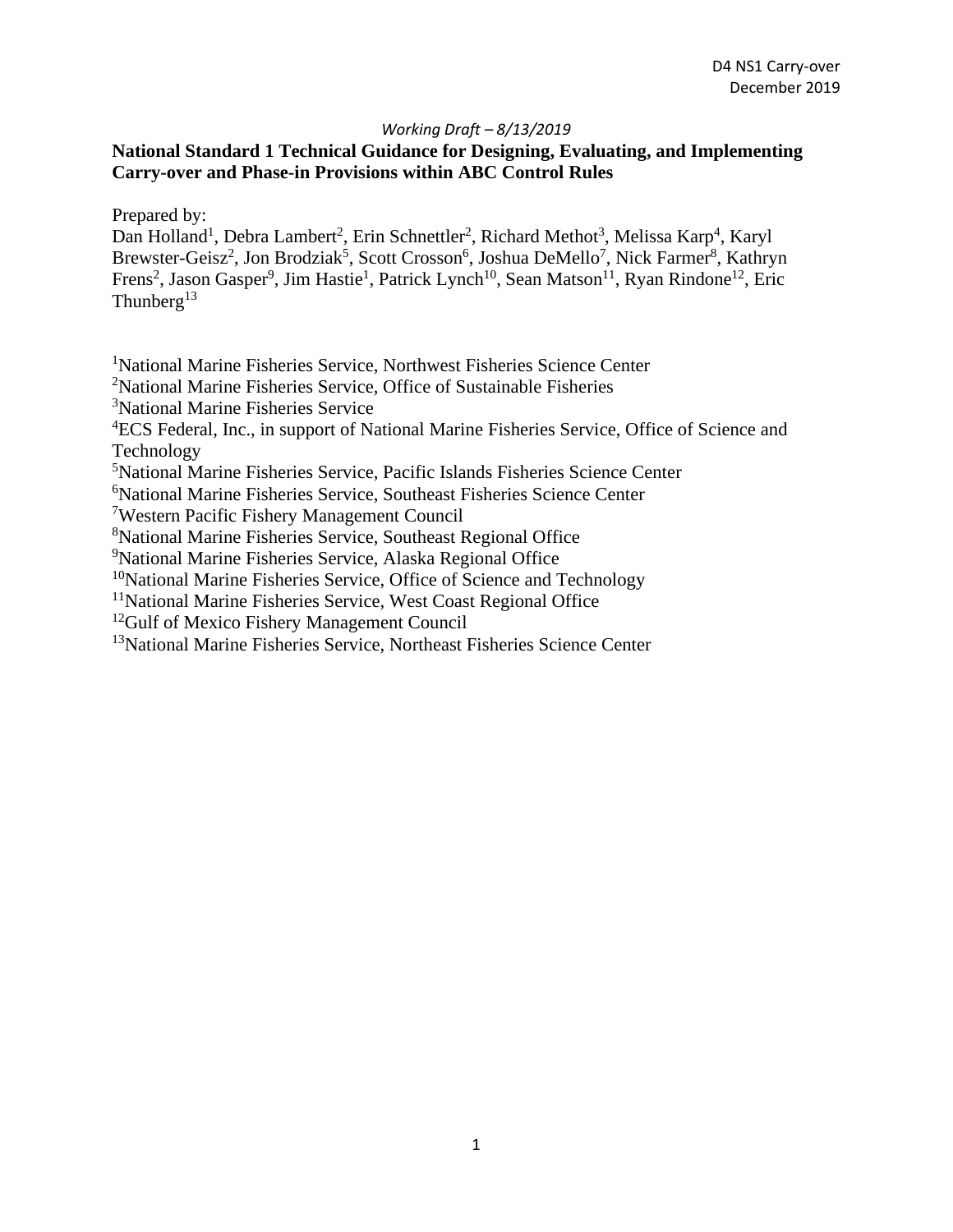## **Table of Contents**

List of Acronyms

Abstract

- 1. Introduction
- 1.1 Carry-over provisions: description, benefits and risks
- 1.2 Phase-in provisions: description, benefits and risks
- 1.3 Summary of core principles
- 2. Examples of how carry-over and phase-in have been used in U.S. fisheries and in other countries
- 2.1 Carry-over examples
- 2.1.1 U.S. experience
- 2.1.2 International experience
- 2.1.3 Summary of carry-over design features
- 2.2 Phase-in examples
- 2.2.1. U.S. experience
- 2.2.2 International experience
- 2.2.3 Summary of phase-in design characteristics
- 3. Implementing and evaluating carry-over and phase-in provisions
- 3.1 Carry-over and phase-in without changes to the ABC
- 3.2 Carry-over requiring ABC adjustments
- 3.3 Phase-in of ABC changes in response to update assessments
- 4. Characteristics of fish stocks, fisheries, and management approaches that impact both the

benefits and risks of carry-over and phase-in

- 4.1 Life history characteristics
- 4.2 Stock structure and spatial dynamics of fish and fisheries
- 4.3 Jointly targeted and bycatch species
- 4.4 Assessment availability and frequency
- 4.5 ACL overages and catch uncertainty
- 4.6 The broader fishery management context
- 4.7 Limitations on ABC adjustments
- 5. Conclusions and recommendations
- 6. Acknowledgements
- 7. References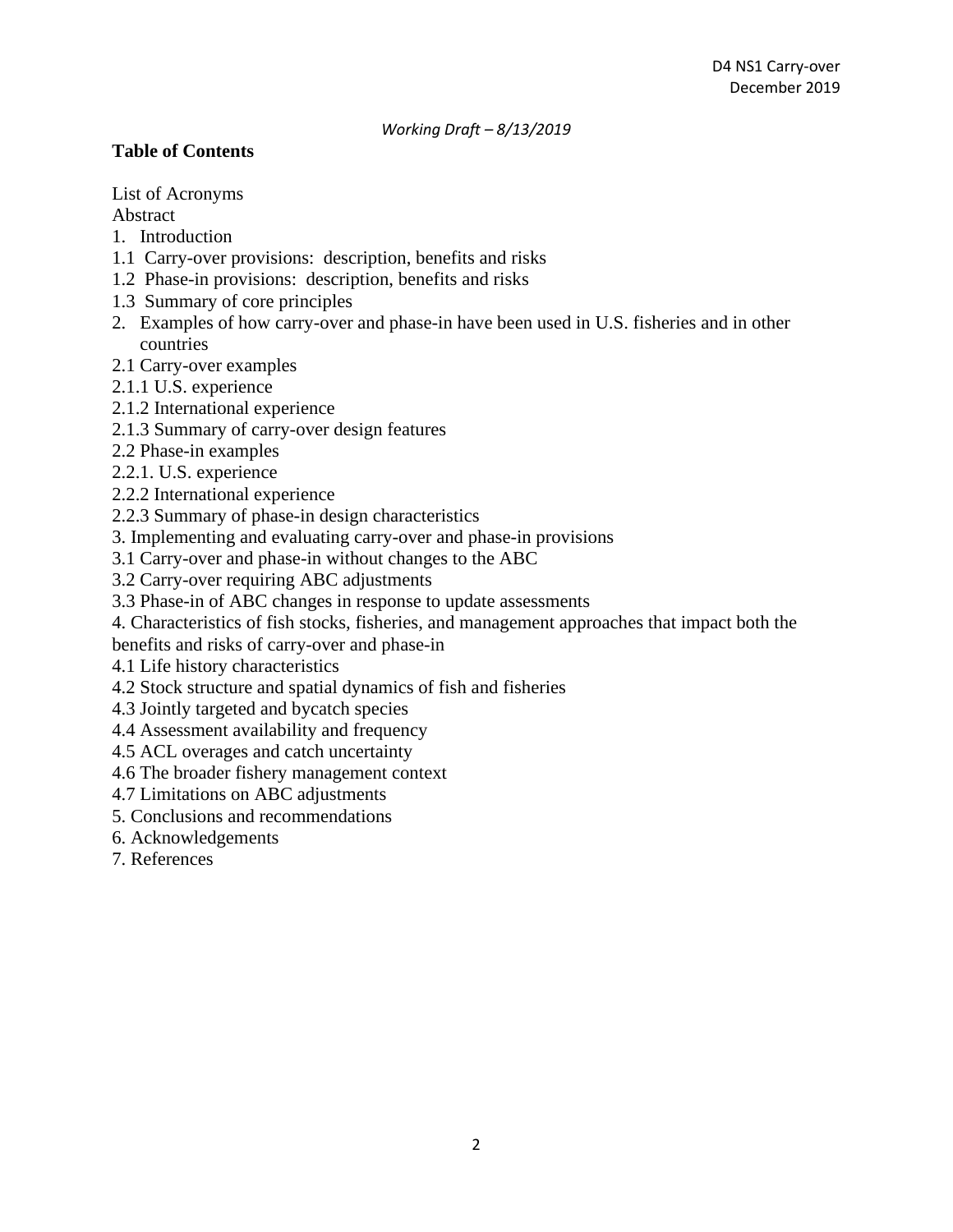#### **List of Acronyms**

ABC – acceptable biological catch ACE – annual catch entitlement ACL – annual catch limit ACT – annual catch target AMs – accountability measures  $B_{\text{lim}}$  – biomass limit  $B<sub>pa</sub>$  – precautionary biomass levels CCSBT - Commission for the Conservation of Southern Bluefin Tuna CFR – Code of Federal Regulations CPUE – catch per unit effort CV – coefficient of variation DAS – days at sea FMP – fishery management plan Flim – fishing mortality limit FR – Federal Register GoM – Gulf of Mexico HMS – highly migratory species ICCAT – International Commission for the Conservation of Atlantic Tunas IFQ – individual fishing quota IPHC – International Pacific Halibut Commission LAGC – limited access general category MSA – Magnuson-Stevens Fishery Conservation and Management Act MSE – management strategy evaluation MSY – maximum sustainable yield NE – Northeast NMFS – National Marine Fisheries Service NS1 – National Standard 1 OFL – overfishing limit  $P^*$  – probability of overfishing QS – quota share QP – quota pounds SSB – spawning stock biomass SSC – Scientific and Statistical Committee TAC – total allowable catch U.S. – United States WBFT – Western Atlantic bluefin tuna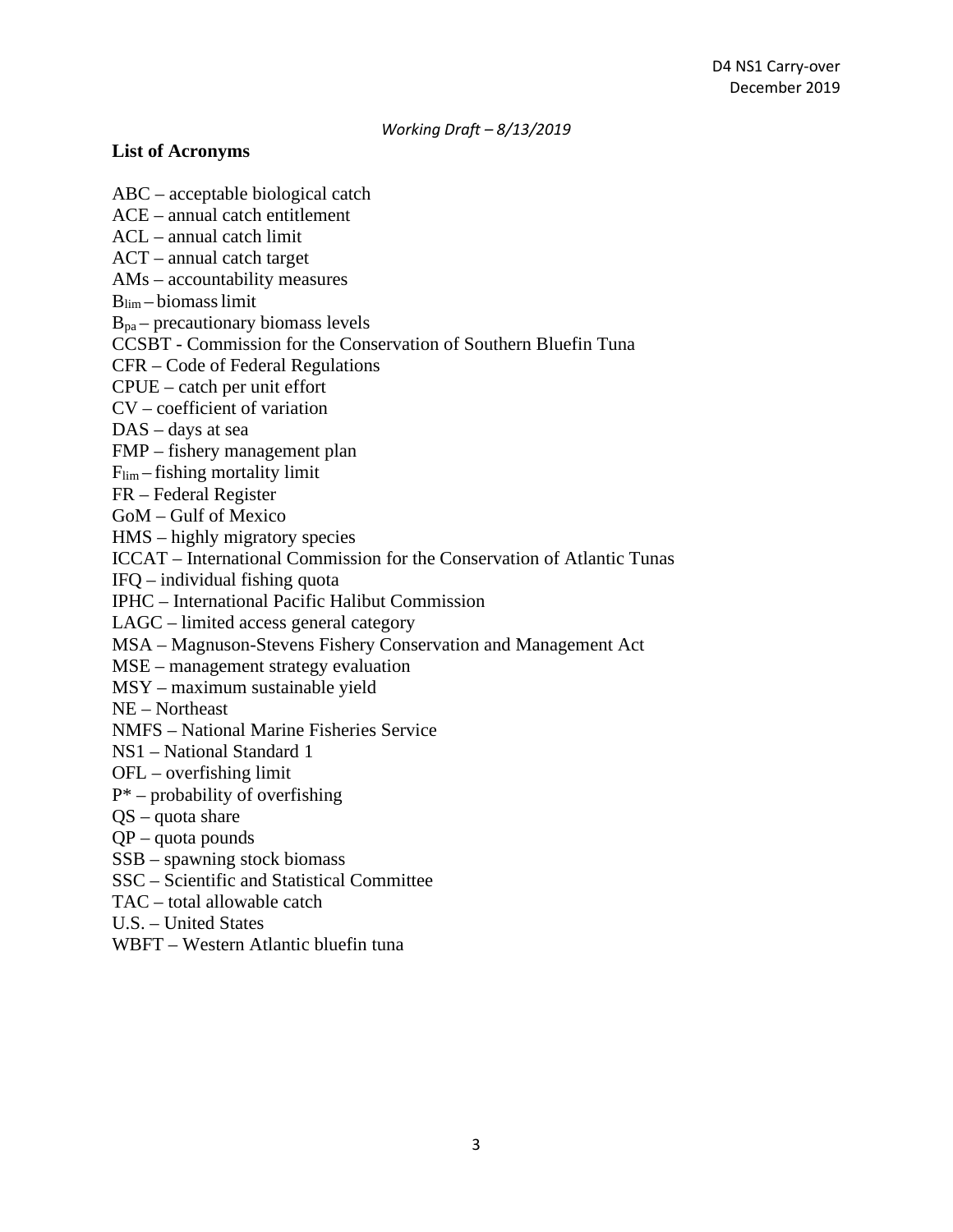#### **Abstract**

Revisions to the National Standard 1 (NS1) guidelines published in 2016 included two provisions that added flexibility in the process of specifying annual catch limits (ACLs). One provision allowed the unused portion of an ACL to be carried over to the following year. A second provision allowed changes in catch limits to be phased in over a period of time not to exceed 3 years. Both provisions required that overfishing is still prevented. This added flexibility may have a number of benefits including increasing safety and economic performance and reducing social disruptions by creating stability in harvests over time. However, policies that allow acceptable biological catch (ABC) to be set closer to the overfishing limit (OFL) also have the potential to increase biological risk and should be properly analyzed and adopted with caution. This technical memo is meant to support the implementation of the carry-over and phase-in provisions as described within the NS1 guidelines. It provides examples of how carryover and phase-in provisions have been implemented in fisheries so that we can learn from past experiences, describes acceptable approaches to design and implement carry-over and phase-in provisions, and identifies characteristics of fish stocks, fisheries, and management approaches that may impact the benefits and risks of applying carry-over and phase-in provisions.

## **1. Introduction**

The NS1 guidelines recommend that each Fishery Management Council (Council) establish an acceptable biological catch (ABC) control rule for each managed stock or stock complex. An ABC control rule is an established policy set by the Council in consultation with its Scientific and Statistical Committee (SSC), or by the Secretary of Commerce for Secretarial managed stocks such as Atlantic highly migratory species (HMS). It articulates how the ABC is set compared to the overfishing limit (OFL). ABC control rules take into account scientific uncertainty and each Council's risk policy (e.g., the acceptable probability that catch equal to the ABC would result in overfishing). Because the ABC cannot exceed the OFL estimate, ABC control rules generally specify the amount by which the ABC should be reduced from the  $OFL<sup>1</sup>$  $OFL<sup>1</sup>$  $OFL<sup>1</sup>$ , based on the level of scientific uncertainty and the probability that such a catch level could result in overfishing. For Council-managed fisheries, the SSC generally applies the Council's ABC control rule when making its ABC recommendation.

In October 2016, the National Marine Fisheries Service (NMFS) published a final rule to revise the National Standard 1 (NS1) guidelines (81 FR 71858; October 18, 2016). One of the objectives of the 2016 revisions was to provide additional flexibility within current statutory limits to address fishery management issues. For example, the revised NS1 guidelines allow for changes in catch limits to be phased in over time, and for some of the unused portion of an acceptable catch limit (ACL) to be carried over from one year to the next. A summary of those provisions, requirements related to them, and the benefits and risks associated with them, is provided in section 1.1 below.

Councils, regions, and stakeholders have expressed considerable interest in using the carry-over and phase-in provisions in ABC control rules. For example, at the time of this writing, the South Atlantic Council is working on a fishery management plan (FMP) amendment to incorporate phase-in and carry-over provisions within their ABC control rule, the Gulf of Mexico

<span id="page-3-0"></span><sup>&</sup>lt;sup>1</sup> For some data limited stocks, an OFL proxy is specified or OFL may not specified.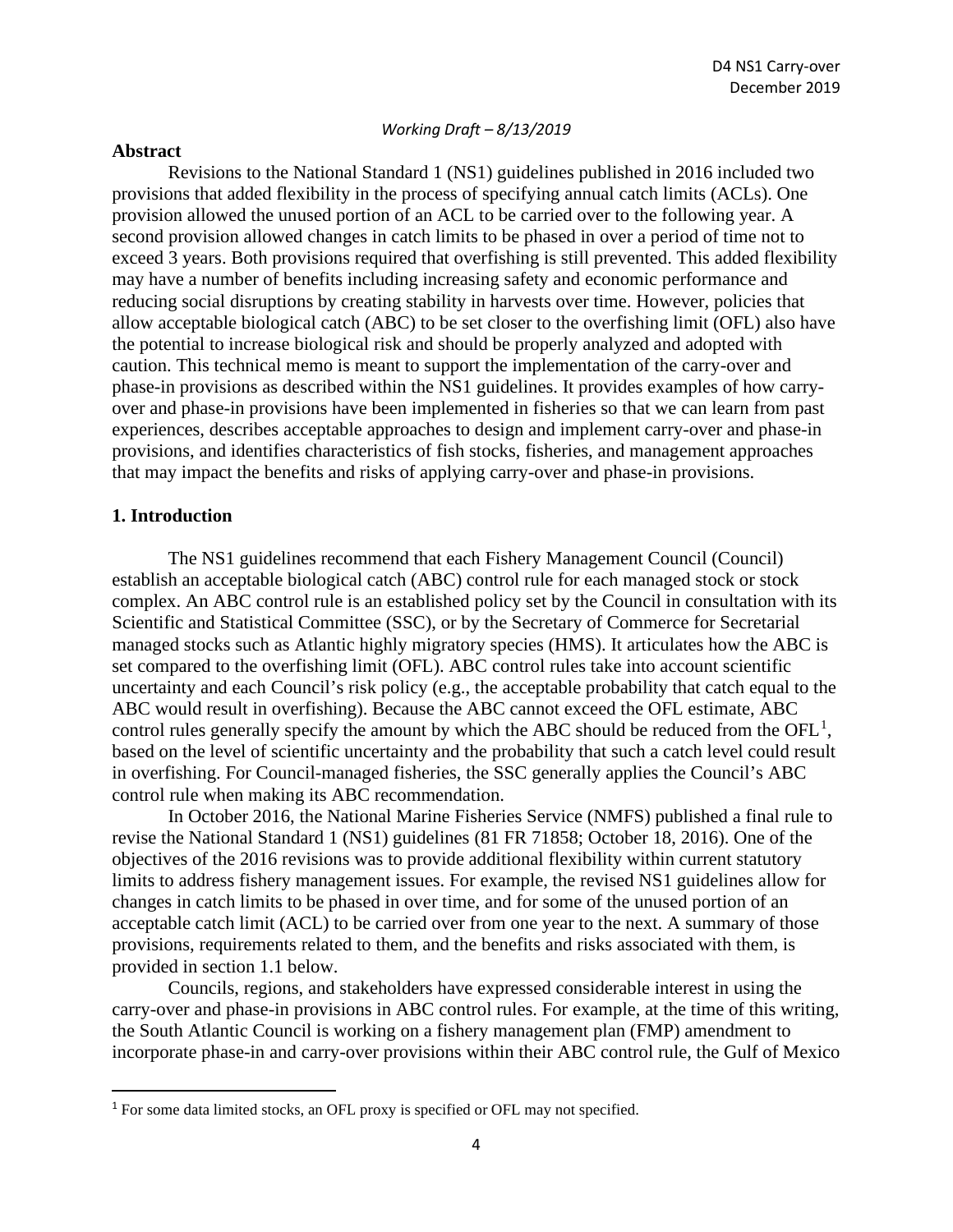Council is working on an FMP amendment to incorporate carry-over provisions within their ABC control rule, and the Pacific Council is starting scoping for the development of phase-in provisions. Recommendations and best practices on how to develop and apply these provisions are lacking. For these reasons, technical guidance on the application of those provisions is provided in this document. This is only technical advice and is nonbinding.

The goal of this technical memo is to: 1) provide examples of how carry-over and phasein provisions have been implemented in fisheries so that we can learn from past experiences; 2) describe some possible approaches to design and implement carry-over and phase-in provisions; and 3) identify characteristics of fish stocks, fisheries, and management approaches that may impact the benefits and risks of applying carry-over and phase-in provisions. This technical memo is meant to support the implementation of the carry-over and phase-in provisions as described within the NS1 guidelines. We recognize that the collective scientific understanding about these concepts with continue to evolve over time. Councils should consult with their SSCs and NMFS Fisheries Science Center and Regional Office counterparts, and use the best scientific information available to design carry-over and phase-in provisions that are appropriate for their fisheries.

#### **1.1 Carry-over Provisions: Description, Benefits and Risks**

#### **Description**

The NS1 guidelines include a provision to allow Councils to carry over a portion of the unused ACL in a following year if an underage occurs (i.e., catch is below ACL) in the current year. This provision was added because some fisheries do not catch each stock's full ACL every year. Carrying over unused catch can relieve pressure on fishermen to catch the entire catch limit within a particular year when it may not be practical or economical to do so. This pressure can result in fishing in unsafe situations or harvesting fish during poor market conditions. Further, carry-over provisions can also be used to address situations when fisheries are prematurely closed in season and some amount of ACL remains unused. Prior to the 2016 NS1 revisions, managers had implemented carry-over provisions in several U.S. fisheries, but specific guidance on carry-over did not exist in the NS1 guidelines. Some Councils had expressed interest in carrying over significant levels of catch that could result in the previously specified ACL, and in some cases the ABC, being exceeded. In *Conservation Law Foundation* v. *Pritzker,* the U.S. District Court for the District of Columbia found that Framework 50 of the Northeast Multispecies FMP violated the Magnuson-Stevens Act (MSA) by allowing sectors to carry over unused catch in an amount that would exceed the SSC's recommendation of ABC for several stocks. The court held that MSA section 302(h)(6) requires that carry-over plus ACLs cannot exceed a stock's specified ABC. Consistent with this court decision, NMFS proposed and finalized guidance on carry-over.

Specifically, the NS1 guidelines state at 50 CFR 600.310(f)(2)(ii):

"… Councils can develop ABC control rules that allow for changes in catch limits to be phased in over time or to account for the carry-over of some of the unused portion of the ACL from one year to the next. The Council must articulate within its FMP when the phase-in and/or carry-over provisions of the control rule can and cannot be used and how each provision prevents overfishing, based on a comprehensive analysis.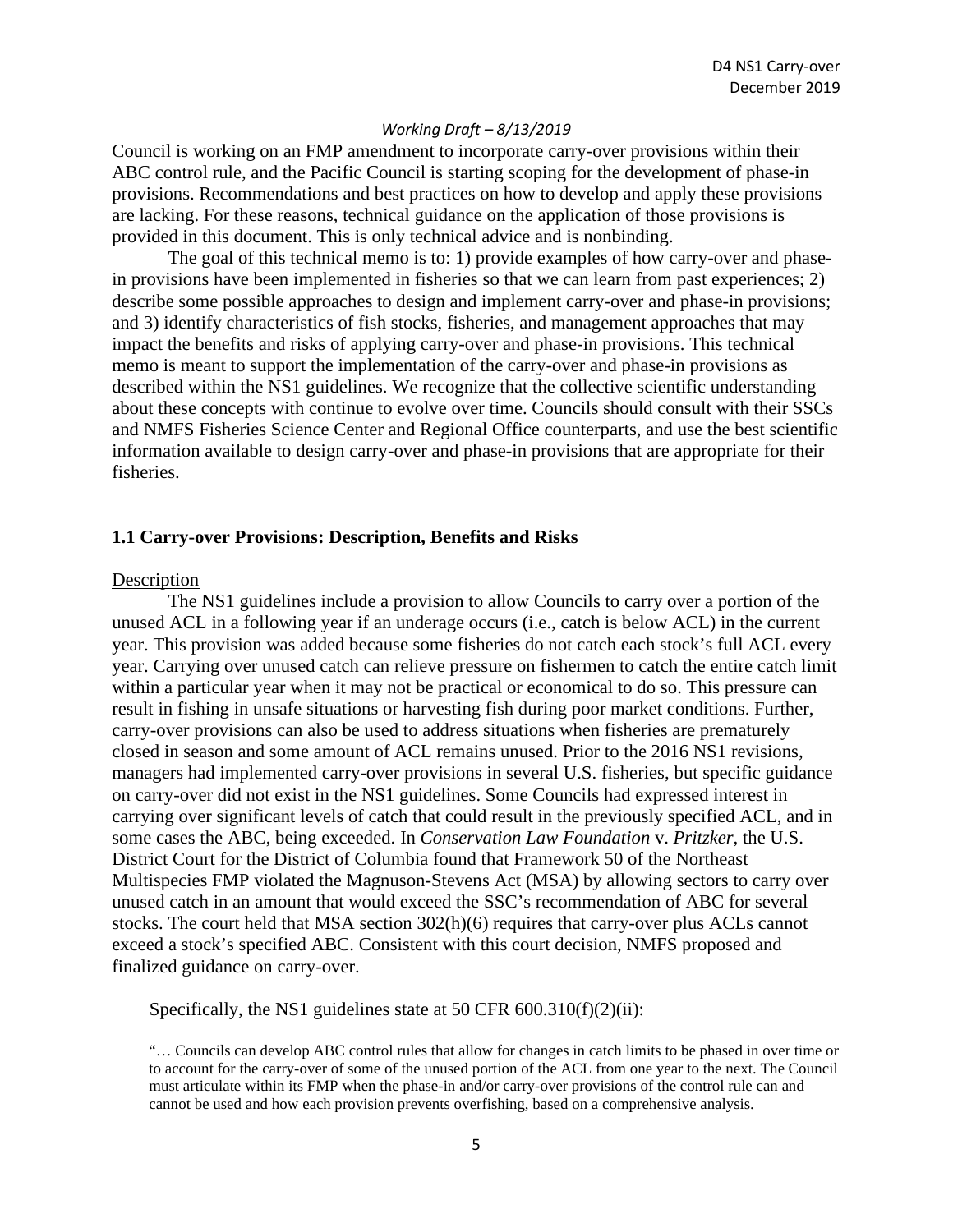$(A)$  ...

(B) *Carry-over ABC control rules.* An ABC control rule may include provisions for the carry-over of some of the unused portion of an ACL (*i.e.,* an ACL underage) from one year to increase the ABC for the next year, based on the increased stock abundance resulting from the fishery harvesting less than the full ACL. The resulting ABC recommended by the SSC must prevent overfishing and must consider scientific uncertainty consistent with the Council's risk policy. Carry-over provisions could also allow an ACL to be adjusted upwards as long as the revised ACL does not exceed the specified ABC. When considering whether to use a carry-over provision, Councils should consider the likely reason for the ACL underage. ACL underages that result from management uncertainty (*e.g.,* premature fishery closure) may be appropriate circumstances for considering a carry-over provision. ACL underages that occur as a result of poor or unknown stock status may not be appropriate to consider in a carry-over provision. In addition, the Councils should evaluate the appropriateness of carry-over provisions for stocks that are overfished and/or rebuilding, as the overriding goal for such stocks is to rebuild them in as short a time as possible."

It is important to note that the NS1 guidelines describe two approaches that Councils, or the Secretary in the case of Secretarial managed species, may use to carry over some portion of the ACL underage into the next fishing year. This technical guidance document will address both approaches. These two approaches are:

- *Utilizing ACL buffer*: If the ACL is lower than the ABC and there is an underage, a Council may account for it by adjusting the next years ACL upwards (by some part of the underage) as long as the new ACL with the underage added does not exceed the prespecified ABC for the next year. See section 3.1 for more information on this approach.
- *Utilizing a carry-over ABC control rule*: A carry-over ABC control rule establishes a policy that allows Councils to carry over some portion of an ACL underage into the next year by adjusting the ABC upwards to account for the increased stock biomass that results from an ACL underage. The revised ABC cannot exceed the OFL; therefore the degree to which ABC can be adjusted is limited by the OFL. See section 3.2 for more information on this approach.

#### Benefits of allowing carry-over

Carry-over provisions provide flexibility for fishermen to delay catching the full ACL if weather or economic conditions would allow them to catch the fish more safely or profitably at a later time (Sanchirico et al. 2006).

- *Safety*: One of the motivations to use carry-over provisions is safety. The rationale is that fishermen (or sectors) with unused quota at the end of the year will not face a choice of whether to go fishing in poor conditions or with excessive haste in order to avoid losing access to that catch. Carry-over provisions can also mitigate unforeseen circumstances (e.g., fishing vessel or equipment damage, natural disasters) that prevent safely obtaining the full ACL.
- *Economic stability*: Carry-over provisions can also relieve the pressure to harvest during poor fishery and/or market conditions or avoid creating a market glut by landing a large amount of catch at the end of the fishing year/season.
- *Management stability:* Carry-over provisions could also increase stability in fisheries management measures for both commercial and recreational fisheries. For example, more consistent, multi-year season lengths and ACLs can be set, knowing that some portion of the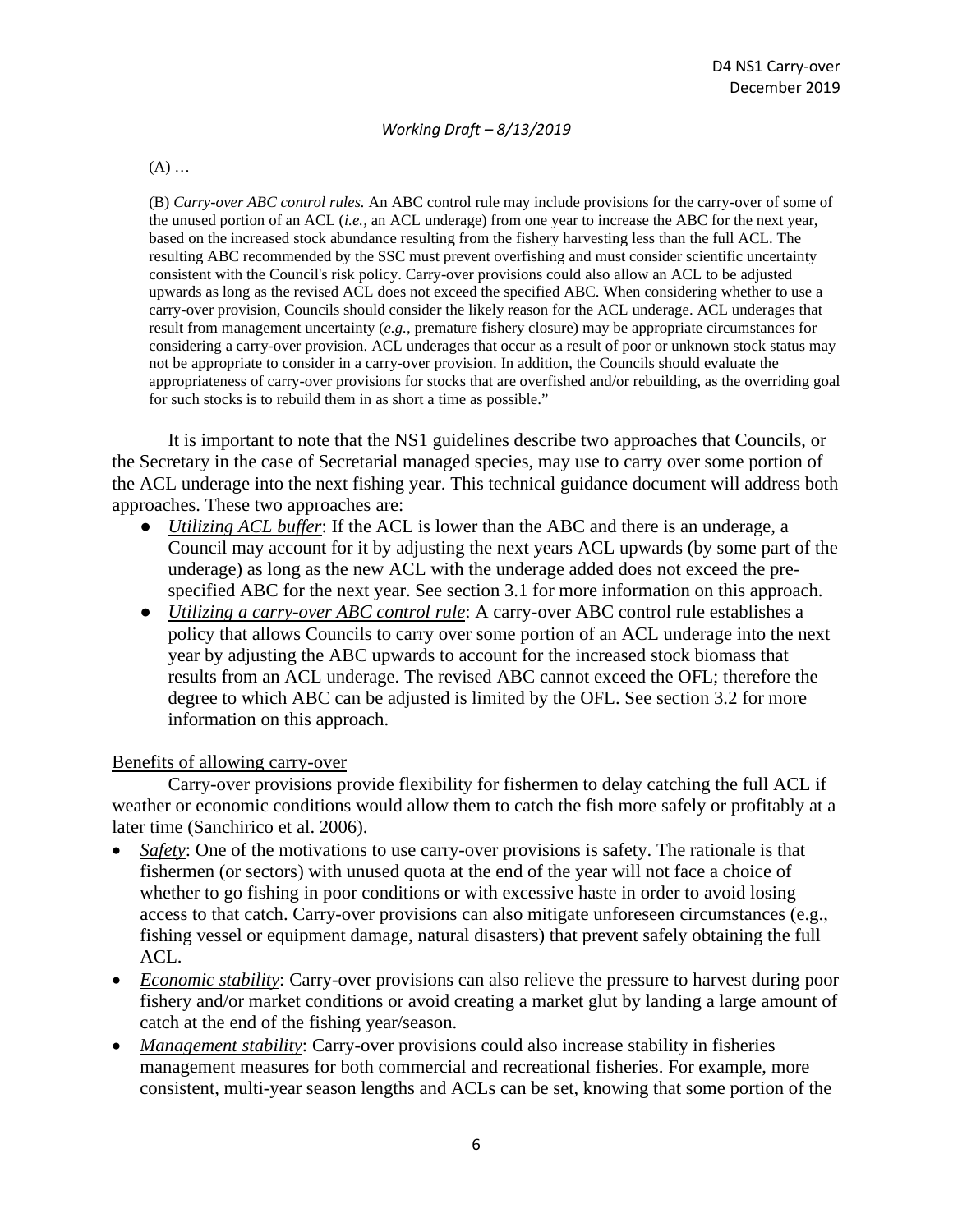uncaught ACL can be carried over into the next fishing year or season. Carry-over provisions also can be administratively easier to implement, rather than making fine scale in-season adjustments to season length or possession limits (which could be based on uncertain inseason harvest data) to achieve the full ACL in a fishing year or season.

• *Catch share fisheries*: The ability to carry over quota reduces incentives to fish right up to the maximum allowed, which can lead to overages and discards (Sanchirico et al. 2006). Carryover may be particularly important in multi-species catch share fisheries since fishermen may have incomplete control over the mix of species they catch, leading to imbalance between their catch and quota. (Sanchirico et al. 2006).

## Risks of allowing carry-over

Allowing carry-over has the potential to increase biological risk by allowing overfishing to occur inadvertently, which could lead to depletion or slow rebuilding of stocks. Risks of overfishing may be higher for some species or fisheries based on life-history characteristics, assessment frequency, data quality, and characteristics of the management system. We discuss these risks in more detail in Section 4.

- *Life history characteristics*: Carry-over could significantly impact short-lived stocks with high rates of natural mortality. For such stocks, the rationale of increasing the ABC based on the increased stock biomass that results from an ACL underage may not hold.
- *Jointly targeted and bycatch species*: Carry-over polices that shift harvest of one species over time may coincidentally do the same for other species. If fact, constraints on quota of an incidentally-caught species may be the primary reason for underages and potential carry-over of another species. Further, for stock complexes that have one ABC for the complex as a whole, the application of carry-over could further enhance challenges with ensuring that none of the stocks within the complex experience overfishing.
- *ACL overages and catch uncertainty*: Allowing carry-over provisions to be applied to ACL underages while not requiring corresponding pay-back provisions for ACL overages could lead to catches exceeding the ACL on average, risking overexploitation of the stock over the long term (Powers and Brooks 2008). Further, for stocks with substantial uncertainty in catch estimates, an underage of the ACL may be due to imprecision in the estimate of catch. An underreporting bias undermines the viability of carry-over management.

## **1.2 Phase-in Provisions: Description, Benefits and Risks**

#### Description

The 2016 revisions to the NS1 guidelines also included a provision to allow changes in catch limits to be phased in over a period of time not to exceed 3 years, as long as overfishing is prevented. NMFS recognized that the previous version of the NS1 guidelines had led managers to adjust ABCs and ACLs in lock-step with assessment results through the use of control rules. Large changes in catch limits due to new scientific information about the status of a stock may have negative effects on the fishing industry and fishing communities. Phasing in changes to catch limits reduces the immediate magnitude of the change, and should help the fishing industry adapt to and plan for the future by creating more stable fisheries over the short term.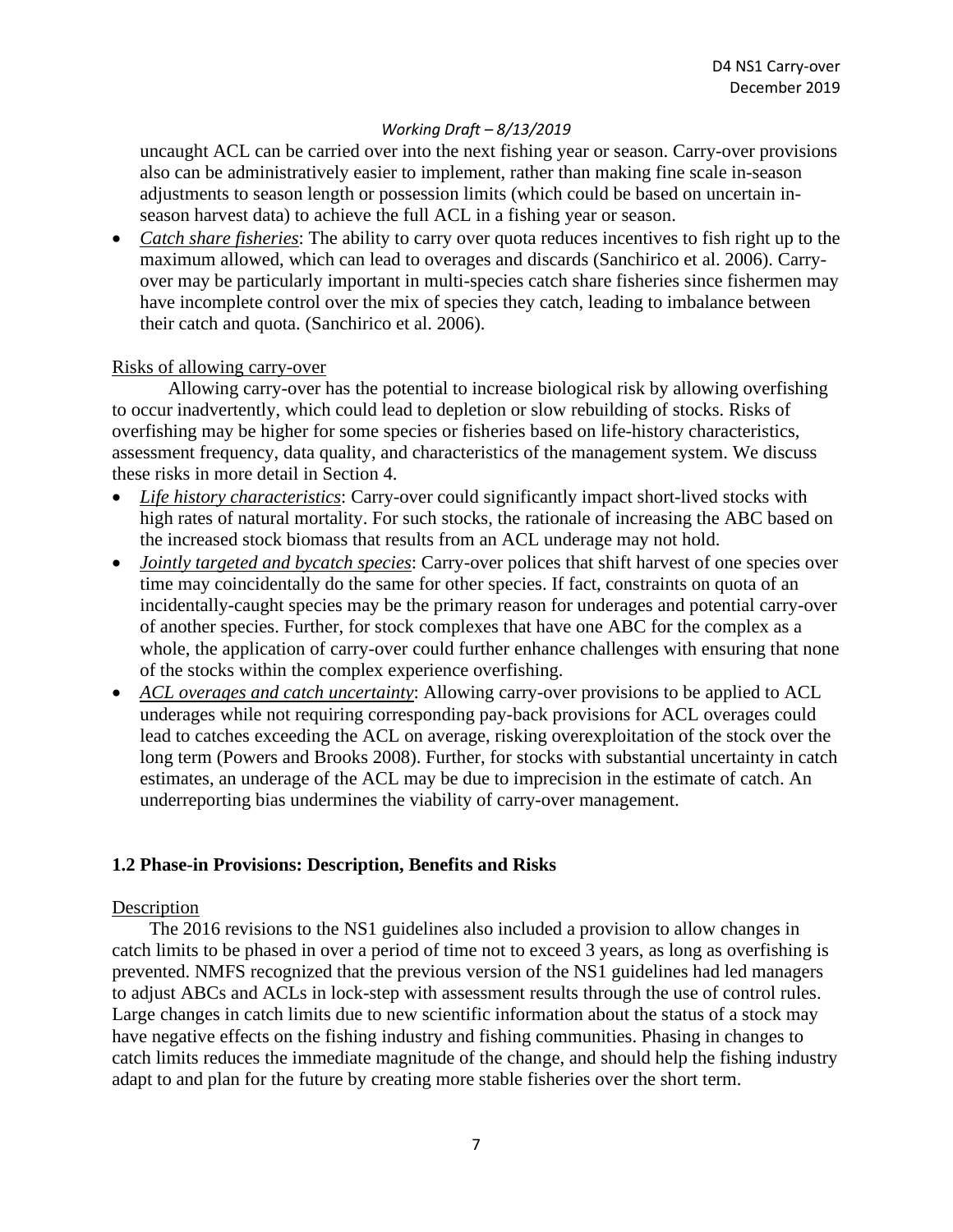## Specifically, the NS1 guidelines state at 50 CFR 600.310(f)(2)(ii):

"… Councils can develop ABC control rules that allow for changes in catch limits to be phased in over time or to account for the carry-over of some of the unused portion of the ACL from one year to the next. The Council must articulate within its FMP when the phase-in and/or carry-over provisions of the control rule can and cannot be used and how each provision prevents overfishing, based on a comprehensive analysis.

(A) *Phase-in ABC control rules.* Large changes in catch limits due to new scientific information about the status of the stock can have negative short-term effects on a fishing industry. To help stabilize catch levels as stock assessments are updated, a Council may choose to develop a control rule that phases in changes to ABC over a period of time, not to exceed 3 years, as long as overfishing is prevented each year (*i.e.,* the phased-in catch level cannot exceed the OFL in any year). In addition, the Councils should evaluate the appropriateness of phase-in provisions for stocks that are overfished and/or rebuilding, as the overriding goal for such stocks is to rebuild them in as short a time as possible."

## Benefits of allowing phase-in

- *Stability*: Phasing in changes to a new ACL helps create more stable fisheries. Implementing large changes in ACLs due to new scientific information about the status of a stock may have greater negative effects on a fishing industry than spreading the change out over time. Spreading out the change provides some stability by allowing the fishing industry time to plan for the best ways to adapt to the change.
- *Management uncertainty*: Management uncertainty (which is a function of the ability of managers to control catch) decreases when quotas vary less from year to year (Patrick et al. 2013).

## Risks of allowing phase-in:

Allowing phase-in has the potential to increase biological risk by allowing overfishing to occur inadvertently, which could lead to depletion or slow rebuilding of stocks. Risks of overfishing may be higher for some species or fisheries based on life-history characteristics, assessment frequency, data quality, and characteristics of the management system. We discuss these risks in more detail in Section 4.

- *Life history characteristics*: Phase-in could be more risky for short-lived stocks with high rates of natural mortality.
- *Stock structure and spatial dynamics of fish and fisheries*: For species that school or contract their distribution as biomass declines (allowing CPUE to remain high as the stock is depleted), phase-in provisions could increase the risk of overfishing.
- *Assessment variability and frequency*: If stock assessments are infrequent or subject to high uncertainty phasing in decreases in catch may increase risk.
- *Phasing in decreases without phasing in increases*: Phasing in decreases without phasing in increase could increase the risk of inadvertent overfishing and depletion.

## **1.3 Summary of Core Principles**

The core principles of phase-in and carry-over laid out in the NS1 guidelines are:

● *Must prevent overfishing*: When applying either a phase-in or carry-over ABC control rule, the resulting ABC must prevent overfishing (i.e., ABC cannot exceed OFL).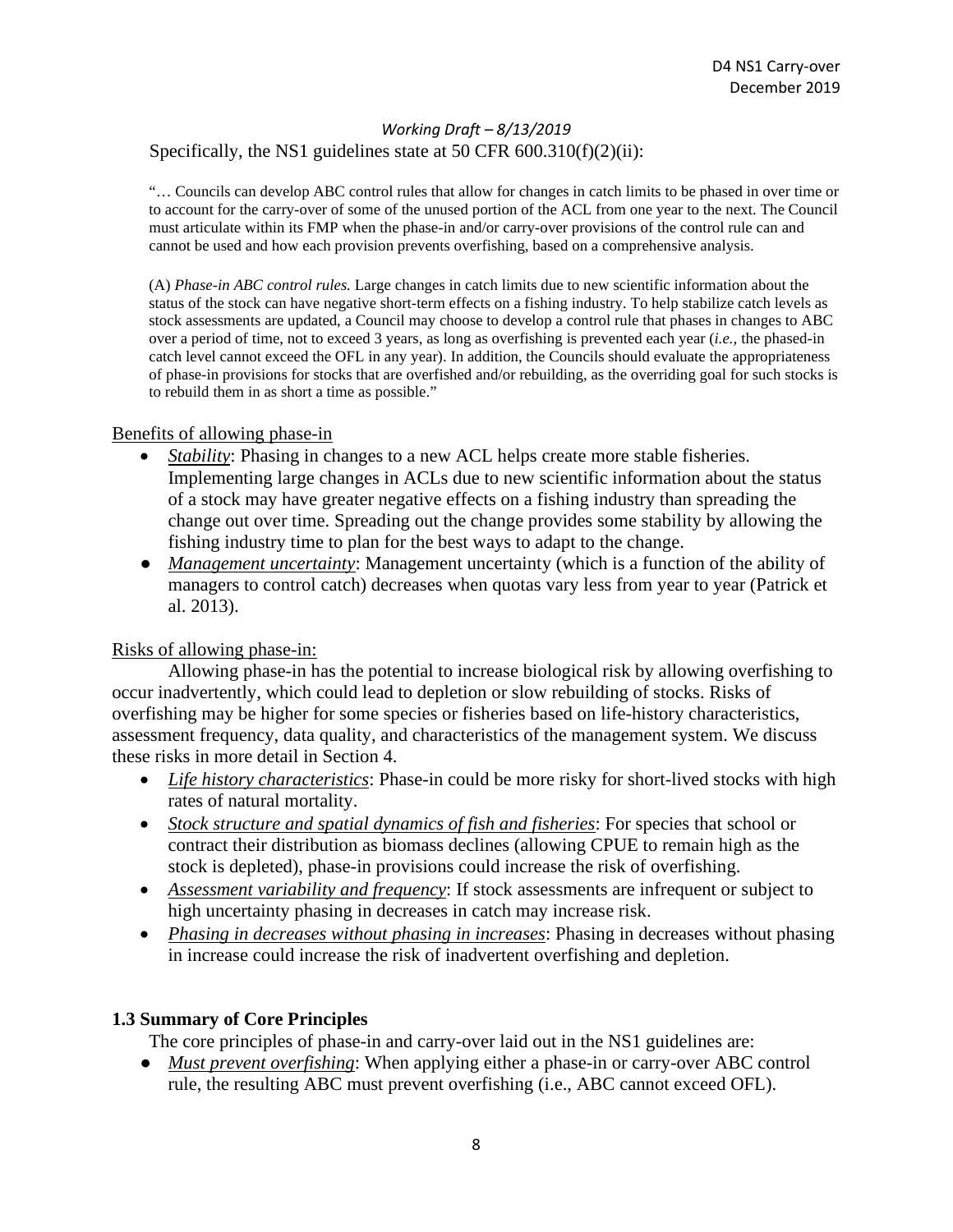- *Comprehensive analysis:* ABC control rules should be based on a comprehensive analysis that shows how the control rule prevents overfishing  $(50 \text{ CFR } 600.310 \text{ (f)}(2)(i))$ . Further, if developed, Councils must articulate in their FMPs when phase-in and/or carryover provisions of ABC control rules can and cannot be used and how each provision prevents overfishing, based on a comprehensive analysis.
- *Overfished and rebuilding stocks*: The impact of phase-in and/or carry-over on a stock's rebuilding progress should be considered, as the overriding management goal for stocks in a rebuilding plan is to rebuild them in as short a time as possible.

## **2. Example Applications of Carry-over and Phase-in**

This section presents a number of short descriptions of carry-over and phase-in policies applied within fisheries in the U.S. and in other countries and illustrates lessons learned from these experiences. Most of the U.S. examples were implemented prior to the 2016 NS1 guideline revisions, which have created additional flexibility. For example, in some U.S. fisheries, carryover is limited to the difference between the ABC and ACL. The 2016 NS1 guidelines, properly applied and evaluated, could potentially allow for a less restrictive carry-over program where the ABC in year 2 could be adjusted upward to accommodate carry-over as long as the revised ABC is less than the OFL.

Note that, in some of the examples below, different terminology is used to describe carryover in the event of a catch underage. For example, in some examples, a catch underage is referred to as a "quota surplus," "underharvest," or "unused quota." Also, several of the carryover examples presented below also include a discussion of polices that address the overharvest of quota (also referred to as: "pay-back" of quota overages, or "quota deficit"). Often times, when a policy regarding carry-over exists for a specific fishery, there is a related policy that addresses overharvest or pay-back. In those cases, we have provided a summary of the overharvest or pay-back policy.

Many of the international examples have characteristics that could make them infeasible under U.S. law. For example, some carry-over programs in other countries allow high percentages of uncaught quota to be carried over. If, when added to the quota for the next year, the combined quota would result in an allowable catch that would exceed the OFL for a stock. Such a policy would not be allowed under the NS1 Guidelines. Similarly, some phase-in programs in other countries that restrict the percentage or frequency of decreases in ACLs in a single year might be in conflict with MSA requirements if they fail to set an ACL at or below the ABC each year. In most cases, these programs could likely be modified or applied in such a way to be consistent with U.S. fisheries law and policy, so these programs still serve as instructive examples.

#### **2.1 Carry-over Examples**

#### **2.1.1 U.S. Experience** (see also Table 1)

#### North Pacific Fishery Management Council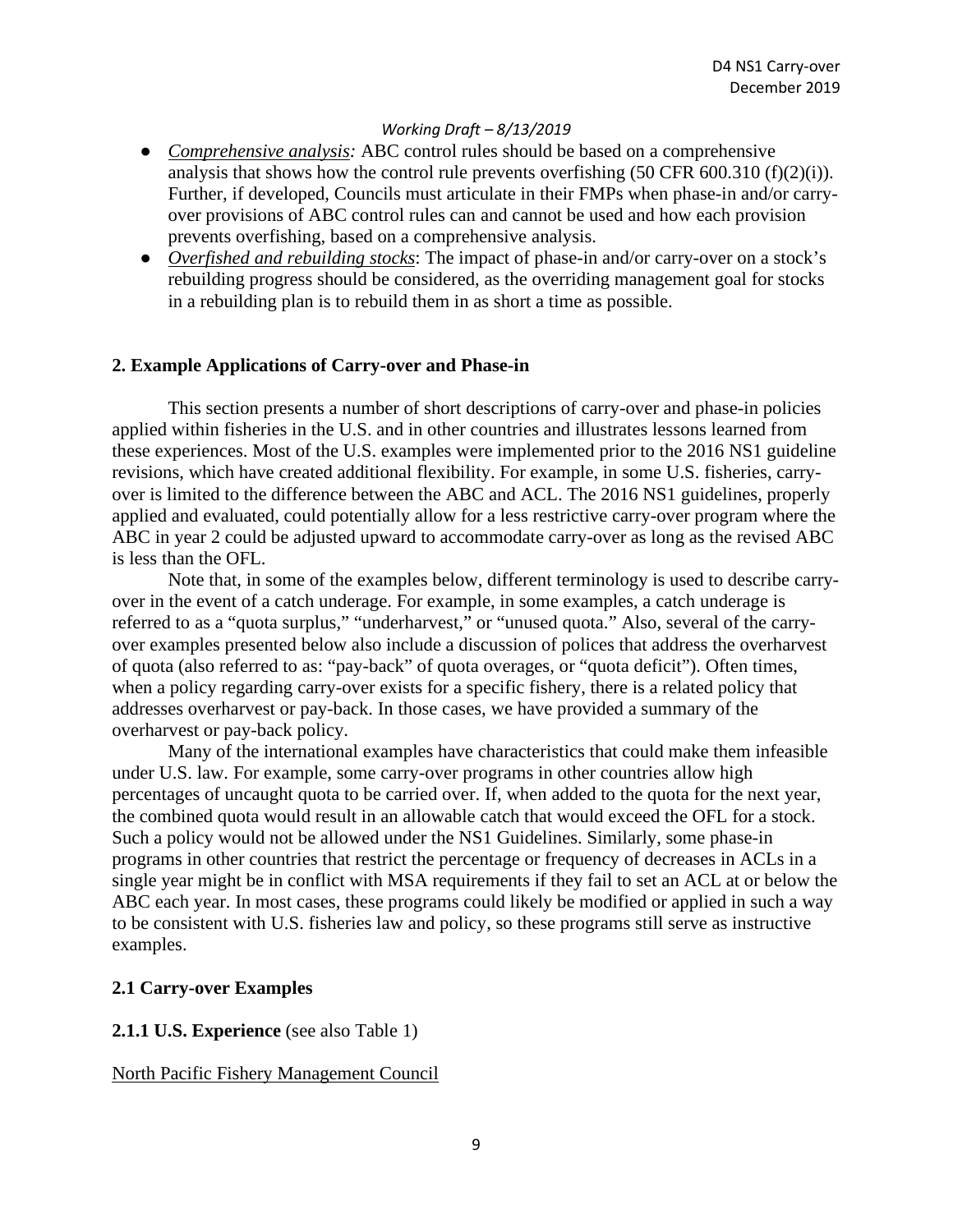The Pacific Halibut and Sablefish Individual Fishing Quota (IFQ) Program includes both carry-over and pay-back provisions. This IFQ program was implemented in 1995 with the primary objectives of eliminating gear conflicts, addressing safety concerns, and improving product quality. Note that Pacific halibut is managed under a treaty between the United States and Canada. The International Pacific Halibut Commission establishes catch limits annually for Pacific halibut fisheries in U.S. and Canadian waters. In Alaska, the North Pacific Council is responsible for allocating the catch limits among users and user groups fishing off Alaska, and NMFS implements the IFQ program for halibut and sablefish. Within this program, IFQ for Pacific halibut and sablefish is issued to persons that hold quota shares (QS). Holders of QS may harvest their allocation at any time during the eight plus-month season. Regulations related to addressing overages and underages are contained in 50 CFR 679.40(d)-(e). In general, NMFS issues IFQ to individuals based on their QS for halibut and sablefish, and the assigned IFQ are specific to an IFQ regulatory area and vessel category. Individuals are allowed to exceed what is available in their IFQ account at the time of landing by up to 10 percent. That overage will be subtracted the next year, and applied to any person to whom the IFQ is allocated that next year. This small amount of permissible overage is intended to cover the last set or trip in the season, in the event the harvest exceeds remaining IFQ. Similarly, if an individual catches less than their IFQ, up to 10 percent can be carried over to the next fishing year, and will be applied to any person to whom the IFQ is allocated that next year. NMFS applies administrative adjustments at the beginning of each fishing year when annual IFQ accounts are created and IFQ pounds are allocated to QS holders.

The tracking of carry-over and pay-back provisions in the IFQ Program is partially automated through the annual IFQ issuance process. The primary administrative costs related to underage or overage provisions are in reviewing the IFQ permit data to ensure the overage/underage adjustments are calculated correctly, are attributed to the current QS holder and to correct any data errors, and to review IFQ allocations on a case by case basis as requested by permit holders. IFQ holders are subject to a maximum 2 percent cost recovery fee to cover some of the administrative costs of managing the program.

#### Pacific Fishery Management Council

The Pacific Coast Groundfish Catch Share Program includes a carry-over provision within the shore-based IFQ program. Within this program, the overall quota for non-whiting groundfish stocks is divided into shares controlled by individual fishermen. At the start of each year, NMFS issues the annual form of quota denominated by weight, called quota pounds (QP), to entities based on their QS. A vessel's catch (including discards) must be balanced with an equal amount of QP. If a vessel's catch exceeds its QP, that deficit can be covered by up to 10 percent of the following year's QP, but it must then cease fishing for the year unless it can acquire QP from another QP account. Similarly, if a vessel's catch is less than its QP (i.e., it has a surplus of QP), up to 10 percent of its total cumulative QP can be carried over from that year to the next. The surplus QP may not be carried over for more than one year. If there is a decline in the ACL for a stock in the year in which the carry-over would be applied, the amount of carryover would be reduced in proportion to the reduction in the ACL. Similar carry-over provisions apply to Pacific halibut individual bycatch quota pounds. NMFS has not allowed carry-over for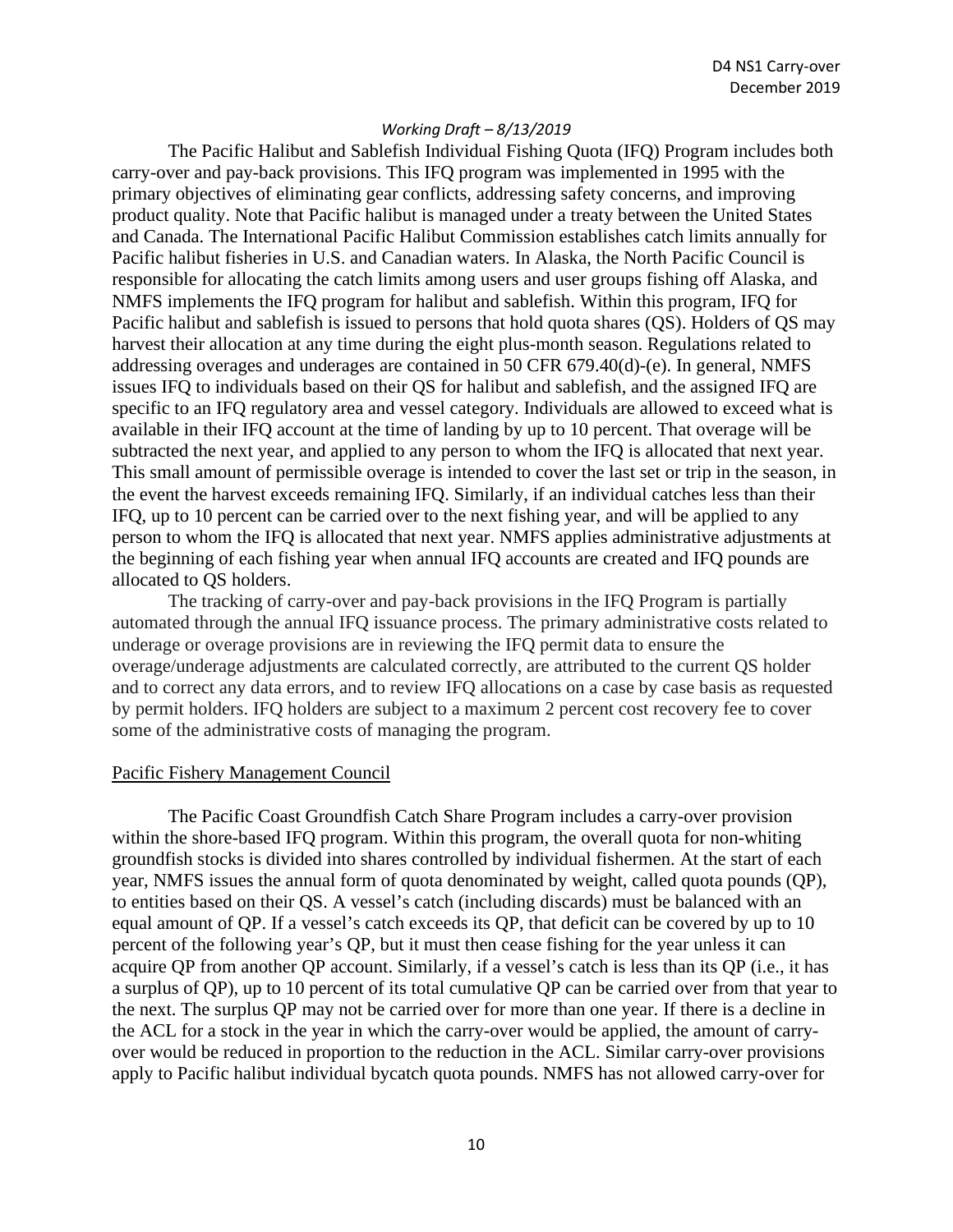an IFQ stock when the sum of surplus from year 1 and the ACL in year 2 would exceed the ABC in year 2. Effectively, this does not allow carry-over unless the ACL is set lower than the ABC.

#### New England Fishery Management Council

The New England Council has carry-over provisions within both the multispecies sector program and the scallop fishery. The Northeast (NE) Multispecies FMP contains a process for forming sectors within the NE multispecies (groundfish) fishery. In general, a "sector" is defined as a group of three or more distinct persons that hold limited access vessel permits who have voluntarily entered into a contract and agree to certain fishing restrictions for a specified period of time, and have been granted a quota. Sectors in the NE multispecies fishery are intended to provide fishermen with more flexibility and more direct responsibility for managing the resource. In general, the ACL for a groundfish stock is divided into commercial and recreational components, and the commercial ACL is split further into a common pool (vessels not participating in the sector program and fishing under days-at-sea) ACL and sector ACL. Within the sector management system, each sector is allocated a portion of the sector ACL. These sector allocations, known as annual catch entitlements (ACE), are based on the collective fishing history of a sector's members. A sector determines how to harvest its ACEs and may decide to limit operations to fewer vessels. Sectors are allowed to carry over up to 10 percent of their unused ACE for each stock, as long as this amount, plus the total ACL for the upcoming fishing year, does not exceed the ABC of the stock when carry-over from all sectors is considered. If the full 10 percent carry-over would exceed the ABC, then NMFS will limit the available carry-over for each sector to ensure that the ABC is not exceeded for a stock. Carry-over is not allowed for the Georges Bank yellowtail flounder stock, because this stock is jointly managed with Canada. At the start of each fishing year, NMFS typically withholds 20 percent of each sector's ACE until all the catch data from the previous year are finalized. Once catch data are finalized, NMFS accounts for any overages and underages and publishes final ACE allocations.

The Atlantic scallop fishery, managed by the New England Council under the Atlantic Sea Scallop FMP, has carry-over provisions in both the limited access and limited access general category (LAGC) IFQ components of the fishery. The limited access fishery is issued 94.5 percent of the ACL, and the LAGC IFQ fishery is issued 5.5 percent of the ACL. Limited access vessels are assigned days-at-sea (DAS) to use in open areas as well as an allocation of scallops (in pounds) that can be caught in specific controlled access areas. If they have unused open area DAS at the end of a fishing year, they may carry over a maximum of 10 DAS, not to exceed the total open area DAS allocation by permit category, into the next year. The allowance of carryover DAS is accounted for in setting a sub-annual catch target (ACT) that is less than the sub-ACL for the limited access fleet. LAGC IFQ vessels that have unused IFQ at the end of a fishing year may carry over up to 15 percent of the vessel's IFQ into the next fishing year. For accounting purposes, the combined total of all vessels' IFQ carry-over is added to the LAGC IFQ sub-ACL for the carry-over year. These carry-over provisions allow vessel owners to avoid fishing in bad weather at the end of the fishing year, while retaining some of their unused quota or DAS.

#### NMFS - Atlantic Highly Migratory Species (HMS)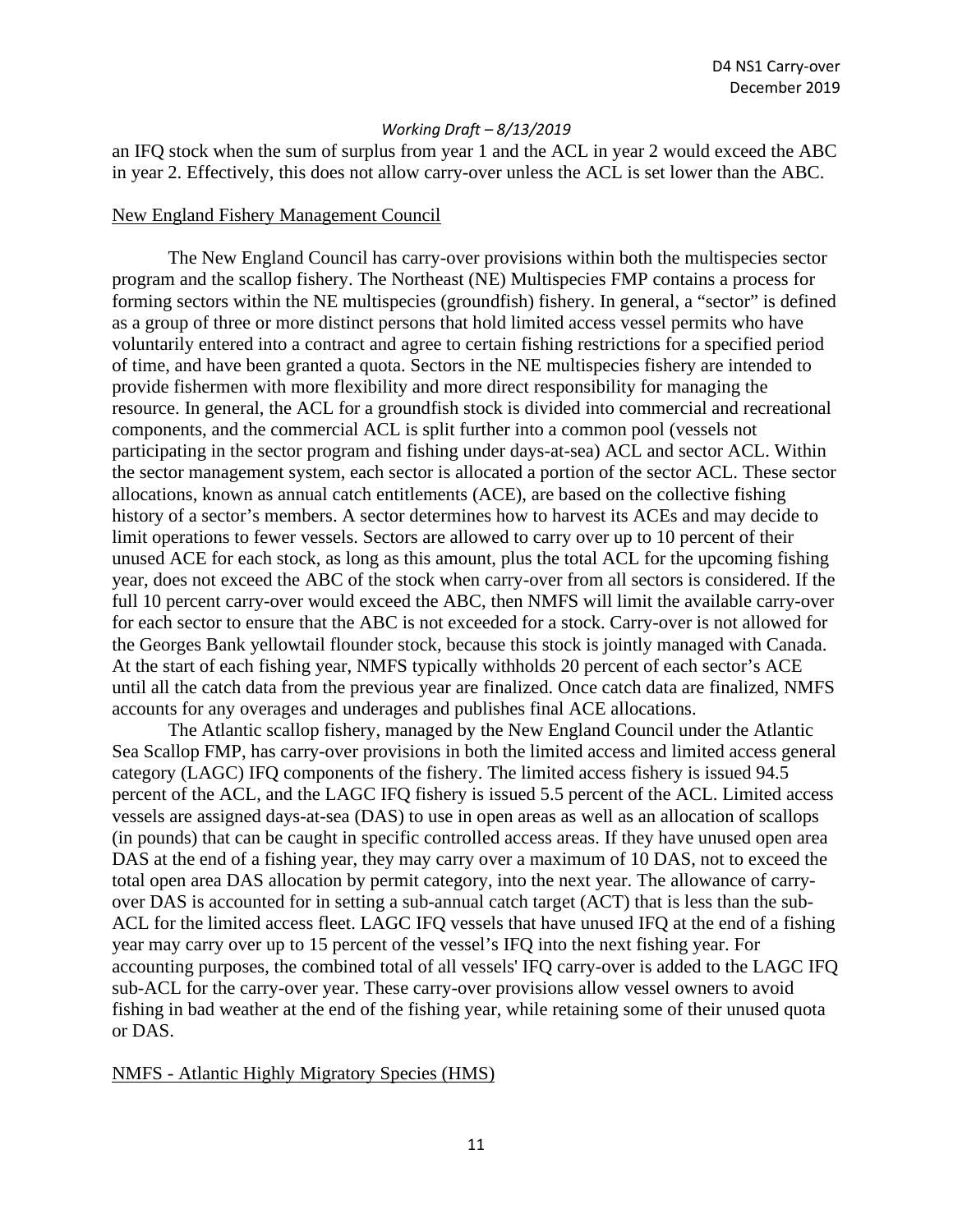NMFS, in coordination with international bodies such as the International Commission for the Conservation of Atlantic Tunas (ICCAT), directly manages domestic fisheries for Atlantic highly migratory species, including Atlantic tunas, swordfish, sharks, and billfish, through the Atlantic HMS FMP (MSA  $302(a)(3)$ ). In addition, the United States negotiates international fishery management measures for these species through ICCAT. The domestic management measures for sharks can be found at 50 CFR part 635, and include provisions to adjust the base annual commercial quotas for sharks based on overharvests and underharvests. An underharvest of shark stocks that are not overfished or not subject to overfishing may be carried over to the following year, up to 50 percent of the base annual quota. Carry-over is not allowed if a shark stock or a shark stock within a multi-species shark complex is overfished, subject to overfishing, or has an unknown stock status. If a shark quota is exceeded in a fishing year, NMFS will deduct from the base quota in the following year an amount equivalent to the overharvest. Alternatively, depending on the level of overharvest, NMFS may deduct from the base quota an amount equivalent to the overharvest spread over a number of subsequent fishing years to a maximum of five years. The NMFS Office of Sustainable Fisheries HMS Management Division is reconsidering these and other measures (e.g., ABC control rule and phase-in) as a result of the 2016 NS1 guidelines in Amendment 14 to the 2006 Consolidated HMS FMP.

## Gulf of Mexico Fishery Management Council

The Gulf of Mexico Council's Red Snapper and Grouper-Tilefish IFQ programs both have a landing overage provision allowing IFQ shareholders to land 10 percent over their remaining allocation on the last fishing trip of the year as long as the amount does not exceed the amount of catch held in the account. Any overage will be subtracted from the shareholder's allocation at the start of the next fishing year. For example, if 100 pounds of red snapper are in an IFQ vessel's account on the last fishing trip of the year, the shareholder may land 110 pounds of red snapper. However, 10 pounds will be subtracted from the shareholder's allocation on January 1, the following year. Because overages need to be subtracted from the shareholder's allocation at the start of the following year, share transfers will not be allowed that would reduce the shareholder's IFQ shares to less than the amount needed to pay back the overage.

The Gulf Council is currently developing a draft generic amendment on ACL carry-over provisions and framework modifications. If approved, this amendment would change the FMPs for reef fish and coastal migratory pelagics to allow for carry-over under specified circumstances. A January 2019 version of a draft public hearing amendment is available on the Council's website<sup>[2](#page-11-0)</sup>. As stated in the draft amendment, "The purpose of this action is to incorporate provisions to allow carry-over of portions of ACLs that were uncaught due to landings uncertainty<sup>[3](#page-11-1)</sup> and management limitations, and to modify the framework procedure to allow carry-over and other changes to operate in a timely manner." The January 2019 draft amendment has three independent but related proposed actions:

<span id="page-11-0"></span><sup>2</sup> [http://gulfcouncil.org/wp-content/uploads/E-8-Draft-Public-Hearing-Generic-Amendment-for-Quota-Carry-over](http://gulfcouncil.org/wp-content/uploads/E-8-Draft-Public-Hearing-Generic-Amendment-for-Quota-Carryover-and-Framework-Modification-011619_508.pdf)[and-Framework-Modification-011619\\_508.pdf](http://gulfcouncil.org/wp-content/uploads/E-8-Draft-Public-Hearing-Generic-Amendment-for-Quota-Carryover-and-Framework-Modification-011619_508.pdf)

<span id="page-11-1"></span><sup>3</sup> In this case, the term "landings uncertainty" includes examples such as when inseason fishery closures are implemented based on preliminary landings data and effort estimates, and subsequently some amount of the ACT or ACL may ultimately not be harvested in the given fishing year.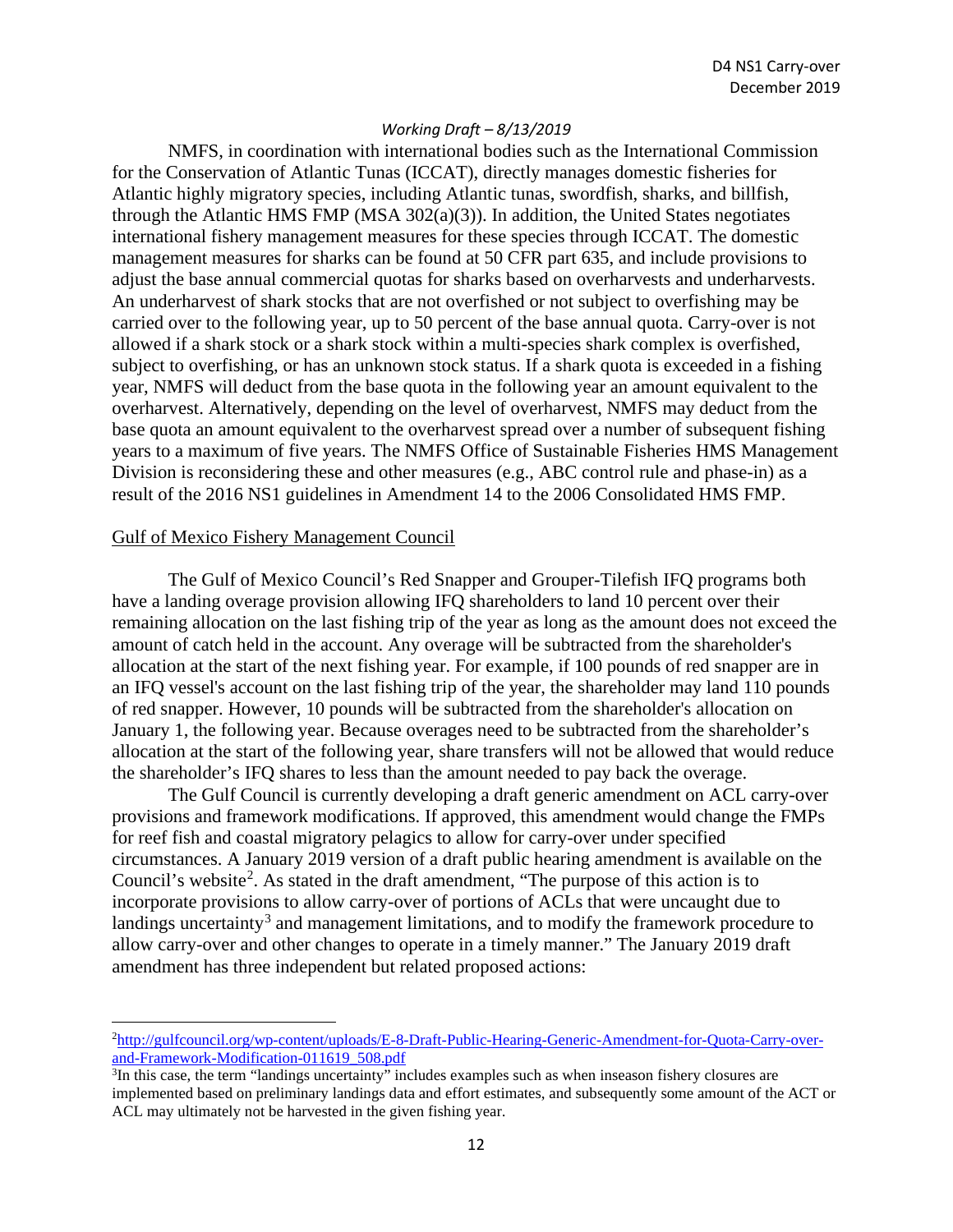- Action 1 Eligibility for a Carry-over Provision for Managed Reef Fish and Coastal Migratory Pelagic Stocks in the Gulf of Mexico
- Action 2 Adjustment in the Carry-over Provision Accounting for Management Uncertainty
- Action 3 Modify the Framework Procedures for Gulf Council FMPs

## South Atlantic Fishery Management Council

The South Atlantic Council is developing a Comprehensive ABC Control Rule Amendment that would modify the FMPs for snapper-grouper, dolphin, wahoo, golden crab, sargassum, and coral. A January 2019 version of an options paper is available on the Council's website for scoping.<sup>[4](#page-12-0)</sup> As stated in the paper: "The purpose of this amendment is to revise the acceptable biological catch control rule; simplify incorporation of scientific uncertainty; modify the approach used to determine the acceptable risk of overfishing; and address flexibility in specifying catch levels." The paper has 5 proposed actions:

- $\bullet$  Action 1 Modify the ABC control rules
- $\bullet$  Action 2 Specify an approach for determining the acceptable risk of overfishing.
- $\bullet$  Action 3 Specify an approach for determining the probability of rebuilding success for overfished stocks
- $\bullet$  Action 4 Allow phase-in of acceptable biological catch changes
- Action  $5 -$  Allow carry-over of unharvested catch

The South Atlantic Council conducted scoping for this amendment on January 23 and 24, 2019. Six comments were submitted by the public and can be viewed on the Council's website.<sup>[5](#page-12-1)</sup>

## **2.1.2 International Experience**

## International Commission for the Conservation of Atlantic Tunas (ICCAT)

In 1993, ICCAT introduced a carry-over provision for Western Atlantic Bluefin Tuna (WBFT). This early provision simply stated that "unused quota in 1994 can be carried over to the 1995 quota" (Recommendation 93-05), and did not specify any restrictions on the amount of underharvest which could be carried over from one year to the next. However, in 1998, it became increasingly clear that the WBFT stock was declining, and a 20-year rebuilding plan was established (Rec. 98-07). In 2006, the carry-over of quota underharvest was limited and could not exceed 50 percent of the total allowable catch (TAC) for the year in which the underage occurred. If an overage occurred, the next year's quota would be reduced by 100 percent of that overage. In 2008, the carry-over amount was further limited and was not to exceed 10 percent of the original TAC allocation<sup>[6](#page-12-2)</sup>. The 10 percent carry-over limit remains in place today; however, it is unclear what effect this carry-over allowance has had on the rebuilding trajectory of the WBFT stock.

Commission for the Conservation of Southern Bluefin Tuna (CCSBT)

<span id="page-12-0"></span><sup>4</sup> <http://safmc.net/download/ABCCR-Jan2019-ScopingReview.pdf>

<span id="page-12-1"></span><sup>5</sup> <https://safmc.wufoo.com/reports/abc-control-rule-report/>

<span id="page-12-2"></span><sup>&</sup>lt;sup>6</sup> Note: this language was added in 2008, but went into effect in the 2010 fishing season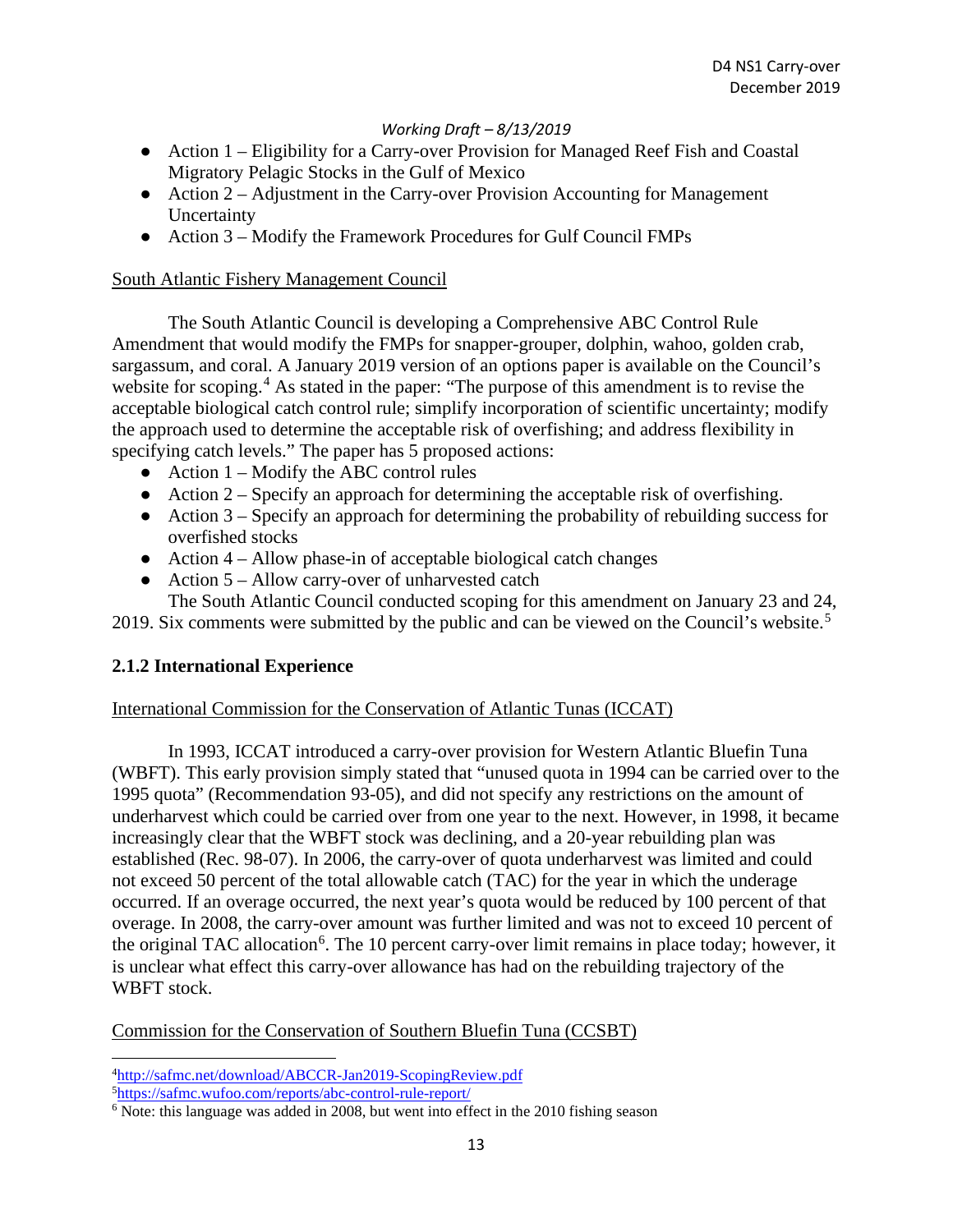In 2011, CCSBT adopted a limited carry-over provision for the Southern Bluefin Tuna stock<sup>[7](#page-13-0)</sup>. This provision enabled member nations to carry over<sup>[8](#page-13-1)</sup> an underage in an amount not to exceed 20 percent of the TAC from the year in which the underage occurred. The provision was established after considering how the additional flexibility provided by the carry-over provision would benefit the fishery with no negative effect on the operation of the current management procedure for setting global TACs. An interesting and unusual aspect of this provision is that it is voluntary, in recognition of the potentially burdensome administrative complexities that carryover may present for some member nations. For example, member nations would need to have a system in place which can accurately quantify total catches, document how carry-over is to be accrued and distributed, limit any incentives or opportunities for mis-reporting of catch, report catch against allocations, and establish the circumstances under which carry-over would not be allowed. Members must inform the Secretariat at the end of each fishing year whether they intend to carry over an underage of the TAC to the following year  $(CCSBT 2017)^9$  $(CCSBT 2017)^9$ . The provision also lays out four circumstances when carry-over shall not be permitted: (1) if the Extended Scientific Committee provides advice that exceptional circumstances exist and additional management actions are necessary, and the CCSBT reduces global TAC within a three-year quota block, (2) if the Commission reduces the three-year quota block for one or more members, (3) if the Global TAC is reduced, and (4) if a member exceeds its TAC in the 2017 season or later seasons without paying back its excess catch for those seasons, then carry-over shall not be applied until those catches have been paid back (CCSBT 2017).

#### New Zealand

Most of New Zealand's fisheries have been managed under an IFQ system since 1986. In 1998 and 1999 the New Zealand Fisheries Act of 1996 was amended to include mechanisms to increase flexibility through a catch-quota balancing system that included provisions for underages or overages in a given year. New Zealand requires fishermen to pay a 'deemed value,' which is a fee per kilogram of catch above their allotted ACE. This can allow catches to exceed the TAC without payback, but deemed values are ramped up on the individual within the year and may be increased over time for all fishermen to strengthen incentives to stay within the TAC. To account for underage, a provision was added in a 1999 amendment to the Fisheries Act (clause 67A) to enable IFQ holders to carry over uncaught quota not to exceed 10 percent of their quota, or ACE, for the year in which the underage occurred. The carry-over provision does not apply to stocks whose TAC is reduced in the following year. When disallowing carry-over was being considered for Southern Bluefin tuna (SBT), fishermen argued that not allowing for carry-over would actually increase the risk of overfishing. Without the carry-over allowance, fishermen would rush to catch their full ACE early in the season fearing conditions would

<span id="page-13-0"></span><sup>7</sup> Report of the Eighteenth Annual Meeting of the Commission, Attachment 13

<span id="page-13-1"></span><sup>(</sup>https://www.ccsbt.org/userfiles/file/docs\_english/meetings/meeting\_reports/ccsbt\_18/report\_of\_CCSBT18.pdf) <sup>8</sup> Note: The CCSBT uses the term "carry forward," but we used to term "carry over" here to be consistent with the terminology used throughout this paper.

<span id="page-13-2"></span><sup>9</sup> Resolution on Limited Carry-forward of Unfished Annual Total Available Catch of Southern Bluefin Tuna (https://www.ccsbt.org/sites/default/files/userfiles/file/docs\_english/operational\_resolutions/Resolution\_Limited\_Ca rry\_forward.pdf)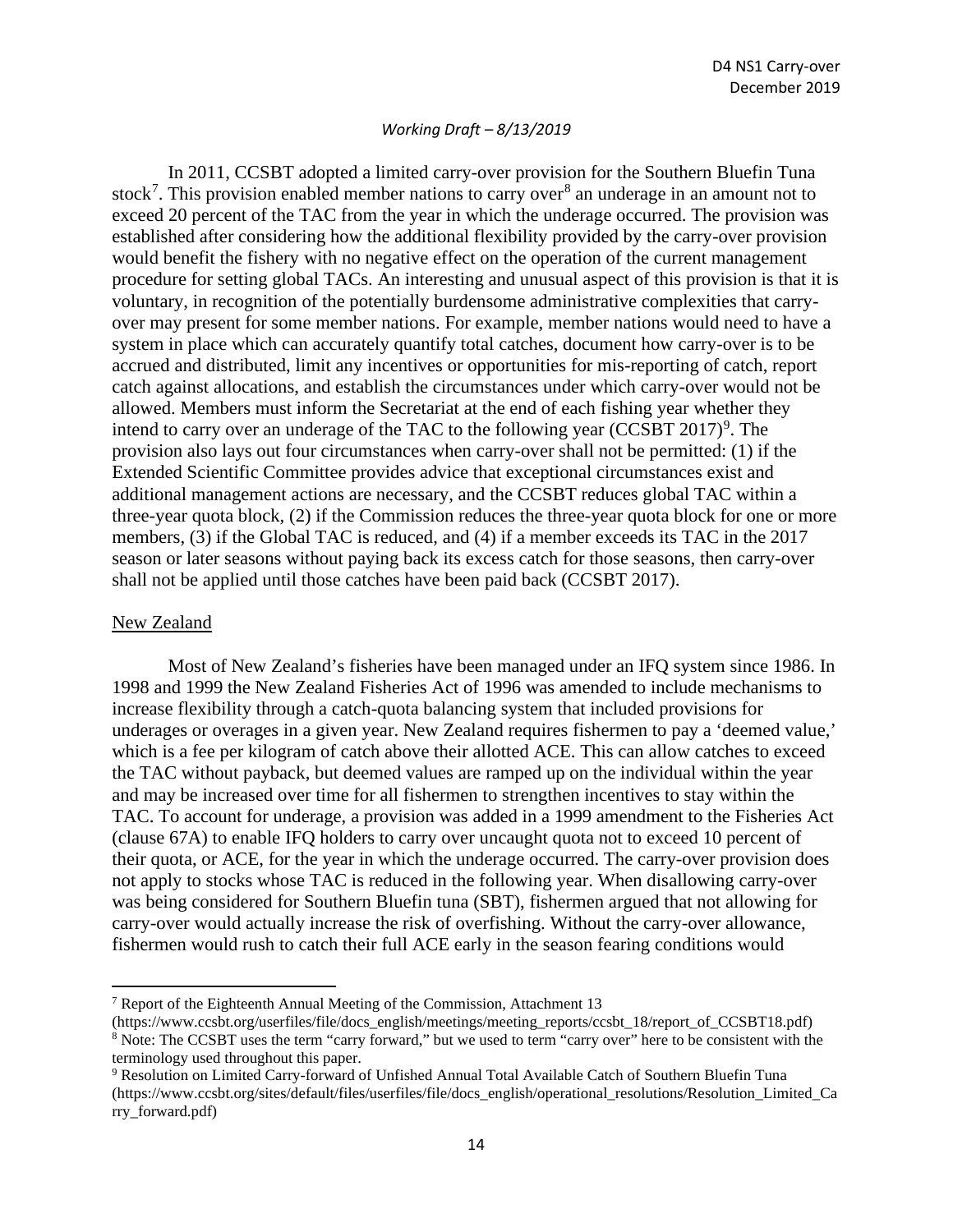worsen later on. Consequently, any fish caught later in the season as bycatch may lead to overshooting the TAC for the year, payment of deemed values, which could be quite high, and dumping or underreporting catches.

#### Australia

Australia first introduced the carry-over provision in the south east trawl fishery in 1994- 1995 to help smooth the transition to the individual vessel quota system. The provision was later extended to most fisheries up to a level of 20 percent. In 2003, after consultation with key stakeholders, a policy<sup>[10](#page-14-0)</sup> was established for managing carry-over and overharvests of quota. The policy describes five principles to reinforce economic efficiency, including: (1) correctly set a sufficiently precautionary TAC as the primary management tool for pursuing sustainability and economic efficiency; (2) recognize that carry-over/pay-back arrangements may provide flexibility in the fishery, but are also likely to constrain the efficient operations of the quota market and may impact negatively on sustainability; (3) reflect the characteristics of the species/fishery when setting the parameters for carry-over and overharvests, but generally allow for minimal or zero levels of carry-over and overharvests to minimize quota market distortions; (4) take into account the level of carry-over/overharvest when setting a TAC; and (5) set carry over/overharvest arrangements in conjunction with TACs for a fishing year and not vary these arrangements once in place. Several reviews of the carry-over/overharvest system have been carried out since the establishment of the 2003 principles, the most recent conducted in  $2015^{11}$ . The review identified the main challenge or issue facing the carry-over provision as the potential distortion of the quota market. The carry-over/overharvest system removes the incentives for quota to be bought and sold within or between seasons, which reduces market efficiency and the ability of more efficient fishermen to obtain quota from less efficient fishermen. This, along with conservation concerns, is one of the main motivations for setting low levels for the allowable percentage of quota (less than 10 percent) that can be transferred between years.

### Canada

The ability to carry over uncaught quota from one year to the next was first introduced in Canadian fisheries management in 1996, around the time that many Canadian fisheries moved to an ITQ system. However, in 1997, Canada decided that carry-over could not be implemented until there was 100 percent observer coverage and the accuracy of catch data could be assured (Proceedings of the Fisheries Management Subcommittee Meeting, July 1997). This was achieved for the British Columbia groundfish trawl fishery, and the carry-over provision was implemented as a 'catch-quota balancing' mechanism in the ITQ system. The ITQ system was implemented due to concerns with overages, discards, and stock management challenges under the previous system for managing the multi-species groundfish fishery. The carry-over provision was established to develop a flexible, innovative system that accounts for different species and different fishing business models (Bonzon et al. 2010). The carry-over amount allowed differs by

<span id="page-14-0"></span> $10$  The policy is referred to as Fisheries Management Paper 10. This policy uses the terms "undercatch" and "overcatch," while we use the terms carry-over and overharvest here. [https://www.afma.gov.au/about/fisheries](https://www.afma.gov.au/about/fisheries-management-policies/managing-undercatch-overcatch-quota)[management-policies/managing-undercatch-overcatch-quota](https://www.afma.gov.au/about/fisheries-management-policies/managing-undercatch-overcatch-quota)

<span id="page-14-1"></span><sup>11</sup> <https://www.afma.gov.au/undercatch-and-overcatch-provisions-fishing-quota-continue>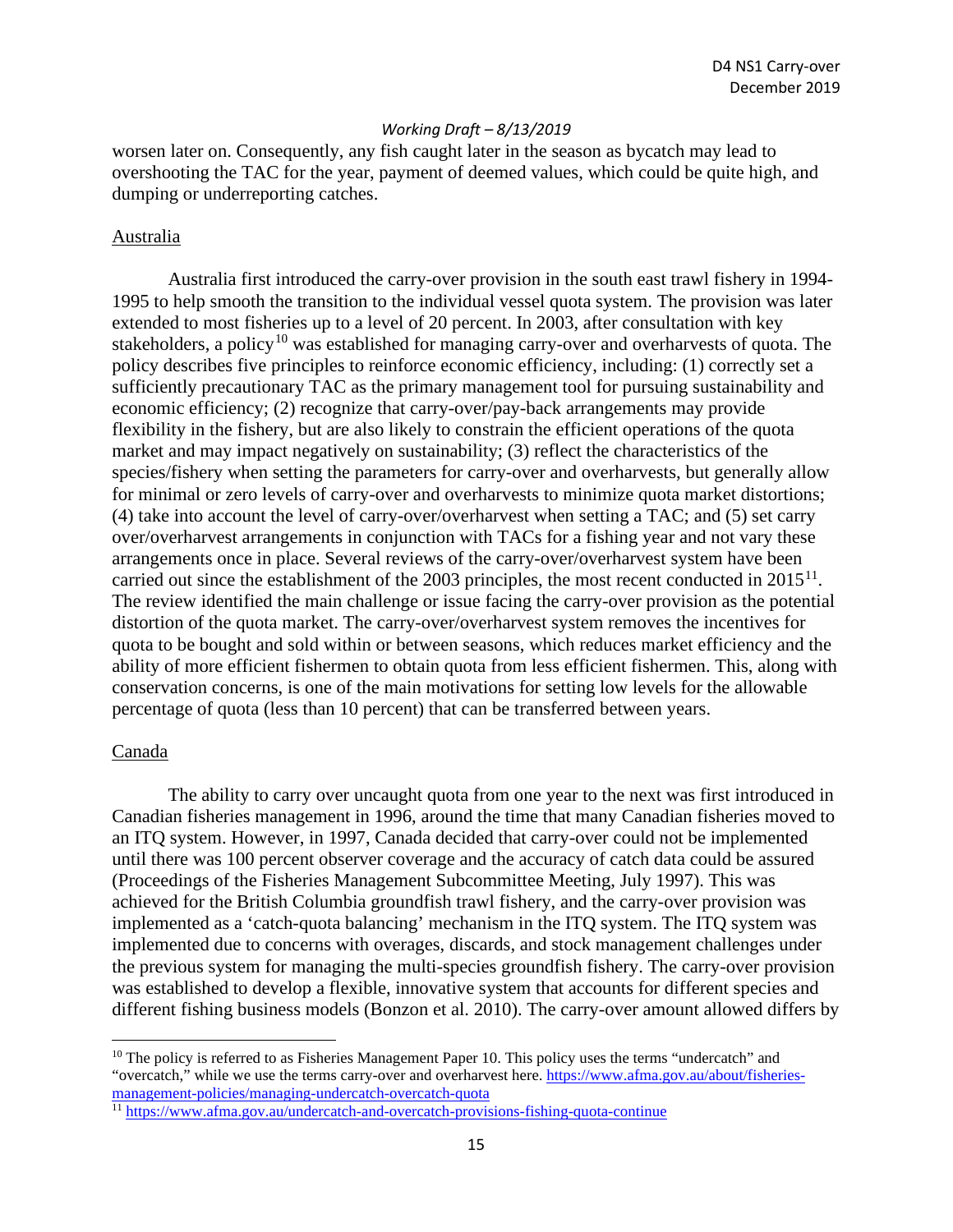species, ranging from 10 to 30 percent, and can be eliminated or reduced in a given year due to conservation concerns (Sanchirico et al. 2006). When setting limits for specific species in the fishery, the risk of overrun in the next year, the increased or decreased risk of discards or underreporting of catches, and administrative burdens were important considerations.

#### Iceland

Iceland first introduced the carry-over/pay-back provision as a way to improve the success of the total discard ban established in 1989 (Clucas 1997). These provisions were intended to provide incentives to fishermen to retain and land all fish caught and reduce the incidence of discards. Currently, Iceland allows for carry-over of uncaught quota up to 20 percent of an individual's quota holdings for that year. The carry-over provision does not allow the accumulation of carried-over quota for more than one year, reducing the risk, as any overage would only be temporary.

#### **2.1.3 Summary of carry-over design features**

For the examples above, when carry-over is allowed, there are typically limits to the percentage of total quota that can be carried over or back (i.e., borrowed from next year's quota). This limit is imposed as a means of reducing the risk of overfishing in the following season. The majority of catch share fisheries with carry-over provisions limit carry-over to a maximum of 10 percent of a fisherman's quota (e.g., New England sector system, U.S. Pacific Coast groundfish trawl IFQ, New Zealand quota management system). The groundfish ITQ in British Columbia has the most liberal carry-over policy, allowing carry-over or carry-back of up to 30 percent of an individual's annual quota allocation. An important difference between U.S. fisheries and these international examples is that, in general, other countries are not required to keep catch below a predetermined OFL. For U.S. fisheries managed under the MSA, consistent with the Act and NS1 guidelines, the carry-over percentages or amounts would have to be restricted to ensure that overfishing is prevented, ABC does not exceed OFL, and ACL does not exceed ABC. In most of the examples above, the carry-over of a catch underage or unused quota is applied in the next fishing year. In IFQ systems, unused quota carried over is typically used first and expires at the end of the year.

Several countries that had allowed both carry-over of a quota underage and overharvest of quota later eliminated the ability to overharvest quota (Sanchirico et al. 2006). These provisions were not used frequently in fisheries where they had been allowed and removing them was noncontroversial. When these provisions were used, some of them were somewhat punitive, requiring multiple units of quota for each unit of overharvest.

Managers in New Zealand and British Columbia can reduce or eliminate carry-over if they have conservation concerns (Marchal et al. 2016; Sanchirico et al. 2006). In New Zealand, quota carried over is automatically forfeited if the TAC is reduced. This reduces the possibility of catches exceeding the new TAC when the stock has declined. In U.S. fisheries to date, carryover has been restricted to ensure that it could not allow total catch to exceed the ABC for a given year. For example, in the New England multispecies fishery sector program, the aggregate unused sector ACE plus the overall ACL for the following fishing year cannot exceed the ABC for the fishing year in which the carry-over may be harvested. If this total exceeds the ABC,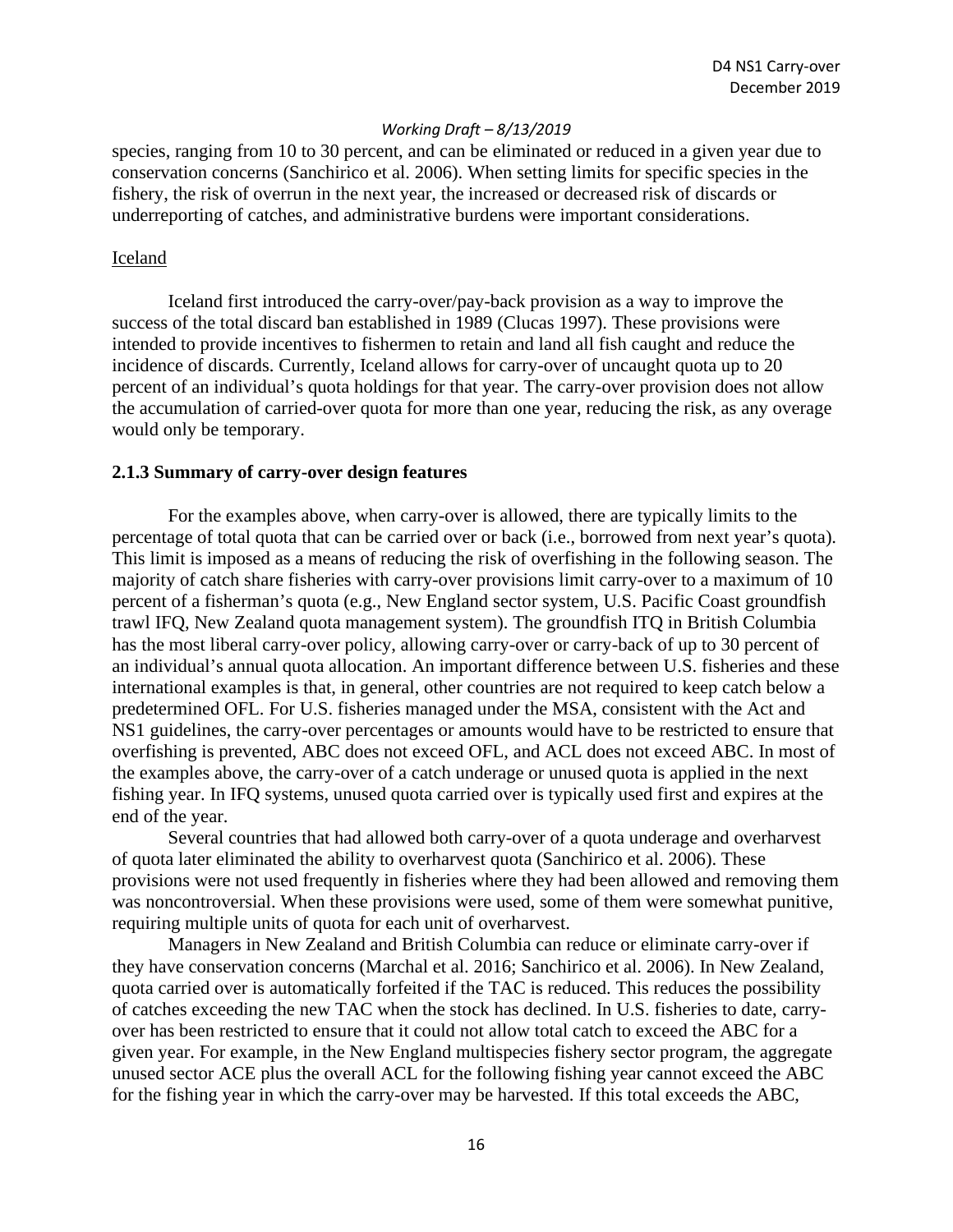NMFS adjusts the maximum amount of unused ACE that a sector may carry over (down from 10 percent) to an amount equal to the ABC of the following fishing year. Any adjustments made are applied to each sector based on its total unused ACE.

## **2.2 Phase-in Examples**

In federally managed U.S. fisheries to date, phasing in changes in ABCs and ACLs has been done on an ad hoc basis in response to particular situations. This generally required an analysis of the phase-in plan for each specific situation to ensure that the OFL would not be exceeded, and, in cases where stocks had been declared overfished, that rebuilding timeline requirements would be met. We provide examples below, though there are many other cases where Councils have phased in changes to ABC in rebuilding plans. The new NS1 guidelines provide more flexibility to create ABC control rules that are designed in advance to phase in changes in ABC over a period of up to three years rather than adjusting an ABC immediately based on the results of a new stock assessment. Control rules of this type are widely used outside the United States, and generally are evaluated with management strategy evaluation (MSE) in advance to assess risk. An MSE that accounts for multiple types of uncertainty (e.g., process error, observation error, implementation error) in a closed-loop simulation model may be the best way to test robustness of a carry-over or phase-in policy, particularly with multiple sources of uncertainty and interacting factors. As we discuss below, these rules generally require more conservative harvest strategies to offset the additional risk that can be created by slower reaction to stock declines.

## **2.2.1. U.S. Experience**

## Mid-Atlantic Fishery Management Council

The Mid-Atlantic Council proposed a phase-in of a required reduction of ABC for summer flounder for fishing years 2016-2018 (80 FR 69181; November 9, 2015). Based on the 2015 stock assessment update for this stock, in addition to the Council's standard risk policy and ABC control rule, the 2016 ABC should have been 30 percent below the OFL. Instead, the Council and NMFS proposed to phase in a reduction of the ABC over three years by increasing the buffer by a third each year (i.e., 10 percent buffer in 2016, 20 percent buffer in 2017, and 30 percent buffer in 2018). This phase-in approach was expected to reduce the economic impact of having a large reduction in a single year's catch limits. The SSC calculated a less than 50 percent chance of overfishing in any of the three years. NMFS approved the proposed phase-in approach and finalized the catch limit specifications in December 2015 (80 FR 80689; December 28, 2015).

A stock assessment update for summer flounder was completed in 2016, which indicated a downward trend in stock biomass, and 2017 and 2018 OFL levels that were reduced from those previously calculated. The SSC recommended abandoning the previously approved phase-in approach, and instead following the Council's standard risk policy. The SSC recommended revised 2017 and 2018 ABCs that were lower than the previously recommended ABCs. The SSC cited among its reasons for departing from the previously approved phase-in approach the continual overestimation of biomass and recruitment and underestimation of fishing mortality,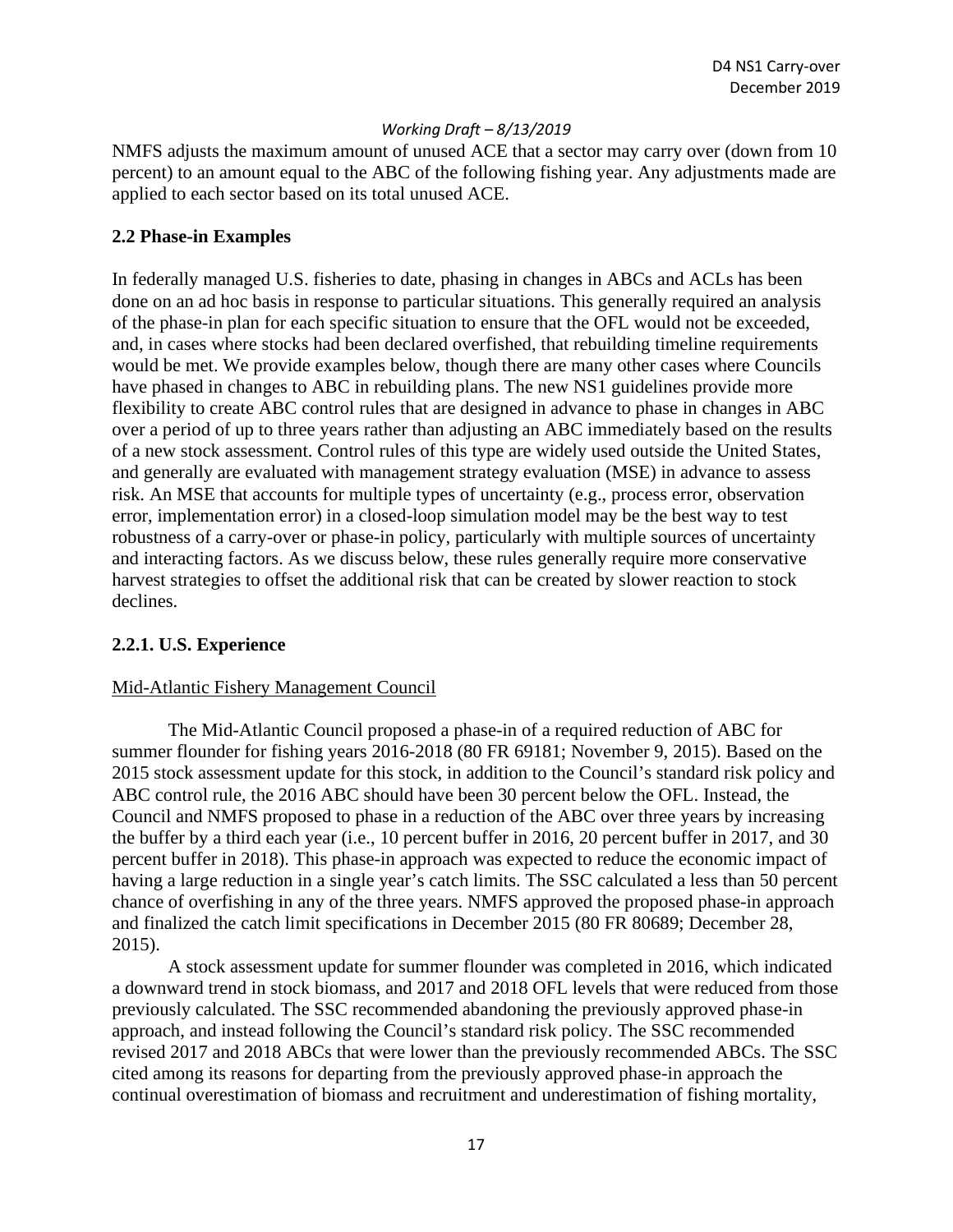emphasizing that continuing to overharvest in a period of consistently poor recruitment represents a substantial risk to the stock. The Council recommended and NMFS approved reductions in catch limits based on SSC's revised ABC recommendations (81 FR 93842; December 22, 2016).

#### Western Pacific Fishery Management Council

The Western Pacific Council and NMFS implemented a three-year phase-in approach to reductions in the ABC and ACL of the main Hawaiian Islands Deep 7 bottomfish complex (a complex of 7 stocks). Based on a 2011 bottomfish stock assessment updated in 2015, the OFL for this complex was approximately eight percent less than the previous OFL. Applying the Council's ABC control rule would have resulted in a significant drop in the ABC from the previous year. Instead, the SSC recommended lowering the ABC gradually over three years so that in the final year, the ABC was at 306,000 lb. The ACL was set equal to the ABC over each of the three years. The Council recommended and NMFS specified an ACL of 326,000 lb for the 2015-16 fishing year, lowered it to 318,000 lb in fishing year 2016-17, and finally to 306,000 lb in fishing year 2017-18. The final specifications for the 2017-2018 fishing year were published in June 2017 (82 FR 29778; June 30, 2017). For this complex, landings data are updated weekly and in-season accountability measures (AMs) are in place which would close the fishery in season if the ACL were to be reached. The fishery has not caught the specified limit in any year since 2011.

#### South Atlantic Fishery Management Council

As mentioned above, the South Atlantic Council is developing a comprehensive ABC control rule amendment that would modify the Council's ABC control rule to enable carry-over as well as develop phase-in provisions. The South Atlantic Council conducted scoping for this amendment on January 23 and 24, 2019.<sup>[12](#page-17-0)</sup> Six comments were submitted by the public and can be viewed on the Council's website.<sup>[13](#page-17-1)</sup>

#### North Pacific Fishery Management Council

The SSC of the North Pacific Fishery Management Council has used a stair-step approach for increasing the ABC over multiple years (e.g. for Gulf of Alaska pollock). The SSC applies an increase to ABC on an ad hoc basis over multiple years, as a precautionary measure in response to scientific uncertainty associated with the OFL (e.g., new data, model changes, uncertainties regarding population dynamics and environment). For example, the SSC had concerns about the 2016 Bering Sea and Aleutian Islands (BSAI) Greenland turbot assessment. This assessment showed a large increase in female spawning biomass from recent years, a declining trend in overall abundance, high uncertainty regarding the pulsed nature of recruitment, and high environmental uncertainty. In recommending harvest specifications, the SSC used a

<span id="page-17-0"></span><sup>12</sup><http://safmc.net/download/ABCCR-Jan2019-ScopingReview.pdf>

<span id="page-17-1"></span><sup>1</sup>[3https://safmc.wufoo.com/reports/abc-control-rule-report/](https://safmc.wufoo.com/reports/abc-control-rule-report/)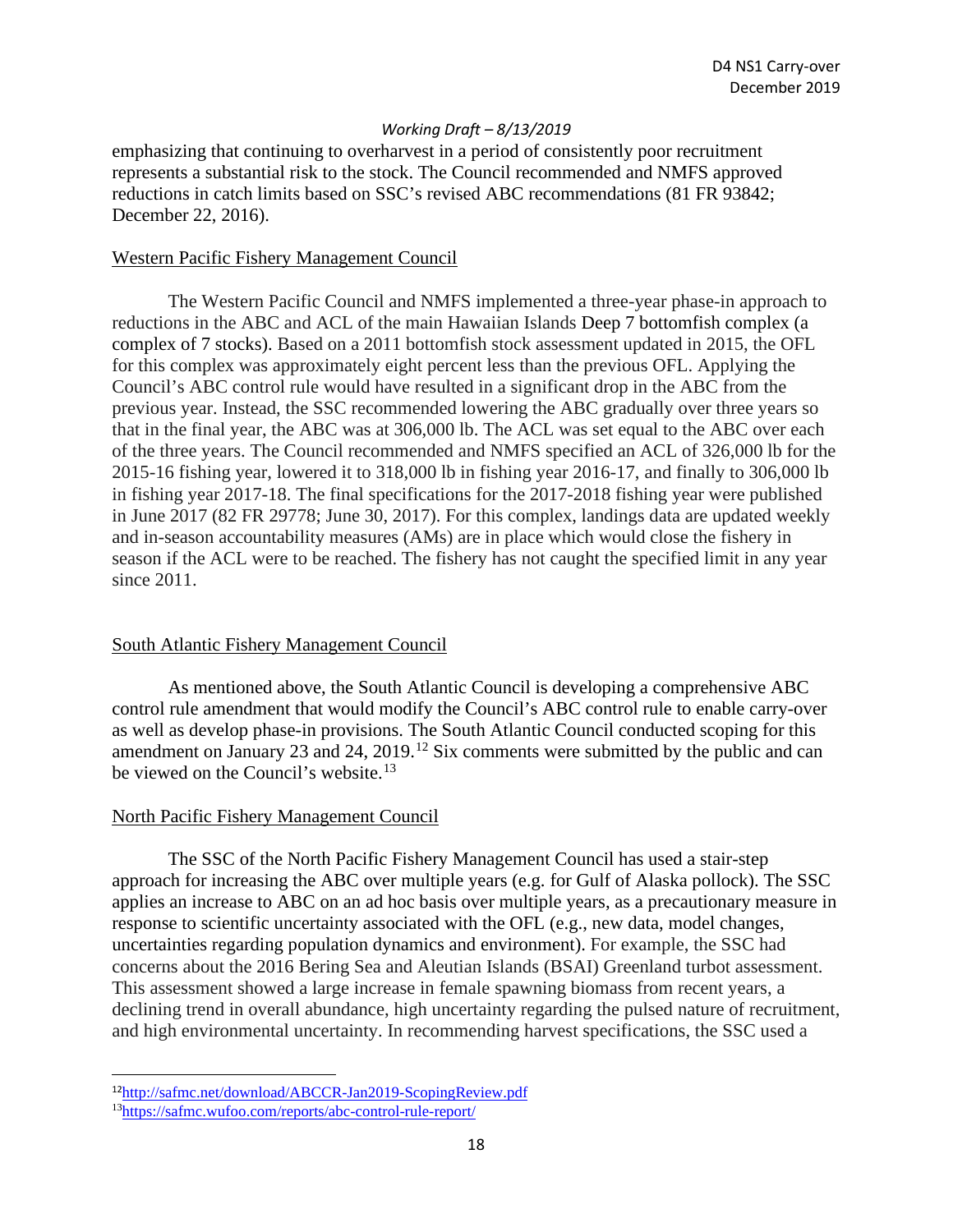precautionary approach of increasing the ABC over a two-year period by stepping from an ABC of 3,462 mt for 2016, to 6,644 mt in 2017, instead of the maximum permissible ABC of 9,825 mt. The ABC was set equal to the maximum ABC (10,864 mt) for 2018.

The ABC control rule for the BSAI and Gulf of Alaska Groundfish FMPs has six tiers that relate to various levels of information availability. There is some flexibility in specifying ABC, in that the control rule prescribes only an upper bound (i.e., maxABC). The FMPs specifically authorize the Plan Development Team and SSC to recommend decreasing an ABC below the maxABC. For example, the FMPs state that the Plan Team and SSC should "determine whether conditions exist that warrant setting ABC at a value lower than the maximum permissible value (such conditions may include—but are not limited to—data uncertainty, recruitment variability, and declining population trend) and, if so: a) document those conditions; b) recommend an ABC lower than the maximum permissible value; and c) explain why the recommended value is appropriate."

#### **2.2.2 International Experience**

Outside the United States, a number of fisheries use control rules that automatically phase in increases or decreases to catch limits, generally for the purposes of creating more stability in harvest levels over time. A commonly employed mechanism for limiting annual variability in TACs is to limit the amount that the TAC can be increased or decreased from one year to the next. North Sea cod management, carried out jointly between the European Commisson and Norway, is an example of such a management mechanism. In 2004, North Sea cod spawning stock biomass (SSB) fell below  $B_{\text{lim}}$  and the fishing mortality rate was above  $F_{\text{lim}}$ . A recovery plan was instituted to bring SSB above precautionary biomass levels  $(B_{pa})$  by limiting F to less than 0.65, and year-to-year changes to TAC were limited to 15 percent. In 2008, stock levels increased above  $B_{lim}$  and a new management plan was put in place that allowed a 20 percent change in TAC year-to-year from 2010 to 2014. Allowing fishing pressure to increase by no more than 20 percent each year enabled SSB to continue to rebuild above  $B_{pa}$  (EU Council Regulation 1342/2008).

Another example is a clause that Iceland added in 2000 to the catch rule for the cod fishery, which stated that the total TAC should not vary by more than 30,000 mt from one year to the next (Sanchirico et al. 2006). CCSBT (2011) also adopted a management procedure in which TAC was limited to a minimum change of 100 mt and a maximum change of 3000 mt year-toyear. TACs were set for three-year periods and would be calculated the year prior to the start date of the management procedure.

In some cases, phase-in rules are focused more strongly on reducing risk of overexploitation, and implement increases slowly but decreases more quickly. For example, a "Slow Up Fast Down" policy was officially adopted in 1999 by the International Pacific Halibut Commission (IPHC) to help normalize large fluctuations in recommended quotas resulting from model estimations of biomass and MSY. A recommended reduction would be carried out over two years (50 percent each year) (i.e., fast down), and a recommended increase would be carried out over three years (33 percent each year) (i.e., slow up) (Hare 2011). After years of steady biomass decline, a new policy of "Slow Up Full Down" was instituted to allow for the full recommended reduction in quotas to be implemented immediately. The "Slow Up Full Down"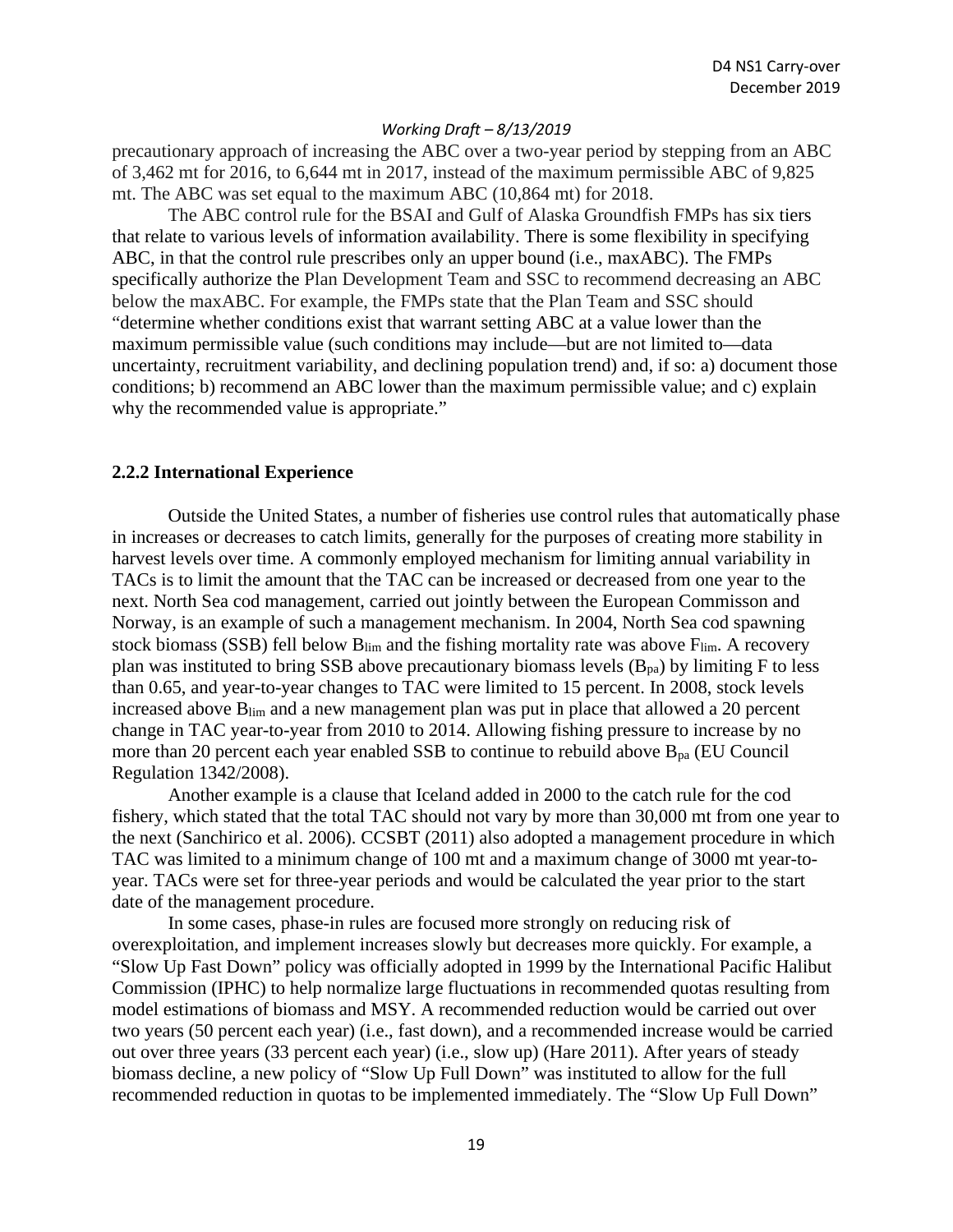approach is no longer formally a part of the IPHC's harvest policy. However, the MSE process the IPHC uses does contain many different management procedures that incorporate a constraint to limit inter-annual variability in the mortality limit.

In some cases, decision rules that determine the TAC are designed in such a way as to make TAC changes less frequent. For example, some management procedures that base the TAC on a catch-per-unit-effort (CPUE) index include a "flat region" in the decision rule (i.e., where a change in CPUE between certain values does not trigger any change in the TAC). Only when CPUE falls below (or above) that flat region is a decrease (or increase) in the TAC triggered. Management procedures with flat regions in the decision rule are in place in the South African sardine fisheries (DeMoor and Butterworth 2016) and several New Zealand rock lobster fisheries (NLRMG 2016). To reduce the biological risk associated with maintaining a TAC over a large range of CPUEs (and presumably biomass), the decision rules must set TACs that are more conservative than would be possible if the TAC were allowed to move in proportion to CPUE changes. The South African sardine decision rule also requires a very steep drop off in the TAC when CPUE falls below the flat region. However, it also allows large changes in the TAC at high CPUE values to take advantage of resource booms that would otherwise be forgone due to high natural mortality of sardines. Whether stability is increased with a flat region in the decision rule or with restrictions on the frequency or percentage change in TAC, there is inevitably a trade-off with lower yield. However, industry stakeholders in these fisheries have generally been willing to accept lower yield in return for lower variability in harvests<sup>[14](#page-19-0)</sup>. It should be noted that the lower average catch targeted under these decision rules also means a higher average biomass level which can mean lower harvest costs. These management procedures were all tested with MSEs prior to implementation to evaluate the risks associated with limiting changes in TACs.

#### **2.2.3 Summary of Phase-in Design Characteristics**

As with carry-over policies, countries outside the United States are generally not required to avoid exceedance of a predetermined OFL. However, MSEs were often conducted to evaluate these policies and to select control rules and harvest strategies that limit the risk of overfishing or depletion over some period of years. In general, control rules that limited the frequency or percentage of TAC changes required more conservative harvest strategies (lower average mortality and harvest) to offset risk associated with limiting or slowing the response to stock declines. NS1 guidelines for U.S. fisheries may be more restrictive (e.g., by not allowing the ABC to exceed the OFL) and may require more conservative policies that limit both short-term overages and longer-term overexploitation.

## **3.0 Implementing and evaluating carry-over and phase-in provisions**

## **3.1 Carry-over and phase-in without changing the ABC**

Carry-over and phase-in provisions are already used in some U.S. fisheries and were permissible under prior NS1 guidelines. For example, is some U.S. fisheries, ACLs are set lower than the ABC to account for management uncertainty or for other reasons. In such cases, if there

<span id="page-19-0"></span><sup>14</sup> Personal Communication, Doug Butterworth, January 17, 2018)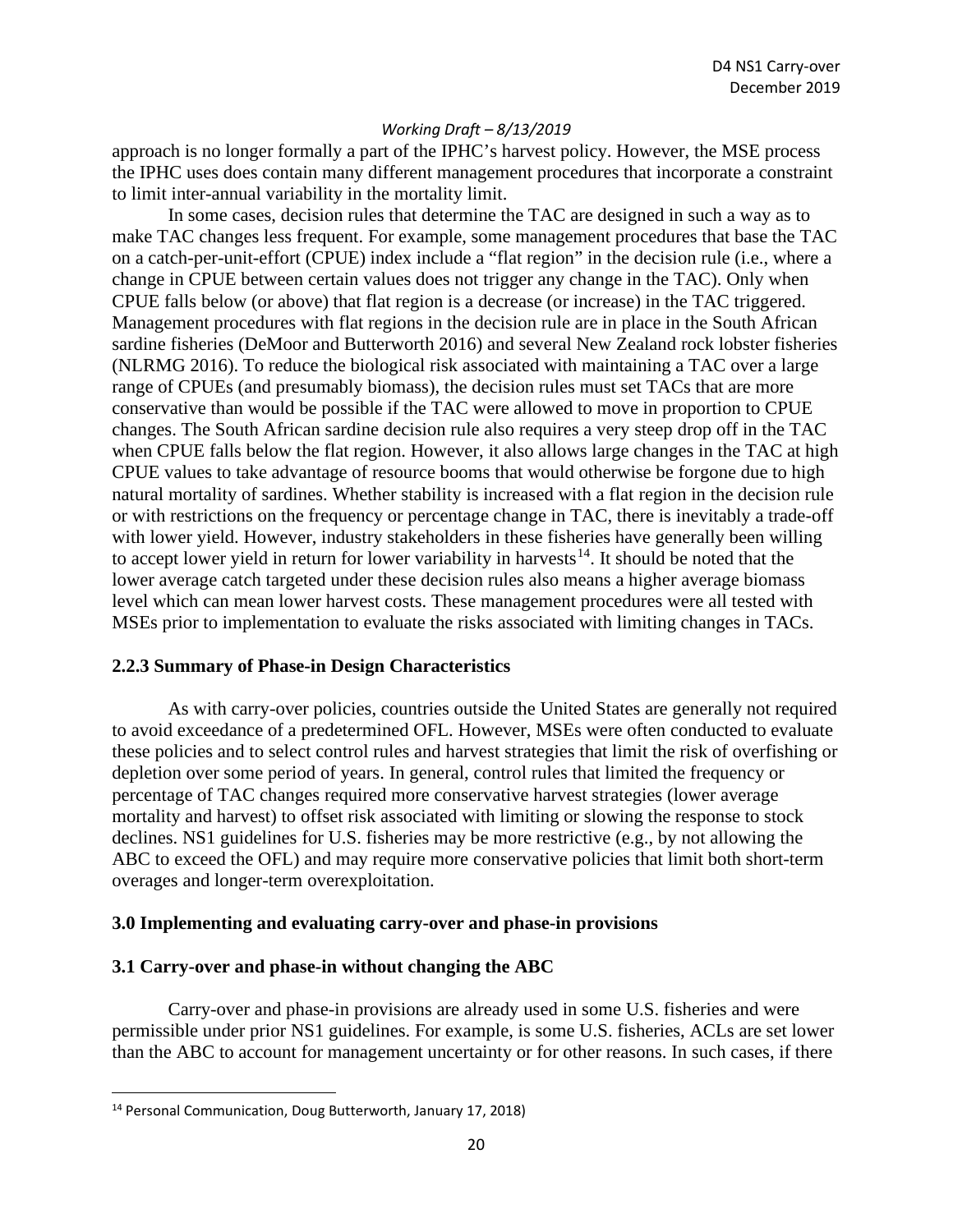is a catch underage in one year, the ACL in the next year can be increased, as long as the revised ACL does not exceed ABC in that next year. Similarly, changes to an ACL can be phased in (e.g., by reducing or increasing the normal gap between the ABC and ACL). Implementing such policies does not require any particular additional analysis or an ABC control rule. However, if the gap between the ABC and ACL was in place due to management uncertainty associated with a lack of control over catch, carry-over should be considered with extra caution. In such cases, carry-over has the potential to lead to overfishing if overages are not accounted for but underages are carried forward (Section 4). Carry-over provisions should not be used to address issues of chronic underages; in such situations, the Council should explore the underlying reason why the full ACL is not being caught. A phase-in program that allows for phasing in ACL reductions more slowly than would be prescribed by existing control rules also has the potential to increase the risk of overfishing, and should be considered carefully based on the factors discussed in Section 4.

#### **3.2 Carry-over requiring ABC adjustments**

There are two basic approaches to evaluating and implementing carry-over actions that enable changes in ABCs. As provided for in the NS1 guidelines, the first approach described below is to develop a carry-over provision within the ABC control rule. Different approaches could also be taken to evaluate and implement individual carry-over actions on a case-by-case basis (described below in Approach 2). Table 2 summarizes this guidance on evaluating and implementing carry-over provisions within ABC control rules, and on a case-by-case basis.

#### Approach 1. ABC Control Rule to Accommodate Carry-over

The NS1 guidelines allow ABC control rules to include provisions for the carry-over of some of the unused portion of the ACL (i.e., ACL underage) from one year to increase the ABC for the next year, based on the increased stock abundance resulting from harvesting less than the full ACL. Such an ABC control rule would need to limit carry-over such that the new ABC with carry-over does not exceed the OFL. As described in the NS1 guidelines, Councils must articulate within their FMPs when carry-over provisions of the control rule can and cannot be used and how the provisions prevent overfishing, based on a comprehensive analysis (50 CFR 600.310(f)(2)(ii)). Further, when considering carry-over provisions, Councils should consider the likely reason for ACL underages, and evaluate whether any carry-over is appropriate for stocks that are overfished and/or rebuilding (see 50 CFR  $600.310(f)(2)(i)(B)$ ). In addition to the guidance provided in the NS1 guidelines, the following paragraphs provide some additional considerations and guidance for developing carry-over provisions with an ABC control rule.

Additional issues to address when developing a carry-over provision within an ABC control rule include: which stocks are eligible for carry-over; how ACL underages will be determined; how underages will be accounted for when there are multiple fishery sectors (e.g., commercial, recreational, or specific gear types); a minimum buffer between ABC and OFL; limits on the amount of unharvested ACL that can be carried over; and a process for making changes to the ABC and ACL. Consideration should be given to identifying circumstances or thresholds where precautionary measures should be used and/or additional simulation analysis is required before applying the carry-over provision to ensure overfishing is prevented.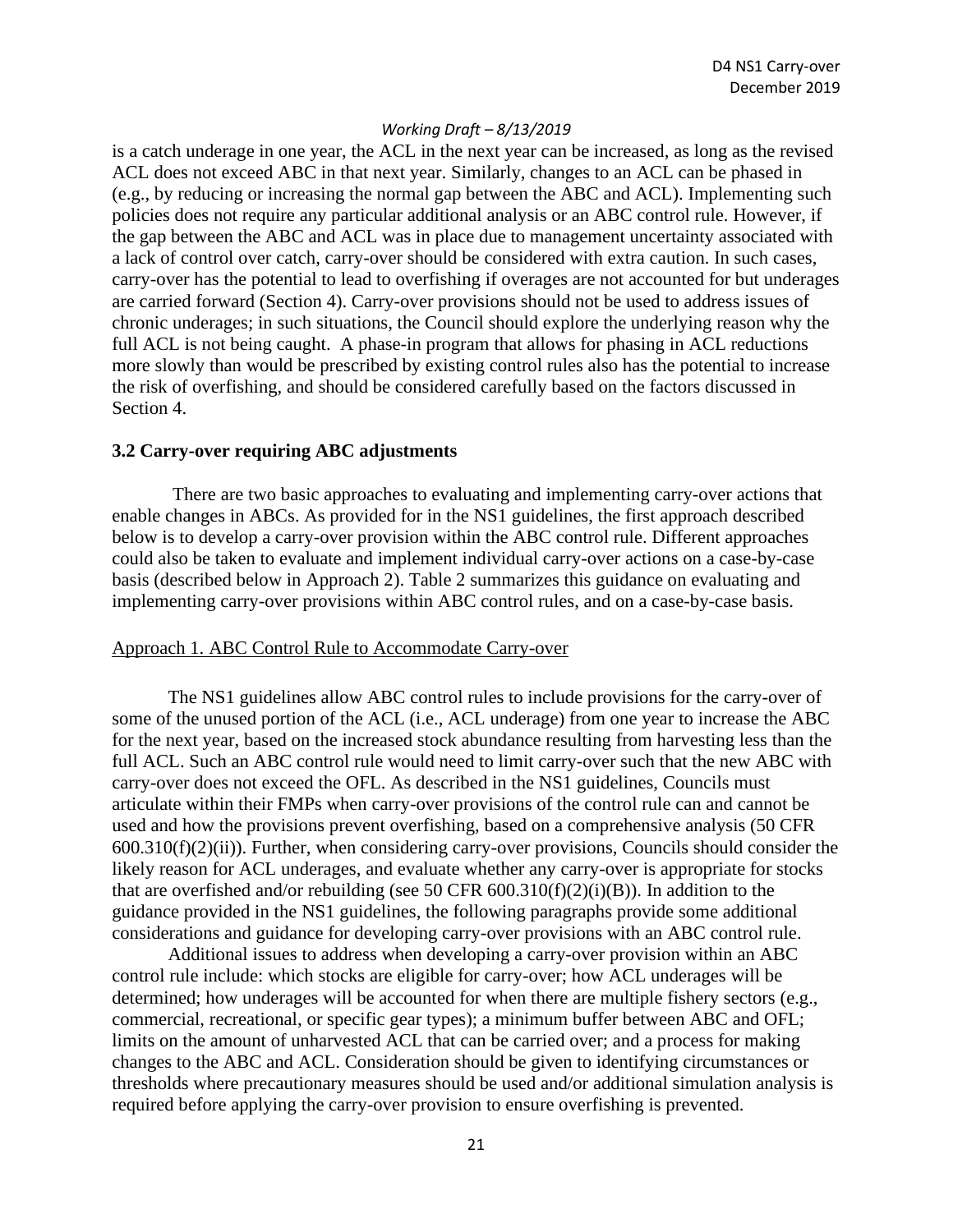A Council and its SSC, or the Secretary, can develop carry-over provisions within ABC control rules that apply to individual stocks or stock complexes, or a comprehensive provision that applies to multiple stocks and/or FMPs. If the provision applies to multiple stocks (e.g., a Council/SSC has a "programmatic" ABC control rule), the SSC or relevant scientific advisory body should evaluate and approve the use of the carry-over provision for each individual stock or stock complex to ensure that it will prevent overfishing. Once a carry-over provision is established in the FMP and approved, it is possible that SSC or scientific review of each individual carry-over action may not be needed. Each Council and SSC will need to determine the appropriate steps needed in order for the SSC to fulfill its obligation of providing an ABC recommendation per MSA section  $302(g)(1)(B)$ .

Restrepo et al. (1998) recommend that control rules should be tested by simulation. Accordingly, carry-over provisions within ABC control rules should also be evaluated using simulation testing to ensure that carry-over will prevent overfishing in accordance with any established risk policy. Such simulation testing is commonly referred to as a management strategy evaluation (MSE; Punt et al. 2016, Edwards and Dankel 2016). Recent studies using MSEs to evaluate ABC control rules demonstrate the insights provided by MSEs when evaluating the trade-offs between management strategies (Wetzel and Punt 2017, Wiedenmann et al. 2017). Councils should consult with their SSCs as well as the applicable NMFS Science Centers to determine how best to design and evaluate carry-over provisions using MSE.

Evaluation of an ABC control rule that incorporates carry-over does not necessarily require a full MSE that accounts for all types of uncertainty, but it does require a comprehensive analysis to ensure it will not result in overfishing. Because the NS1 guidelines require that ABC control rules are described within FMPs (50 CFR  $600.310(c)(3)$ ), revising an ABC control rule to incorporate a carry-over provision would require an FMP amendment, thus also requiring a review of biological, social, and economic impacts. This assessment of impacts could be the vehicle for conducting the comprehensive analysis. Further, any efforts to revise an ABC control rule would benefit from a review of the baseline performance of the current control rule. An ABC control rule that enables adjustment of ABCs to accommodate carry-over should be reviewed by the SSC to ensure that it will prevent overfishing and account for scientific uncertainty.

#### Approach 2. Case-by-case Carry-over

In the absence of specified carry-over provision within the ABC control rule, ABC adjustments can be considered on a case-by-case basis. For assessed stocks, a simple approach to revising ABCs is to rerun the stochastic projections (i.e., forecasts that have some inherent randomness) that were used in the last stock assessment with revised catch estimates. In other words, scientists could run the same projection model with the same data, except that the actual observed catch data from the most recent projection year is used instead of the projected ACL catch. In such cases, rerunning the projections can establish the total amount of increased catch that can be allowed as a result of the prior year's under-harvest in cases where the observed catch was less than the ACL. This method is currently used in some fisheries. For example, Alaska groundfish fisheries do not use a carry-over ABC control rule, but instead review and reset the ABC each year.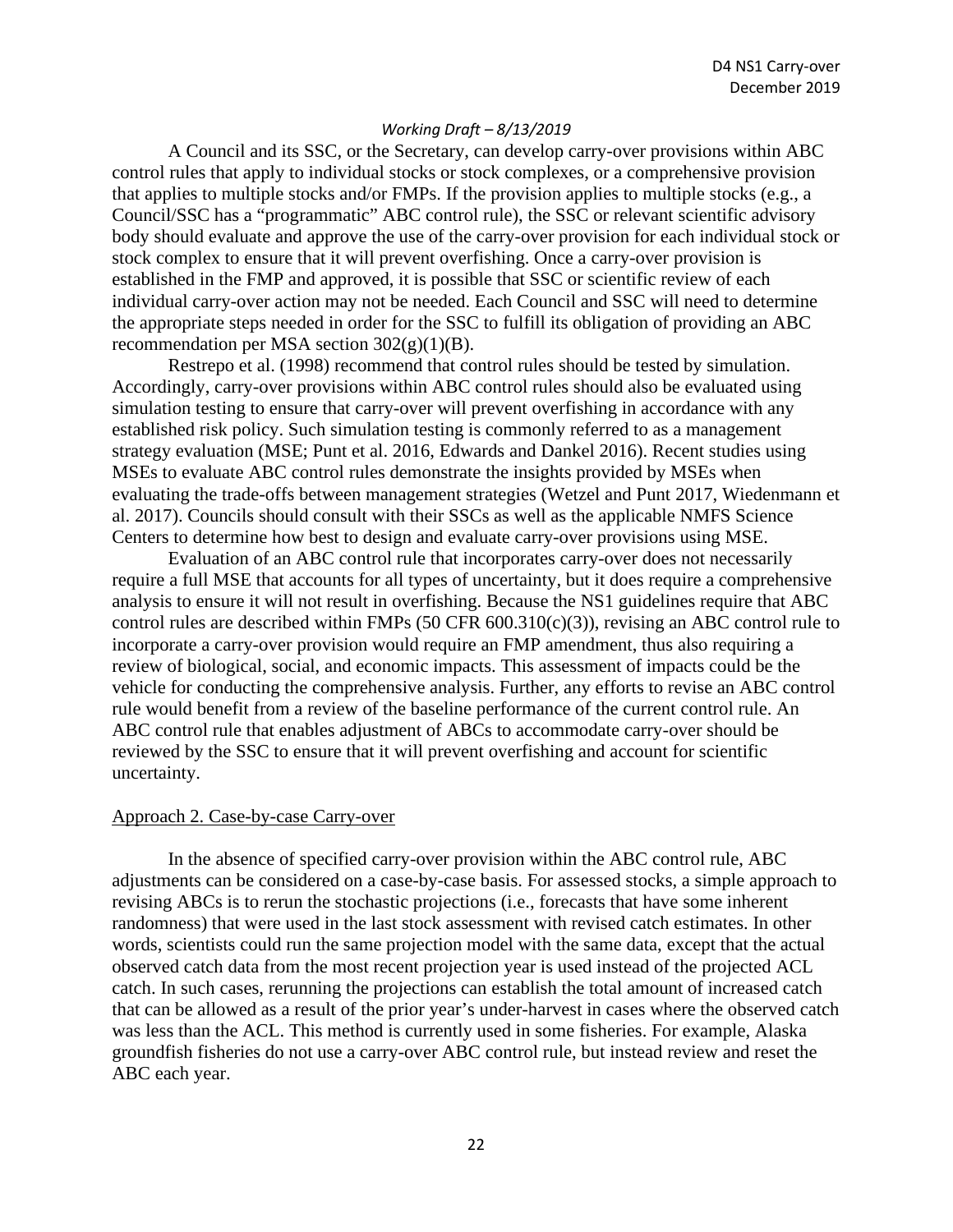In some cases, a deterministic projection analysis may be sufficient to evaluate carry-over on a case-by-case basis. In deterministic projections analysis, the output is fully determined by the parameter values, while stochastic projections incorporate randomness. For example, Goethel and Smith (2016) investigated the possible impacts of a carry-over measure on the red snapper rebuilding plan in the Gulf of Mexico (GoM). They created two sets of projections for recreational and commercial fleets using the Stock Synthesis 3 base model from the 2014 Southeast Data, Assessment, and Review (SEDAR) 31 GoM red snapper assessment and a 20 percent underage that would be carried over once from the 2015 to 2017 season. Catches for the remainder of the rebuilding time series (2018-2032) were fixed at base projection values. They found that the carry-over resulted in a biomass approximately 3 million lb higher than the biomass projected by the base model. The difference was attributed to growth exceeding natural mortality for the uncaught fish over the period between when they would theoretically have been caught and when they actually were caught. After the 2017 landings, the model projected almost no difference over the long term, and spawning potential ratio levels remained equal to those of the base rebuilding plan. Goethel and Smith cautioned that such results would not be expected if an opposite approach was taken (i.e., overages should not be expected to be paid back on a onefor-one basis). They noted that overages would require subsequently greater underages to account for the loss of potential growth in biomass removed early. A follow-up study by Smith and Goethel (2017) simulated several carry-over scenarios that allowed ABCs to be adjusted to accommodate carry-over for GoM red snapper. They also evaluated a policy that set a cap on carry-overs that would always maintain a gap between ABC and OFL such that the adjusted ABC could not exceed 95 percent of the OFL. Scenarios implementing the cap rebuilt the stock faster due to the heavily reduced carry-over adjusted yields, but scenarios without the cap that allowed carry-over up to the OFL still rebuilt the stock on schedule. Caution may be warranted in using deterministic projections if it appears that uncaught quota was due to declining catch rates and declining stock size. In such cases uncertainty about stock size and productivity should be taken into account before allowing carry-over.

Instead of retroactively rerunning projections when there is an ACL underage, carry-over could be proactively addressed using scenario planning within a stock assessment. For example, the assessment model and any projections based off that model could be used to evaluate a wide range of ACL underages (or the maximum carry-over levels possible), resulting in ranges of OFL and ABC recommendations for each year within each scenario. This analysis could be summarized within the assessment report, and once actual catch levels are known, the SSC could use that information to make or revise its ABC recommendation.

#### **3.3 Phase-in of ABC Changes in Response to Updated Assessments**

ABC control rules used in federally managed fisheries generally adjust ABCs and ACLs when new scientific information indicates a change in the OFL. This can sometimes result in large changes in ACLs from one year to the next, which can have adverse social and economic consequences. In some cases, these changes could reflect imprecise assessments rather than a true change in the stock. The 2016 revisions to the NS1 guidelines allow for implementation of ABC control rules with provisions that allow changes in ABCs to be phased in to create more stability in catch. These control rules must still prevent overfishing on an annual basis by maintaining ABCs below the OFL, and changes must be phased in fully within three years. Here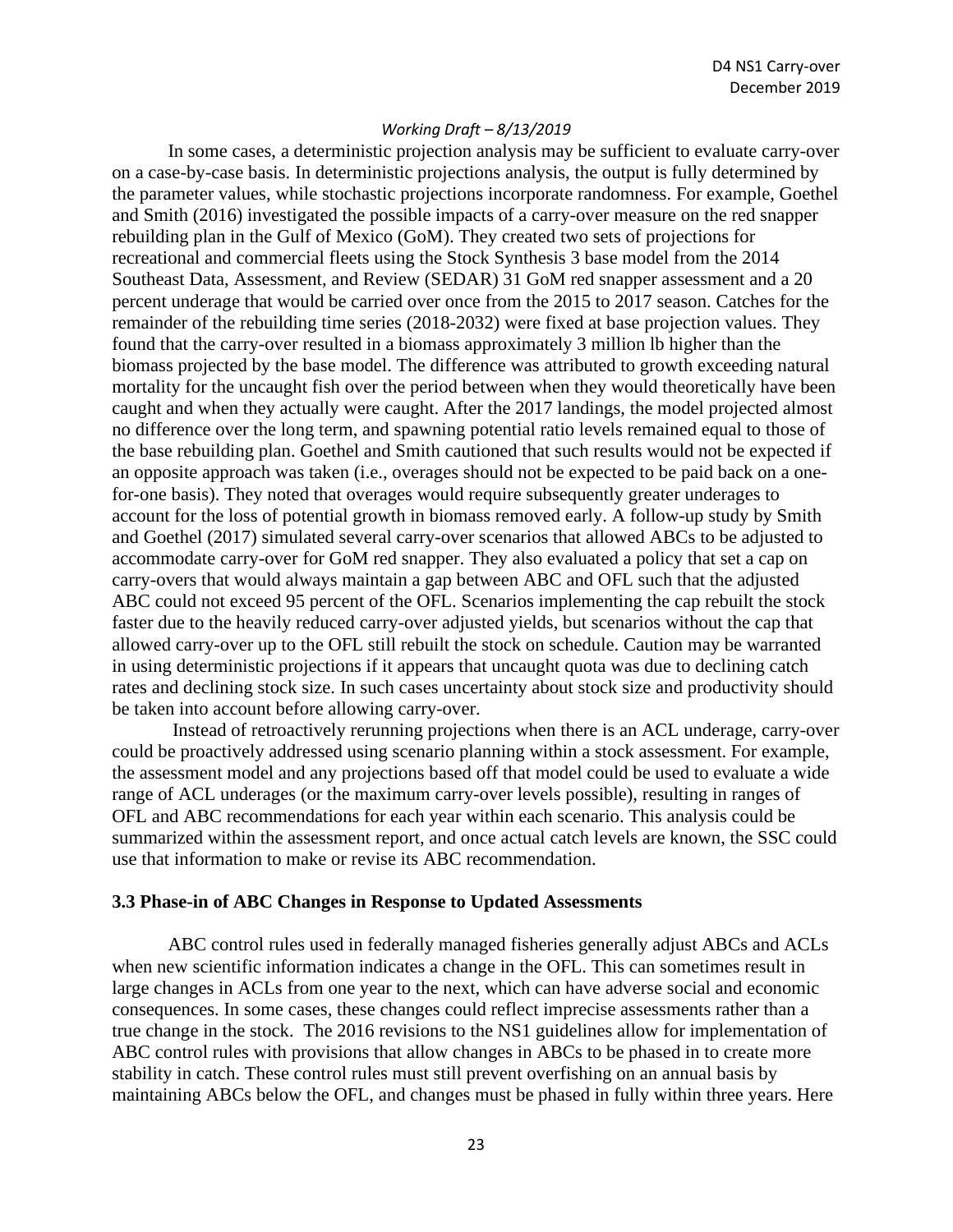we describe two basic approaches to evaluating and implementing phase-in. As provided for in the NS1 guidelines, the first approach described below is to evaluate and implement an ABC control rule that directly incorporates phase-in provisions as an integral part of the rule and that have been evaluated in advance to ensure that operation of the control rule will not result in overfishing. Different approaches could also be taken to evaluate and implement individual phase-in actions on a case-by-case basis (described below in Approach 2). Table 3 summarizes this guidance.

#### Approach 1: ABC Control Rule to Accommodate Phase-in

The NS1 guidelines state that Councils may develop a control rule that phases in changes to the ABC over a period of time, not to exceed three years, as long as overfishing is prevented each year (i.e., the phased-in catch level cannot exceed the OFL in any year). A phase-in provision within the ABC control rule is set forth within the FMP that prescribes how phase-in should be applied. As described within the NS1 guidelines, Councils must articulate within an FMP when the phase-in provisions of the control rule can be used and how the provision prevents overfishing, based on a comprehensive analysis (50 CFR 600.310(f)(2)(ii)). Further, Councils should evaluate whether phase-in is appropriate for stocks that are overfished and/or rebuilding as the goal for such stocks is to rebuild in as short a time as possible (see 50 CFR  $600.310(f)(2)(i)(A)$ ). In addition to the guidance provided in the NS1 guidelines, the following paragraphs provide some additional considerations and guidance to consider when developing phase-in provisions with an ABC control rule.

Many FMPs define a tiered approach to ABC control rules. Phase-in provisions may be incorporated into the existing tiered system. Data-rich, frequently updated "Tier 1" assessments have different opportunities than data-limited situations for implementing phase-in.

The expected performance of the ABC control rule with phase-in needs sufficient analysis to account for scientific and management uncertainty. Ideally, an MSE will be carried out to test the ABC control rule and will account for multiple types of uncertainty including process error, observation error, and implementation error. The scope of this MSE is very similar to the scope of an MSE designed to evaluate the impact of carry-over, so it may be advisable to evaluate carry-over and phase-in simultaneously.

As noted in section 2.2, low variability in ACLs is often important to industry even though it may require a reduction in average catch to offset risk. MSEs can be used to test specific ABC control rules that phase in or limit the annual change in the ABC to ensure that the rule will not increase the risk of overfishing and depletion. Generally, rules that phase in or limit ABC reductions require reductions in average fishing mortality (i.e., a lower target harvest rate at any given biomass) to offset risk associated with slower reactions to stock declines. Note that phasing in decreases in ACL, but not increases, will effectively change the average buffer size. If such an asymmetric policy is considered, the impact on average buffer size should be evaluated and may need to be increased to maintain an acceptable probability of overfishing. NS1 guidelines for U.S. fisheries require that ABC may not exceed OFL, which may preclude large degrees of phase-in for ABC reductions.

An MSE can be particularly useful in cases where there is considerable uncertainty in assessments that leads to large changes in ABC driven by uncertainty in assessment results rather than true changes in stock levels. Similarly, MSEs are useful for stocks that are assessed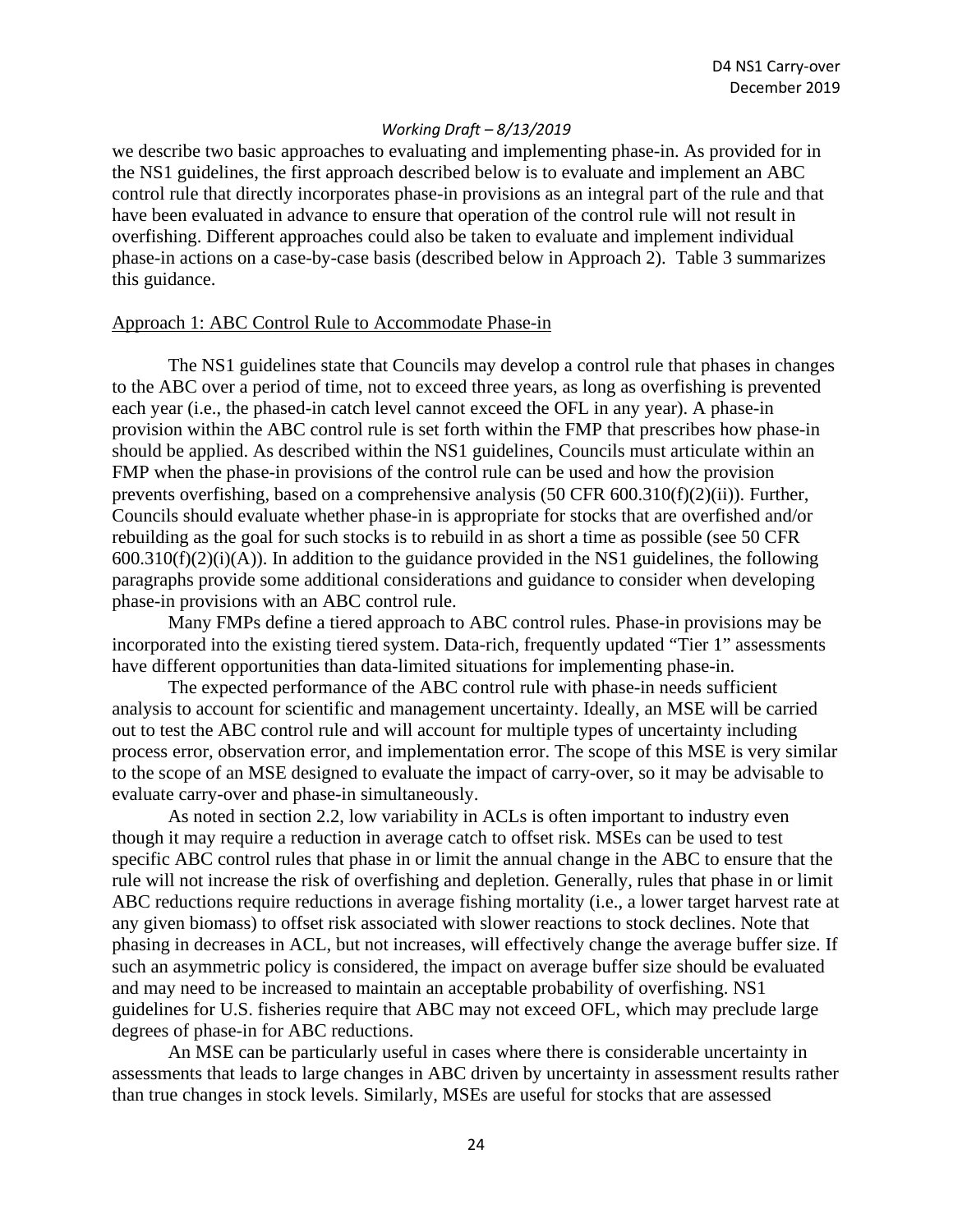infrequently. If there is a large gap in time between assessments, a control rule based on a survey index or standardized CPUE can be used to adjust ABCs between assessments.

Some additional issues to consider when developing phase-in provisions within ABC control rules include: which stocks are eligible for phase-in; phasing in increases as well as decreases in ABC; generation time of the stock, assessment precision, and length of time between stock assessments; whether phase-in is appropriate for stocks without assessments; a minimum buffer between the ABC and OFL; allowing phase-in only when stock biomass exceeds a certain level; and monitoring the stock over the phase-in period by updated projections. Managers should identify circumstances or thresholds where precautionary measures should be used and/or additional simulation analysis is required before applying the phase-in provision to ensure that overfishing is prevented. For example, caution should be applied if there has been a significant or unexpected change in stock abundance and biomass that could be due to rapidly changing marine conditions or there are significant or unexpected changes in the ecosystem that undermine the ability to project stock biomass and abundance going forward. In such case, phasing in catch reductions would be inappropriate.

A Council and its SSC, or the Secretary, can develop phase-in ABC control rules that apply to individual stocks or stock complexes, or a comprehensive provision that applies to multiple stocks and/or FMPs. If the provision applies to multiple stocks (e.g., a Council/SSC has a "programmatic" ABC control rule), the SSC or relevant scientific advisory body should evaluate and approve the use of phase-in for each individual stock or stock complex to ensure that the framework will prevent overfishing.

#### Approach 2. Case-by-case Phase-in Actions

In the absence of a phase-in provision within an ABC control rule, phasing in ABC changes may be considered on a case-by-case basis. As described within the NS1 guidelines, an SSC may recommend an ABC that differs from the result of the ABC control rule calculation, based on factors such as data uncertainty, recruitment variability, declining trends in population variables, and other factors, but must provide an explanation for the deviation (50 CFR 600.310 (f)(3)). These factors and others could provide reasons to phase in changes to ABC on a case-bycase basis. For assessed stocks, a simple approach to evaluating phased in reductions to ABCs is to run stochastic projections (i.e., forecasts) based on the most recent stock assessment with the proposed ABCs. The projections can establish whether phasing in a reduction in the ABC can be done safely without undue risk of overfishing (e.g., the risk of overfishing cannot exceed 50 percent). In the case of an overfished stock, a phased in reduction must still meet requirements for rebuilding timelines, which is likely to require greater ABC reductions later to offset slower reductions early in the rebuilding period. As noted above for carry-over, the existence of a retrospective pattern should be considered and will affect the calculated ABC.

While stochastic projections are preferred, a deterministic projection analysis may be sufficient to evaluate a phased in ABC change on a case-by-case basis. However, caution is warranted in using deterministic projections when an ABC reduction was triggered by a decline in the stock and there is reason to believe that stock productivity may remain lower than average. If a reduced ABC was triggered by a management failure that allowed an ACL to be exceeded, then phasing in ABC reductions would be unwise without correcting the problems that led to the management failure.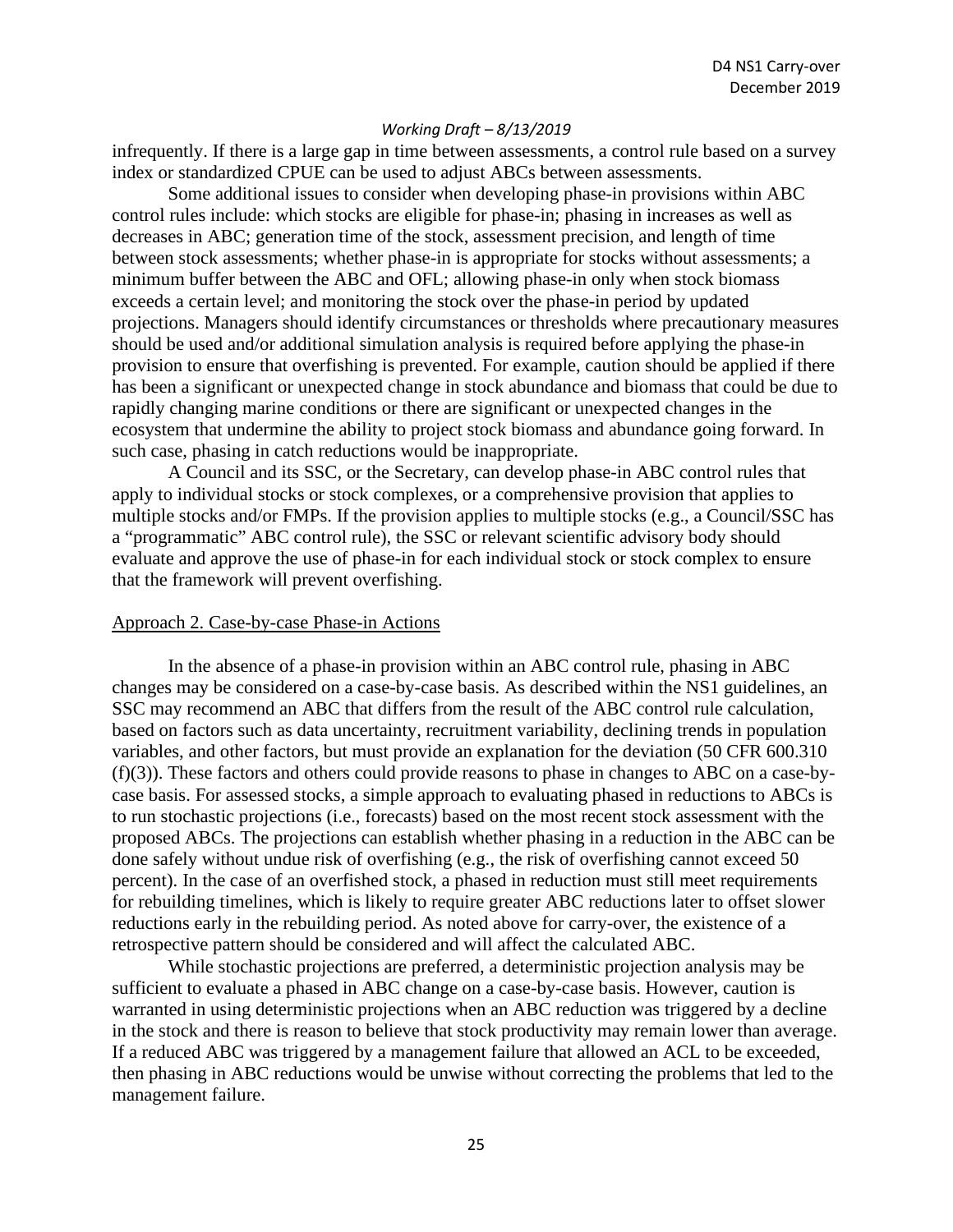## **4. Characteristics of fish stocks, fisheries, and management approaches that impact both the benefits and risks of carry-over and phase-in**

The benefits and risks of carry-over and phase-in provisions depend on the technical (e.g., selectivity) and economic characteristic of the fishery, the biological characteristics of the species being managed, the frequency and precision of assessments, and the management approach. These characteristics of fisheries may act jointly to increase or mitigate benefits and risk. Thus, a determination of whether carry-over or phase-in provisions are desirable and how they should be designed and evaluated should involve a holistic look at the fishery.

There are two modeling papers that explicitly evaluate the risks and benefits of carryover provisions. Powers and Brooks (2008) used an MSE framework with a biological model patterned after a stock with low productivity, similar to bluefin tuna, to evaluate the implications of alternative decision rules regarding payback of TAC overages on sustainability objectives and rebuilding time frames. Decision rules allowing overages and payback were found to prolong rebuilding (compared with perfect implementation or more precautionary TACs), especially if monitoring is biased (catches misreported) or imprecise. When overages were penalized and underages not rewarded, recovery was achieved earlier. Weidenmann and Holland (2019) used an MSE framework adapted from Wiedenmann et al. (2017) to evaluate a variety of carry-over policies assuming different life histories and under different causes of catch underages. They find that carry-overs can increase yield to the fishery but can also increase the risk of overfishing and becoming overfished, the risk of low catch, and the interannual variability in catch. However, results vary with policies and fishery characteristics, as noted in the discussion below. Wiedenmann and Holland (2019) found that, in general, the additional risk of overfishing and depletion associated with carry-over was small as long as carry-over was limited to 15 percent of the ABC. There are a number of modeling studies that address similar questions such as the risks associated with catches temporarily exceeding TACs which we also draw on here.

Model-based evaluations of phase-in provisions of various types are more common. We review several studies that provide insights into the risks and benefits of harvest strategies that limit or delay changes in TACs in response to changes in biomass. Most of these are tests of management procedures that limit the percentage change or frequency of adjustments to TACs. We also review literature that describes how carry-over and phase-in rule design is tailored to meet objectives including mitigating risk.

#### **4.1 Life history characteristics**

As noted above, carry-over provisions may pose increased risk based on the life history characteristics of the species being managed. In particular, carry-over could significantly impact short-lived stocks with high rates of natural mortality where a large fraction of the stock is caught each year. For such stocks, the rationale of increasing an ABC based on the increased stock biomass that results from an ACL underage may not hold.

Wiedenmann et al. (2017) used an MSE framework to evaluate the performance of alternative ABC control rules given imperfect information about stock status and productivity. They considered how performance varied with different life history characteristics (e.g., with short-lived, medium-lived, and long-lived species), as well as alternative assumptions about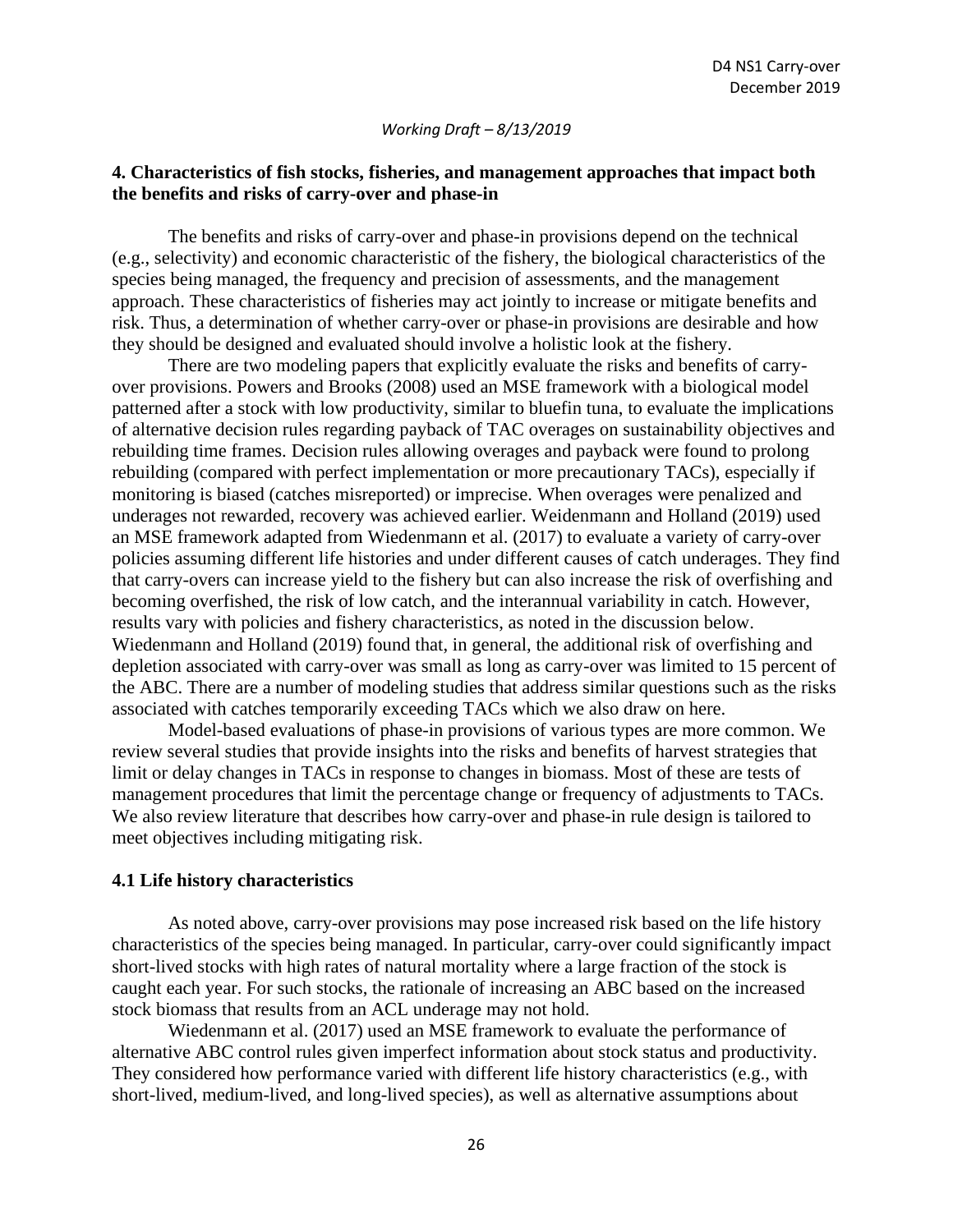recruitment variability and assessment uncertainty. Although the study did not evaluate the consequences of catch deviating from the ABC, the study's inclusion of error in setting the ABC due to scientific uncertainty provides some insights into what might occur if catch varied from a "correctly" set ABC. The ABC control rules evaluated include common approaches used by regional SSCs such as setting the ABC at 75 percent of the F<sub>lim</sub>, and approaches under which the ABC is set by selecting a target probability of overfishing (P\*). The study evaluates control rule performance under a variety of assumptions about the source and nature of scientific uncertainty and stochasticity of biological processes. Across the range of scenarios and parameter assumptions explored, for all control rules that accounted for uncertainty (where the ABC was less than the OFL), the model rules limited the probability of overfishing to less than 0.5, and, for most control rules, fewer than 25 percent of the simulation repetitions resulted in frequent overfishing. Higher recruitment variability increased the frequency of overfishing across control rules, while autocorrelation in recruitment had no effect. The median probability of overfishing increased going from the long-lived to the short-lived life history characteristics, but the probability of overfishing exceeded 0.5 in more than 25 percent of the runs only for the shortlived species with the least conservative  $P^*$  scenario (fixed  $P^*$  of 0.40 with an assumed coefficient of variation (CV) of 0.37).

Wiedenmann and Holland (2019) adapted the model of Wiedenmann (2017) to explicitly consider carry-over policies. They found that carry-over can lead to lower yield compared to smaller or no carry-overs when the stock had poor productivity (low recruitment and high natural mortality), and when stock assessments overestimated biomass, especially for the short-lived life history.

The rate of growth of the exploitable fish stock relative to natural mortality is an important characteristic to consider when deciding on the appropriate level of carry-over (e.g., one-to-one vs. limited percentage of TAC). For example, in an analysis of the impact of carryover on GoM red snapper, researchers found that a catch underage in one year resulted in older and heavier fish to be available in the 3<sup>rd</sup> year, resulting in an increase in the weight of landed fish available to be caught in year 3 compared to a scenario with no catch underages (Goethel and Smith 2016). On the other hand, if natural mortality exceeds population growth rate, then one-for-one carry-over is not appropriate, as it will increase overall mortality. Managers and scientists should evaluate life history and technical characteristics of the fishery to understand the potential effect of carry-over on a stock.

Some life history characteristics can increase risk of depletion regardless of whether carry-over and phase-in provisions are applied. Life histories presenting particular risks include species which reach sexual maturity after they become vulnerable to fishing, species with life stages or behavior that make them highly vulnerable to fishing (e.g., species that form large and predictable spawning aggregations), and species with low-frequency variability in recruitment (e.g., long periods of low or high recruitment) or with rare large recruitments (Restrepo et al 1998). In these cases, Restrepo et al. (1998) called for more conservative precautionary management approaches. Carry-over and phase-in policies have the potential to increase biological risk of already risk-prone species, requiring an even more conservative harvest strategy to offset this risk. However, fishery managers may be able to mitigate this risk with gear or spatial regulations, though this may be more effective for avoiding growth overfishing than mitigating recruitment failures. In addition, short-lived species with high natural mortality rates may present particular risks if the target exploitation rates represent a large fraction of SSB.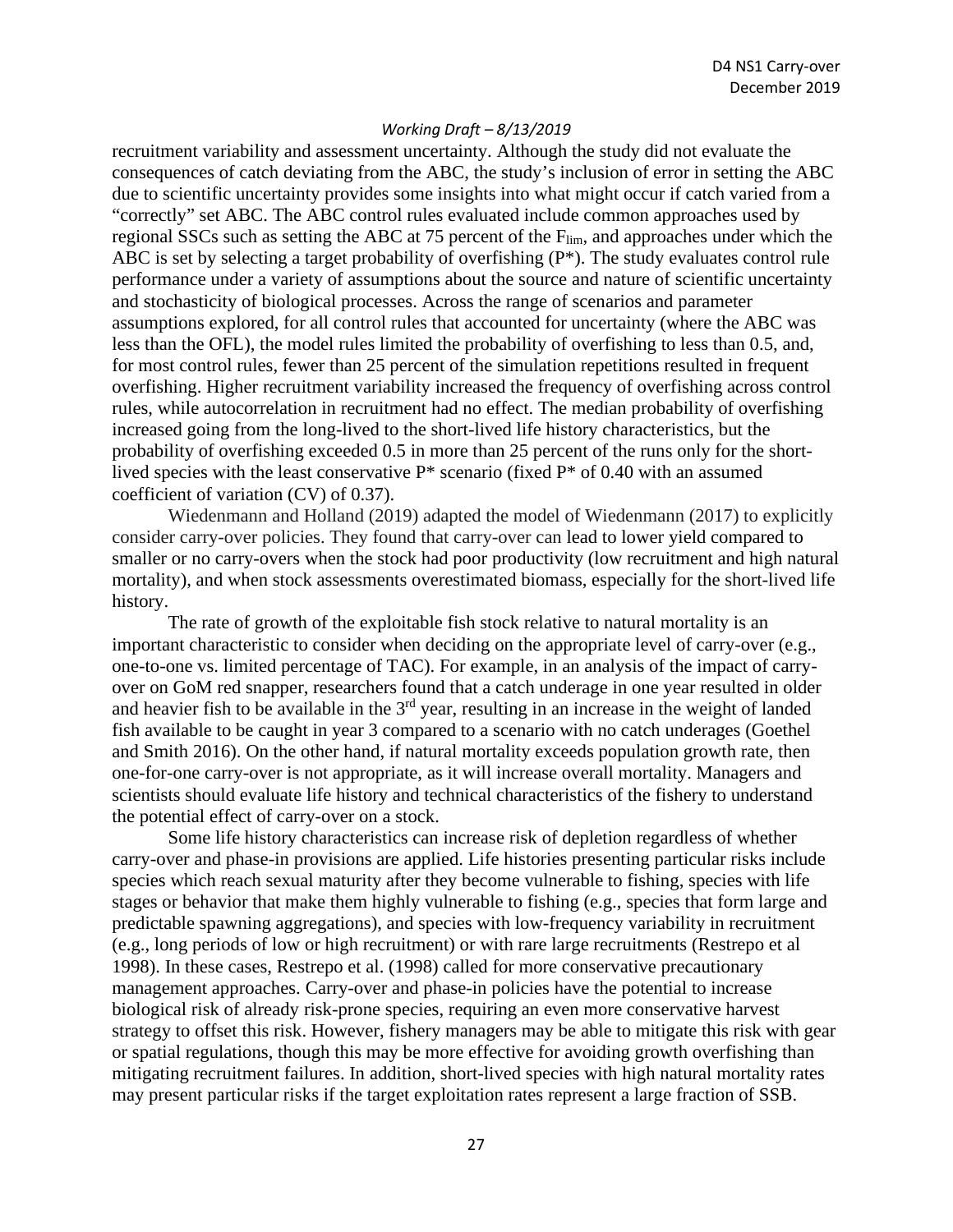Risks of overfishing when following common ABC control rules are already higher for shortlived species even without implementation error (Wiedenmann et al. 2017). An overly optimistic assessment in conjunction with carry-over or a delay in the reduction of the ABC could exacerbate the risk, suggesting that more caution is called for in applying carry-over or phase-in for short-lived species.

#### **4.2 Stock structure and spatial dynamics of fish and fisheries**

The risk associated with some of the life history characteristics noted above is closely related to technical, economic, and management characteristics of the fisheries. For example, spawning aggregations may exacerbate risk if they are profitable to target, but may not if they are not or cannot be targeted, e.g., due to poor condition and quality of the fish, distance from ports, or protection within a marine protected area. For species that school or species known to contract their distribution as biomass declines, CPUE may remain high as the stock is depleted. This may exacerbate risk similar to that experienced by spawning aggregations. However, where CPUE declines in proportion to biomass for a species, declining profitability may reduce effort and risk of overfishing. Thus, an understanding of how spatial dynamics of fish and fisheries relate is important to evaluate risk of harvest strategies including carry-over and phase-in policies.

Metapopulation structure also may have implications for the risk of depletion of metapopulation components. Failure to manage catch at the same scale as the true population structure can lead to extirpation of discrete subpopulations and to declines in the productivity of the larger metapopulation. However, it may be difficult and costly to assess and manage stocks at a finer spatial scale, and there is likely to be greater uncertainty about the size of substocks than about the aggregate stock. Holland and Herrera (2010, 2012) show that the relative benefits of finer-scale management, in terms of profits and risks of depleting subpopulations, depend on a number of biological, technical, and economic factors. In some cases, when there is less certainty about the status of subpopulations than the overall metapopulation, it may be both less risky and more profitable to manage the fishery with a single TAC, even when there are actually biologically separate fish populations in the two areas. This occurs as effort tends to move off the weaker subpopulations where CPUE is lower and toward the stronger subpopulations. Nevertheless, metapopulation structure could pose a risk if fishing remains profitable on depleted subcomponents of the larger population.

#### **4.3 Jointly targeted and bycatch species**

Additional issues may arise when species are targeted jointly, result in bycatch of another species, or are taken as bycatch while targeting another species. In these cases, carry-over and phase-in policies that shift harvest of one species over time may coincidentally do the same for other species. In fact, constraints on quota of an incidentally-caught species may be a primary reason for underages and potential carry-over of another species (e.g., Holland and Jannot 2012). Whether this creates additional risk or concerns is likely to vary case by case, but when joint production is known to occur, it is important to evaluate implications of carry-over or phase-in for jointly caught species. Notably, carry-over may also be relatively more economically beneficial in such cases. If bycatch is highly variable and uncertain, an individual or even a fleet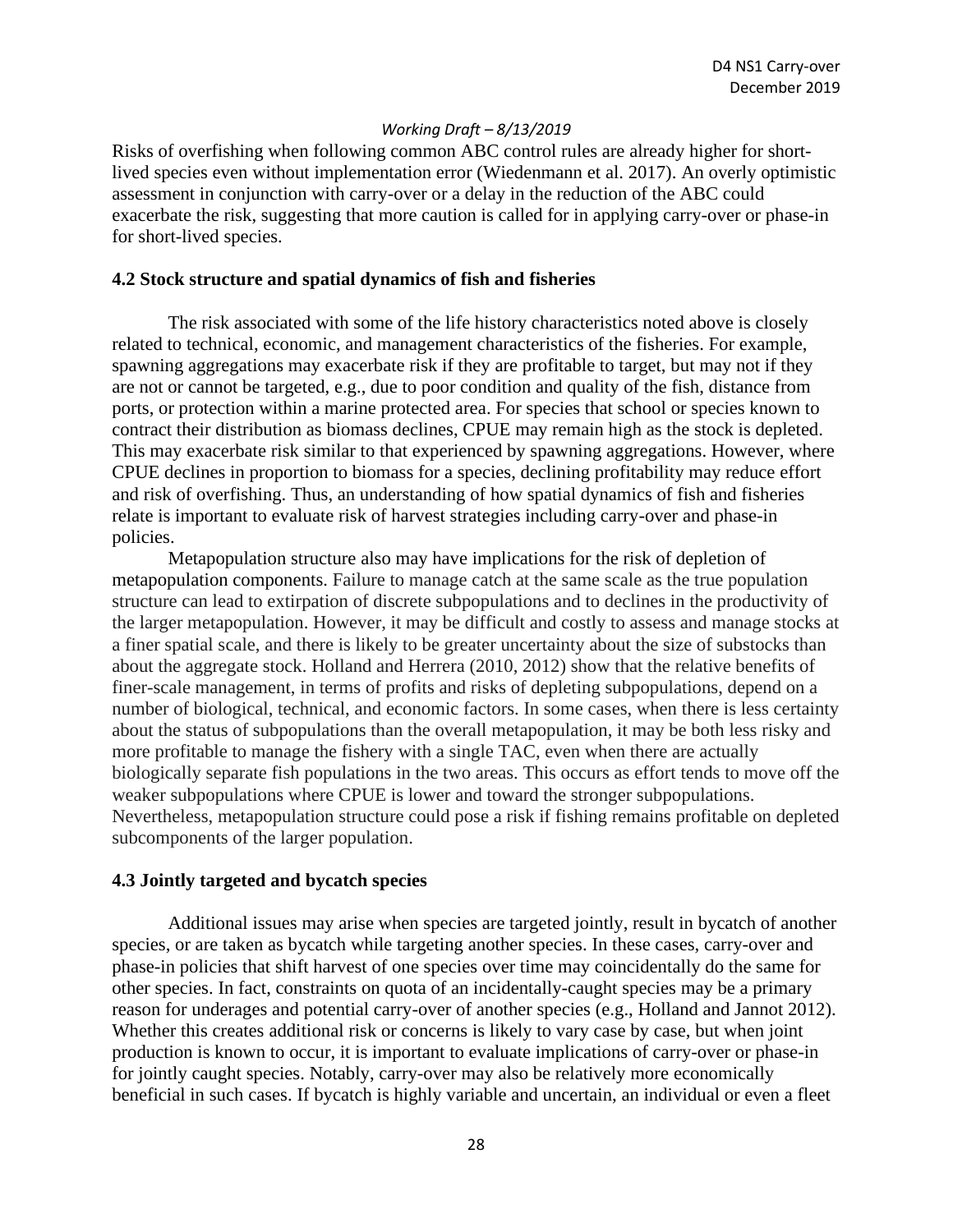might be forced to stop fishing as a result of an accidental bycatch event leaving unused quota of the target species. The ability to carry over a portion of the remaining target species quota to the next year may mitigate the risk of an unexpected bycatch event resulting in forgone target catch (assuming the bycatch quota does not restrict the fishery that year). It may also reduce incentives to illegally discard catch. Chronic underages leading to substantial carry-over year after year may indicate an imbalance in TACs for which carry-over may not be a good solution. However, it may still be useful for individual quota holders in an IFQ system since some quota holders may be constrained even when quota is not utilized in aggregate.

Holland and Herrera (2006) evaluated risks and benefits of flexible catch balancing policies modeled on deemed value policies used in New Zealand which allow fishermen to land catch for which they do not hold quota and pay a fine per pound in lieu of balancing catch with quota. Deemed values can result in TAC overages. The policy is designed to incentivize fishermen to land species taken incidentally rather than discard them illegally. The policy has resulted in total catches of some species exceeding the TAC. While the study does not explicitly evaluate carry-over or phase-in, it provides insights into the implications of temporary TAC overages that are offset with later catch reductions only if the stock declines and the TAC is reduced. Holland and Herrera use a simulation model to evaluate two cases with different life history characteristics. The first case models orange roughy (*Hoplostethus atlanticus*) as the target species, and smooth oreo (*Pseudocyttus maculatus*) as the bycatch species for which catches sometimes exceed the TAC, resulting in the need to pay deemed values. This case is illustrative of a fishery with two jointly caught species that are both very long-lived and slow growing, with highly variable recruitment. The target exploitation rate for orange roughy is also higher than that for smooth oreo, increasing the risk that smooth oreo will be overexploited. The second case models red cod (*Pseudophycis bachus*) as the target species and elephantfish (*Callorhinchus milii*) as the bycatch. This case is of particular interest because the bycatch species is considerably less productive than the target species, so the former's viability may be threatened if exploited at rates appropriate for the target stock. The study found that allowing TACs to be exceeded through a deemed value system generally will not create substantial risks of depletion as long as (1) deemed values are progressively increased to a maximum of twice the ex-vessel price in response to TACs being exceeded, and (2) TACs are reduced in response to stock declines.

In some multispecies fisheries, several species frequently caught together are combined into a stock complex for management purposes, with one quota allocation for the whole group. For example, in the Pacific groundfish trawl IFQ fishery, there are quotas for "other flatfish," "minor slope rockfish," and "minor shelf rockfish" that include multiple species. When grouping stocks into a stock complex, the NS1 guidelines advise that the stocks should have similar life history characteristics and similar vulnerabilities to fishing pressure (see 50 CFR  $600.310(d)(2)(i)$ ). However, if the stocks within the complex do not have similar vulnerabilities, then the stocks with relatively higher vulnerability could be at increased risk if carry-over were allowed. Managers should consider if the application of carry-over will increase the risks on stock complexes.

#### **4.4 Assessment availability and frequency**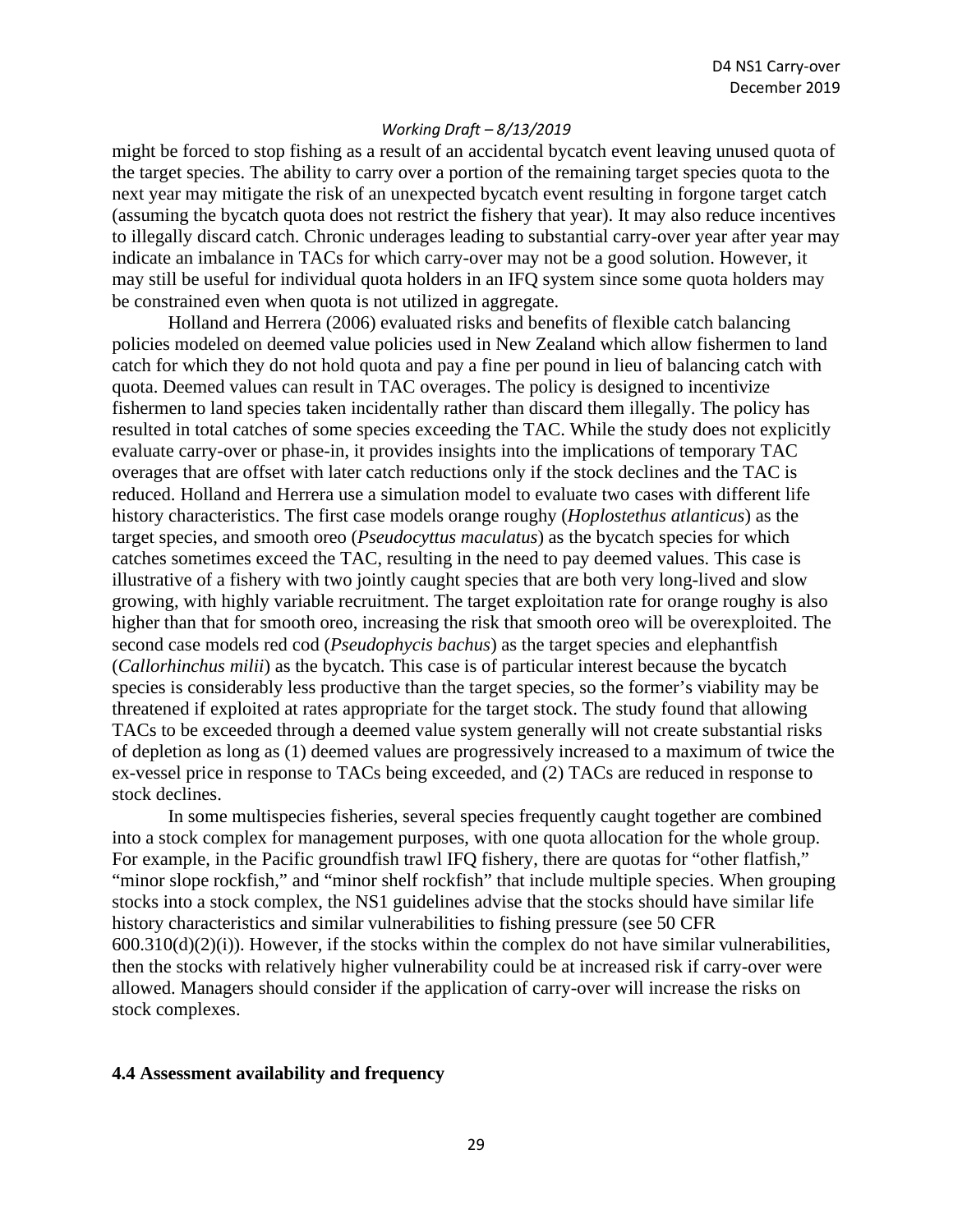Projections (i.e., model-derived estimates of future stock biomass) from the most recent stock assessment reflect the most up-to-date prediction of future stock dynamics, including recruitment, age structure, selectivity, and biomass trajectory. Accordingly, more precaution may be needed as a stock assessment gets older or if there is no stock assessment information available (Wiedenmann et al. 2017). As described above, Wiedenmann et al. (2017) conducted a simulation analysis to evaluate the performance of alternative ABC control rules. In most simulations, assessments were assumed to occur every 2 years and some simulations were run with an assessment interval of 5 years (though this was done only for the medium-lived life history assumptions). The study considered policies aimed at creating less variability in ABCs whereby the ABC was set based on an average of the ABC from the current assessment and ABC from the previous assessment or, in the case of a 5-year interval, assuming the ABC was adjusted over the interval before the next assessment according to the stock projection. Setting a fixed ABC based on the last assessment reduced the probability of overfishing, and had comparable yield and lower variability in yield compared with using projections, both for the 2 and 5-year assessment intervals. The frequency of overfishing was higher and yield was lower for the longer (5-year) assessment interval, regardless of whether the ABC was fixed or based on projection. Using a weighted average of ABC reduced variability in catch but resulted in a higher rate of overfishing and lower yield than other methods.

Carry-over provisions that are applied to stocks without a recent stock assessment and/or projections may require more precaution unless the carry-over ABC control rule has been tested for robustness using simulation testing (Wiedenmann 2017). Furthermore, if there is reason to believe stock and fishery dynamics have deviated substantially from those assumed in the simulations, additional analyses should be used to evaluate using carry-over. Possible reasons for these deviations include changes to management that impact selectivity (e.g., changes to size limits, gear regulations), unexpected events (e.g., oil spill), and major environmental fluctuations (e.g., storms, algal blooms).

However, in their adaptation of this MSE to explore carry-over policies, Weidenmann and Holland (2019) found the length of the interval between assessments (between 3 and 5 years) did not have a consistent impact on the performance of carry-over polices across scenarios and life histories for the different amounts of carry-overs allowed. For example, in some scenarios, the risk of overfishing and of becoming overfished was higher for an assessment interval of 3 years, whereas in other scenarios it was higher for an interval of 5 years. There was no consistency in the relative differences between 3 and 5-year intervals across scenarios for the medium- and short-lived life histories. This does not suggest that longer intervals between assessments don't increase risk, just that the addition of carry-over does not necessarily aggravate that risk systematically.

Wiedenmann and Jensen (2018) conducted a retrospective evaluation of how alternative strategies for setting catch targets would have performed for nine New England stocks. They chose to examine stocks for which target catches have recently been set above overfishing levels. Among other things, they examined the performance of the following strategies that attempted to smooth catch targets: allowing only a  $+/-$  20 percent change in catch targets based on the most recent assessment, using a weighted average of the catch target from the current and previous assessment, and a status quo, no-smoothing approach where target catches were based on the most recent assessment. They found that the smoothing methods resulted in target catches that were comparable to or higher than the unsmoothed catch values, which would have exacerbated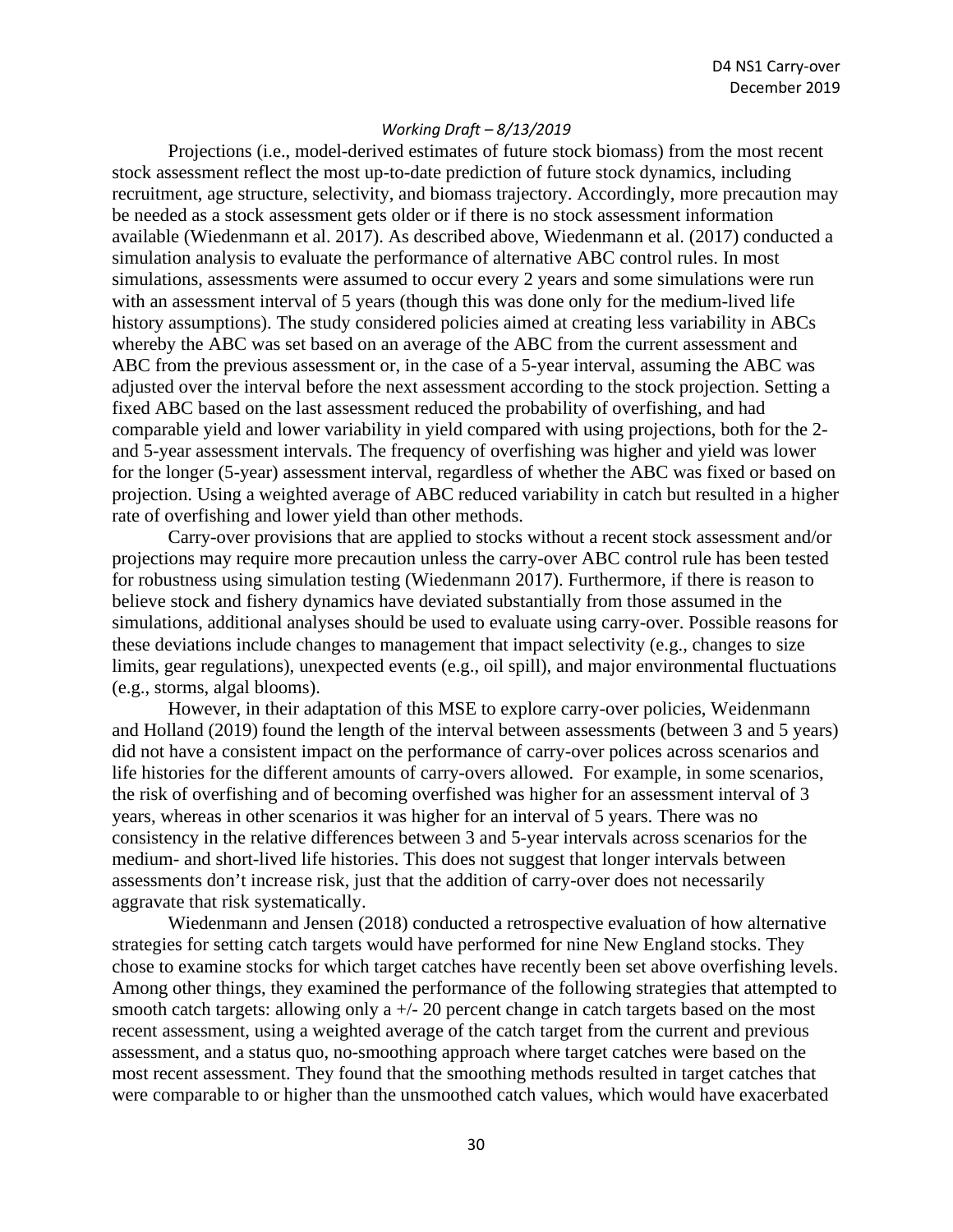overfishing conditions. They concluded that caution is needed when using catch-smoothing approaches, especially for stocks for which assessments tend to overestimate abundance.

It is useful to consider the following factors when evaluating usefulness of phase-in: (a) the mean generation time (or turnover rate) of the stock, which affects the fraction of the catch that is young fish, (b) precision with which the assessment estimates ABC for upcoming year, (c) time between assessments, and (d) time for assessment, which is the time lag between collecting data and revising the ABC. Various studies have elucidated some of the interplay between these factors, but stock-specific MSEs are advised to understand representative situations in each FMP. For example, Liu et al. (2016) found that as assessments became less frequent, relative yields were reduced and the risk of stock depletion and interannual variation in yield increased. They found that the effects of less-frequent assessments were ameliorated with more productive populations. However, the effects of assessment frequency were largely insensitive to changes in recruitment variation or the quality of assessment data. Although populations with low productivity were the most sensitive to changes in assessment frequency and the lag between data collection and assessment, the management of those populations benefited to a greater extent from implementation of an appropriate target mortality rate than from more-frequent assessments or removal of the 1-year lag. Although Liu et al.'s work did not directly evaluate phase-in and carry-over, their results contribute to understanding of factors that would affect phase-in and carry-over.

If a high turnover stock is assessed infrequently, then each assessment and associated ABC setting is nearly independent from the previous assessment and ABC. If the new assessment is precise and timely, then it should be used as the new basis for management with no phase-in. But if the new assessment is imprecise, then averaging with the previous (and probably equally imprecise) result may be advisable to get a better estimate of the long-term average ABC.

If a short generation time (high turnover) stock is assessed annually, then the focus is on the precision with which it can project the upcoming year's ABC accurately. Generally, this means that the assessment must have very timely information of the relative magnitude of current and anticipated recruitment levels. Without such forecasting capability, the ABC changes will frequently be out of sync with actual population changes. Here phasing in seems advisable so that the ABC does not change too much.

Stocks with a long generation time (low turnover) have high inertia, so the true ABC is not expected to change much from year to year, even if there is moderate recruitment variability because the wide age-structure of the stock buffers the recruitment variability. Here carry-over works well because fish not caught last year are still mostly available to be caught this year, with suitable adjustments for expected mortality. If precise assessments are conducted nearly annually, then year-to-year changes in ABC should be small, so phase-in is not necessary. If the assessments are not precise, then phase-in is a good idea because it helps achieve a better longterm average ABC without so much year-to-year variation in ABC.

A more challenging situation is when a low-turnover stock is assessed infrequently. Because the assessment is infrequent, there is enough time for the true stock and the true ABC to accumulate substantial change since the previous ABC was set. Here phasing in an ABC decrease but not phasing in an ABC increase could substantially increase the risk of overfishing, because some of the change may be due to uncertainty and there may not be another assessment for several years to provide an update on the situation. If the stock is on a long-term decline, then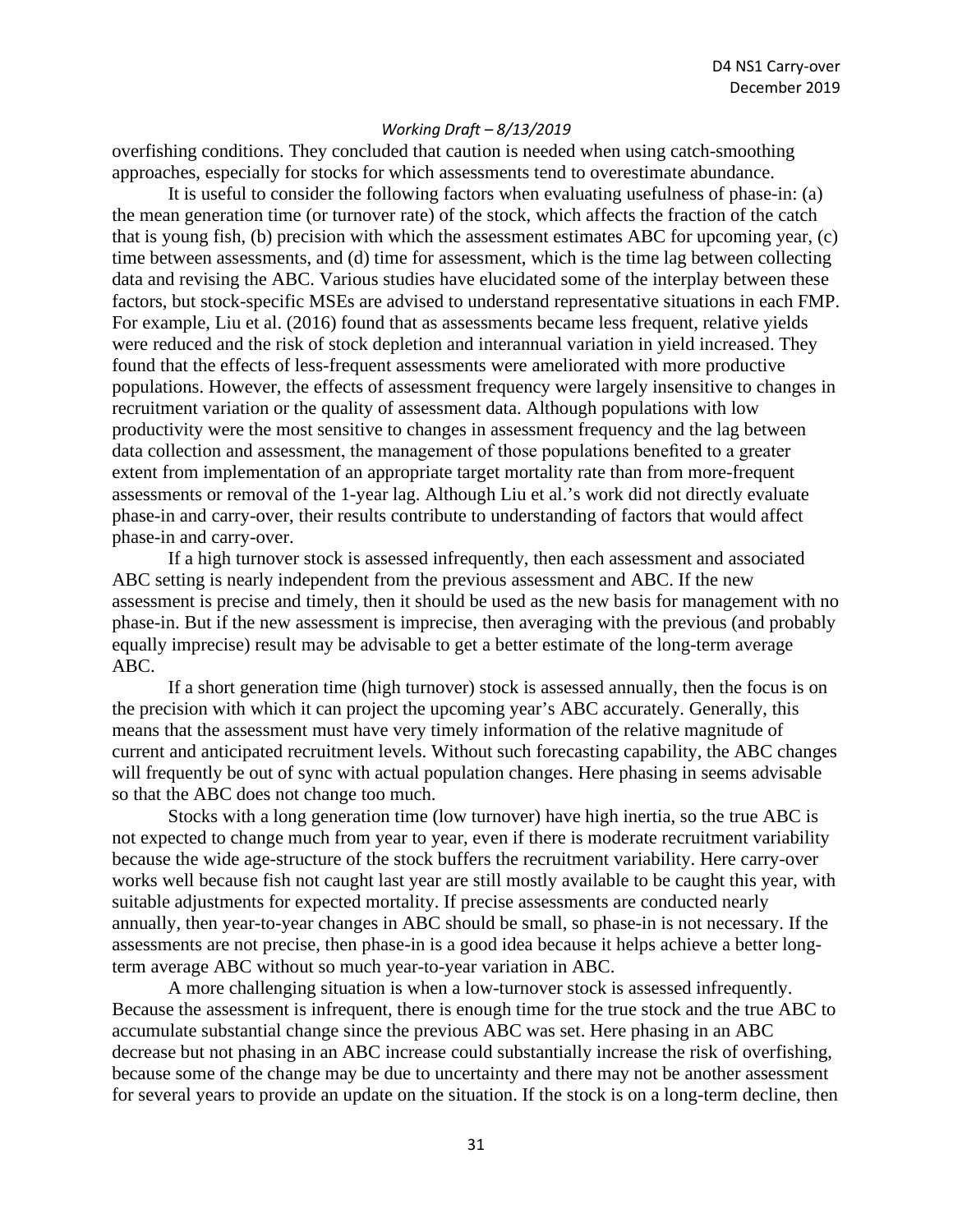infrequent step-down of the ABC can lead to overfished stocks, as it did for some west coast groundfish stocks during the 1990s, and phasing in the new estimates will only make the problem worse. On the other hand, phasing in new estimates for increasing stocks will provide the desired ABC stability, but may reduce the long-term average catch. Given these considerations, NMFS recommends that if a stock seems fairly stable from the current assessment but the assessment has high uncertainty, then it could be appropriate to phase in the new ABC. But if a stock is on a declining trajectory or if the new assessment indicating decline has increased precision because of new information, then more caution should be applied when allowing phase-in, or perhaps phase-in should not be allowed.

#### **4.5 ACL overages and catch uncertainty**

For stocks where the fishery is expected to exceed its ACL in some years, allowing carryover provisions to be applied to ACL underages while not requiring corresponding provisions to address ACL overages (e.g., pay-backs) could lead to catches exceeding the ACL on average, increasing the risk of overexploitation of the stock over the long term (Powers and Brooks 2008). Powers and Brooks (2008) used an MSE framework to evaluate the implications of alternative decision rules regarding carry-over of undercaught TACs and pay-back of TAC overages on conservation and sustainability objectives and rebuilding time frames. The study assumed TACs were set with perfect knowledge of the stock status and productivity, but that catch varied randomly around the TAC with a coefficient of variation of 20 percent. The carry-over/pay-back in the study was delayed such that an underage/overage in year 1 was added to/deducted from the TAC in year 3. A sensitivity analysis also was conducted to examine scenarios with an underreporting bias of 20 percent. The study found that as long as there was one-for-one payback of both overages and underages and no bias in reporting, sustainability objectives and rebuilding time frames were comparable to perfect TAC implementation. When overages were paid back and underages not carried over, recovery was achieved earlier. Conversely, a policy under which overages were ignored and underages were carried over did not maintain or rebuild the stock to target level on average. Possible methods for accounting for ACL overages include requiring pay-back AMs, deducting overages from subsequent ACLs, or delaying the application of carryover until later in the year when the previous year's catch is more certain.

For stocks with substantial uncertainty in the estimate of the catch, ACL underages may be caused by underestimation of the catch. Power and Brooks (2008) found that an underreporting bias undermined the viability of carry-over management. In Wiedenmann and Holland's 2019 study, allowing carry-over when catch was underreported led to the highest probability and magnitude of overfishing, as well as the highest risk of becoming overfished, of the scenarios they explored. In such circumstances, NMFS recommends that overages and underages be addressed through AMs, as opposed to carry-over provisions, in order to average out the fluctuations in the estimated catch. The NS1 guidelines suggest that AMs could be based on a comparison of average catch to average ACL over a three-year period (NS1 Guidelines paragraph 50 CFR  $600.310(g)(5)$ ). If a Council or the Secretary wants to apply carry-over ABC control rules, the NS1 guidelines advise that managers consider the reason for a catch underage prior to implementing carry-over. For stocks with substantial uncertainty in catch data, additional precautionary measures such as triggers to prohibit carry-over in risky circumstances may be needed to ensure that catches do not exceed ACLs on average.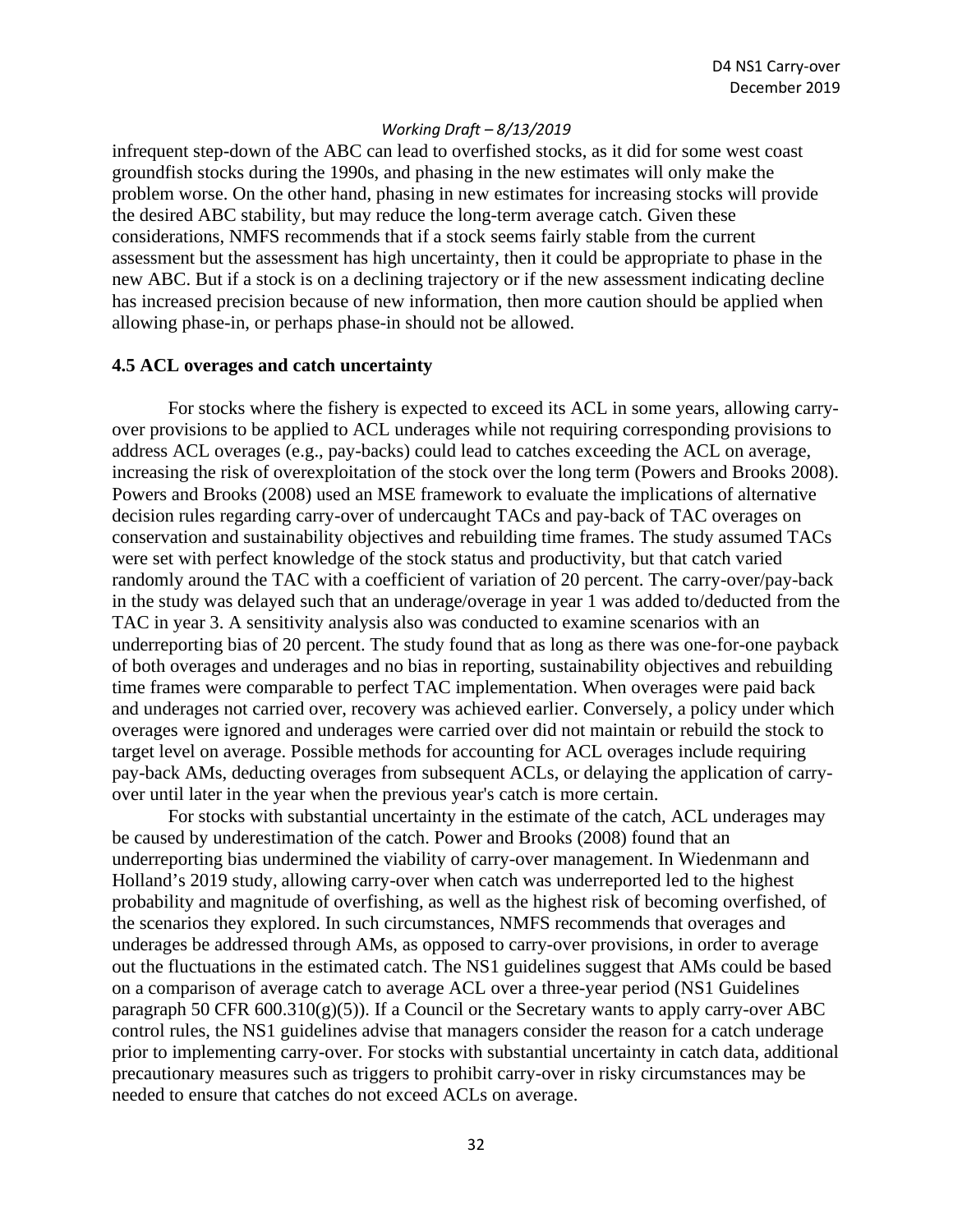#### **4.6 The broader fishery management context**

The benefits and risks of carry-over and phase-in provisions should be evaluated in the context of the broader fishery management approach. As mentioned earlier, carry-over policies may be particularly useful in multispecies fisheries managed with individual quotas. They can be an important part of catch-balancing regimes that reduce the need for individuals to fish right up to their quota (and potentially discard overages), and make it easier to balance catch with quota portfolios in multispecies fisheries without having to buy or sell quota. Carry-over may be useful in derby fisheries with short seasons and in fisheries that rely on indirect measures to control total catch. This includes recreational fisheries, which may rely on indirect methods such as bag limits, and for which catch estimates may not be available in a timely fashion. The ability to carry over unused quota may reduce pressure on managers to set longer season lengths or laxer fishing rules if fishermen know that uncaught fish can be carried over to the next season. Many fisheries have multiple sectors that may be regulated separately and be allocated portions of the ACL. Examples include sectors using different gears, sectors with different classes of vessels (small vs. large, catcher vs. catcher-processor), and fisheries with commercial and recreational components. Allowing carry-over in one sector in these cases may be more problematic since it may impact other sectors. Different fishing fleets (or sectors) may preferentially target or select different ages or sizes of fish based on gear type, or area fished. In an analysis of the impact of carry-over on the rebuilding progress of GoM red snapper, Smith and Goethel (2017) noted that reassigning carry-over to sectors other than the one that originally observed an underage may lead to unexpected impacts. Thus, sector selectivity is an important consideration when designing carry-over control rules. Further, different sectors may have divergent interests in whether or how to phase in changes to ABC.

Additionally, the administrative cost of developing new policies and procedures should not be overlooked in implementing carry-over and phase-in provisions. A simple cost-benefit analysis should be considered to determine whether the potential realized benefits in terms of catch increases, profit margins, industry stability, etc. are substantial enough to justify the additional administrative work to establish and implement these provisions.

#### **4.7 Limitations on ABC adjustments**

As described above, an ABC control rule is a policy set by the Council, in consultation with its SSC, or by the Secretary for Secretarial managed stocks, that articulates how the ABC will be set compared to the associated OFL. ABC control rules account for scientific uncertainty as well as the Council's risk policy (e.g., the acceptable probability that catch equal to the ABC would result in overfishing). Because the ABC cannot exceed the OFL, ABC control rules generally specify the amount by which the ABC should be reduced from the OFL<sup>[15](#page-32-0)</sup>, based on the level of scientific uncertainty and the preferred probability that such a catch level could result in overfishing. Most of the Councils have established a tiered ABC control rule, where different approaches are used to specify OFL and ABC depending on the data that is available for a given stock. In many of the higher data quality tiers, P\* will be applied to the probability distribution

<span id="page-32-0"></span><sup>15</sup> Note: For some data limited stocks, OFL is not specified.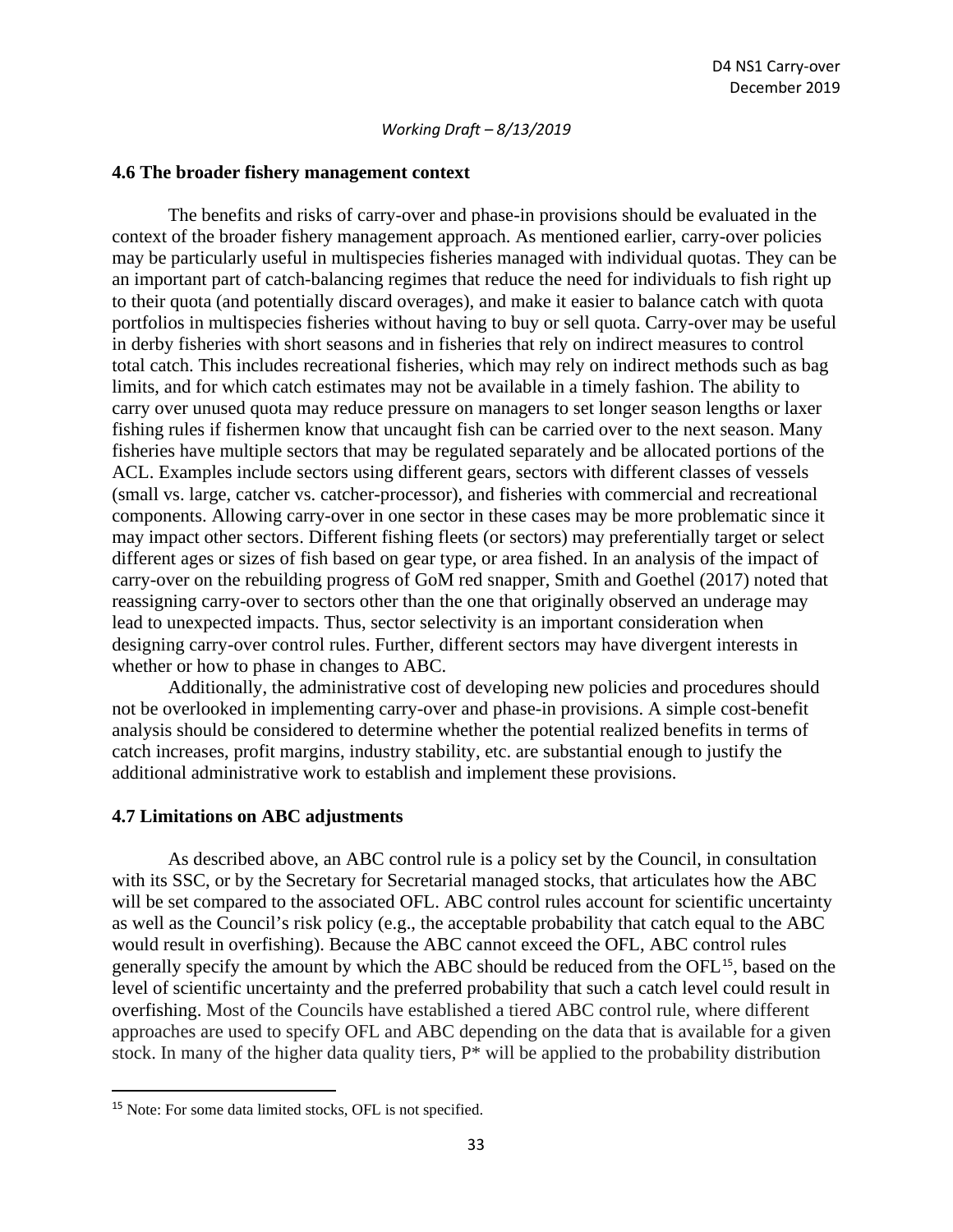of OFL to generate ABC. In general, when there is a large buffer between the OFL and the ABC, there is more room to account for carry-over and to adjust the ABC upwards. The amount of carry-over that can be applied is limited by the difference between the OFL and the ABC. Stock assessments with more uncertainty will have larger buffers and thus more room to accommodate ABC adjustments upward to allow for carry-over or phase-in.

#### **5.0 Conclusions and Recommendations**

Revisions to the National Standard 1 (NS1) guidelines that allow some portion of ACL underages to be carried over to the following year and phase-in of ABC changes over a period of up to three years can have benefits including increasing safety and economic performance. Phase-in of ABC changes can reduce social disruptions by creating stability in harvests over time. However, these policies may also increase risk of overfishing and depletion, and should be properly analyzed and adopted with caution. Carry-over and phase-in policies that limit changes in the ACL to the gap between the ACL and the ABC do not necessarily require any additional analysis or changes to FMPs. Policies that allow the ABC to be adjusted to accommodate carryover or phase-in require comprehensive evaluation in advance and/or provisions for SSCs to evaluate and approve changes to ABCs on a case-by-case basis.

There are two alternative acceptable approaches by which carry-over or phase-in could be implemented. The first approach is to evaluate carry-over or phase-in actions on a case-by-case basis. For assessed stocks, this might entail re-running the projections used in the last stock assessment with revised catch estimates adjusted to accommodate proposed carry-over or phasein of ABC changes. Ideally, these projections should incorporate uncertainty and should take retrospective patterns into account. Deterministic projections may be acceptable but should be used with caution when assessments are imprecise or when there is reason to believe a stock is declining. It may be possible to run catch projection scenarios in advance that allow for a range of actual catches and carry-over to ensure that they do not result in overfishing. Then, if the actual adjustments to the ABC for carry-over and phase-in fall with the scenarios tested, it is possible they can be approved without further analysis.

The second, and preferred, approach is to incorporate carry-over and phase-in provisions within ABC control rules by first conducting a comprehensive evaluation (preferably an MSE) of these policies before adopting them as revised ABC control rules in the respective FMPs. An MSE can test a range of scenarios that may occur under a given control rule and account for how various types of uncertainty and error affect the probability of overfishing occurring. An MSE may also be useful for understanding how these control rules will impact the average catch and stability of the catch over time. MSEs may be particularly useful for stocks that are not frequently assessed, as they can inform how managers can use indicators, such as survey indices or commercial CPUE, to adjust ABCs in the years between assessments. It may not always be feasible to undertake a full MSE to evaluate phase-in or carry-over ABC control rules. However, the NS1 guidelines require that a comprehensive analysis showing how the provisions prevent overfishing be included when carry-over or phase-in provisions are incorporated within an ABC control rule. Because it is the SSC's responsibility to recommend ABCs, an ABC control rule that enables adjustment of ABCs to accommodate carry-over or phase-in should be reviewed by the SSC to ensure that it will prevent overfishing and to account for scientific uncertainty.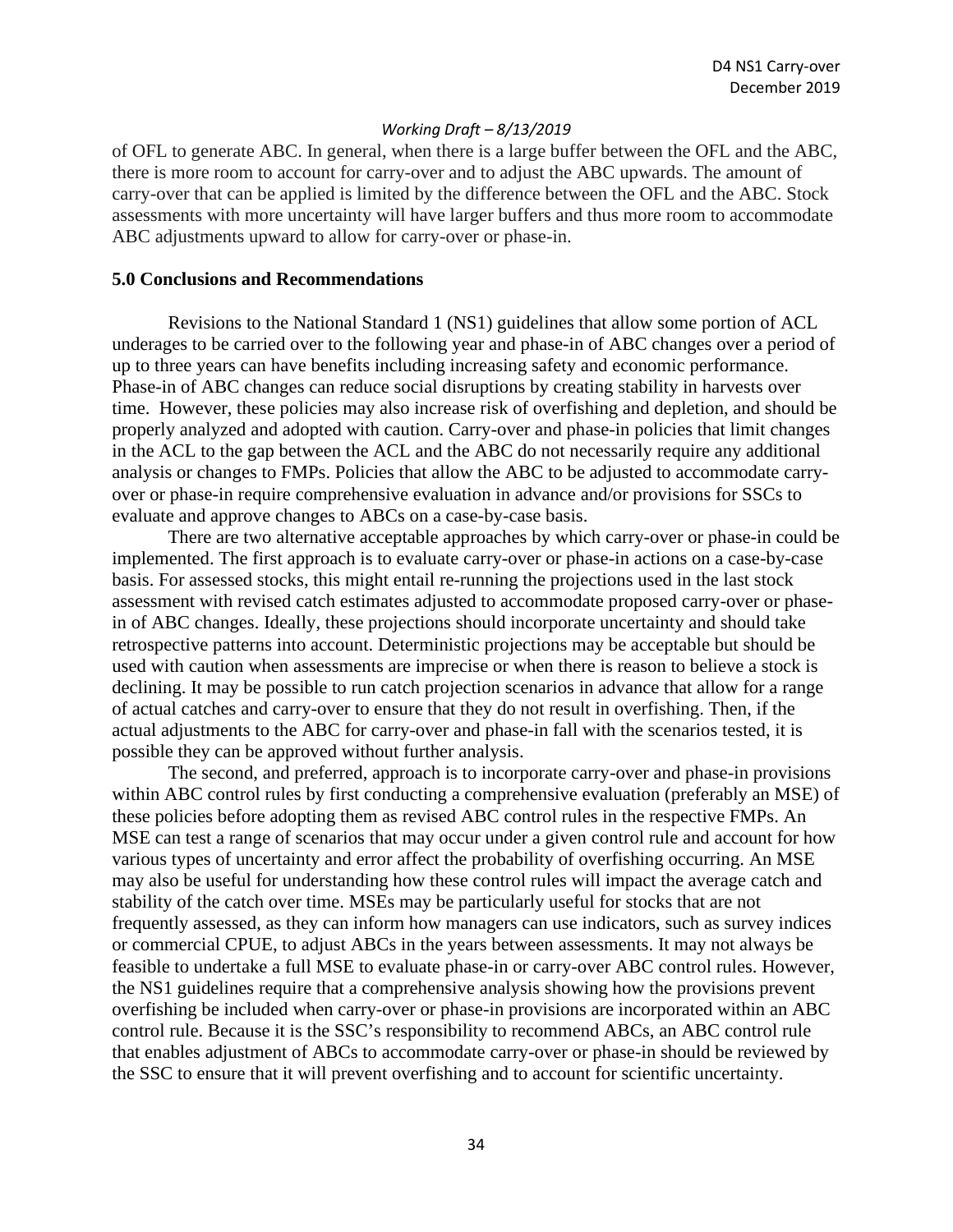When designing a carry-over or phase-in policy, fishery managers should account for a number of factors that influence the risk of such policies. Care should be taken when implementing these policies for fish stocks with life history characteristics that make them more vulnerable to overfishing, such as short-lived stocks or stocks that aggregate as their biomass declines, allowing catch rates to remain high even when stocks are depleted. When species are targeted jointly, increasing the ABC on one species may result in increased catch of jointly caught species. This may be particularly important when ABCs are set for stock complexes rather than individual species, as carry-over could enable overfishing of a component species even though the ABC of the stock complex is not exceeded. Extra caution should also be taken for stocks that are not frequently assessed or for which catch or the assessment itself is highly uncertain.

NS1 guidelines clearly state that ABC cannot exceed OFL. This means that increases in the ABC based on phase-in or carry-over provisions cannot exceed the margin between the ABC and OFL. Ironically, this generally allows for increases in the ABC for stocks subject to relatively high scientific uncertainty because those stocks are likely to have a large margin between the OFL and ABC in the first place. In such cases, when considering carry-over, it may still be appropriate to allow ABC increases, but managers should consider the reasons for the underage. If there is reason to believe the underage was due to a decline in the stock, it may be unwise to allow carry-over. However, there may be cases where assessment results are uncertain but carry-over serves an important purpose with limited risk. A key example is in multispecies IFQ programs that include species taken incidentally and with highly variable and uncertain catch rates. Allowing individuals to carry over quota may help individuals or the industry to balance incidental catches that vary substantially year-to-year. In contrast, when the undercaught species is a target species and it appears that failure to catch the ACL was due to low catch rates, the possibility that the stock size is lower than presumed should be considered and caution exercised before allowing carry-over.

#### **6.0 Acknowledgements**

This paper was improved by the review and comments provided by: John DeVore, Jane DiCosmio, Kari Fenski, Travis Ford, Jason Gasper, Dana Hanselman, Sandra Lowe, Sarah McLaughlin, Nikhil Mehta, Peggy Mundy, Caroline Park, Sean Roberts, Brett Schumacher, and Cindy Tribuzion.

#### **7.0 References**

Breen, P.A., Sykes, D.R., Starr, P.J., Kim, S. and Haist, V., 2009. A voluntary reduction in the commercial catch of rock lobster (Jasus edwardsii) in a New Zealand fishery. *New Zealand Journal of Marine and Freshwater Research*, *43*(1), pp.511-523.

Butterworth, D.S. and Geromont, H.F., 2001. Evaluation of a class of possible simple interim management procedures for the Namibian hake fishery. *African Journal of Marine Science*, *23*, pp.357-374.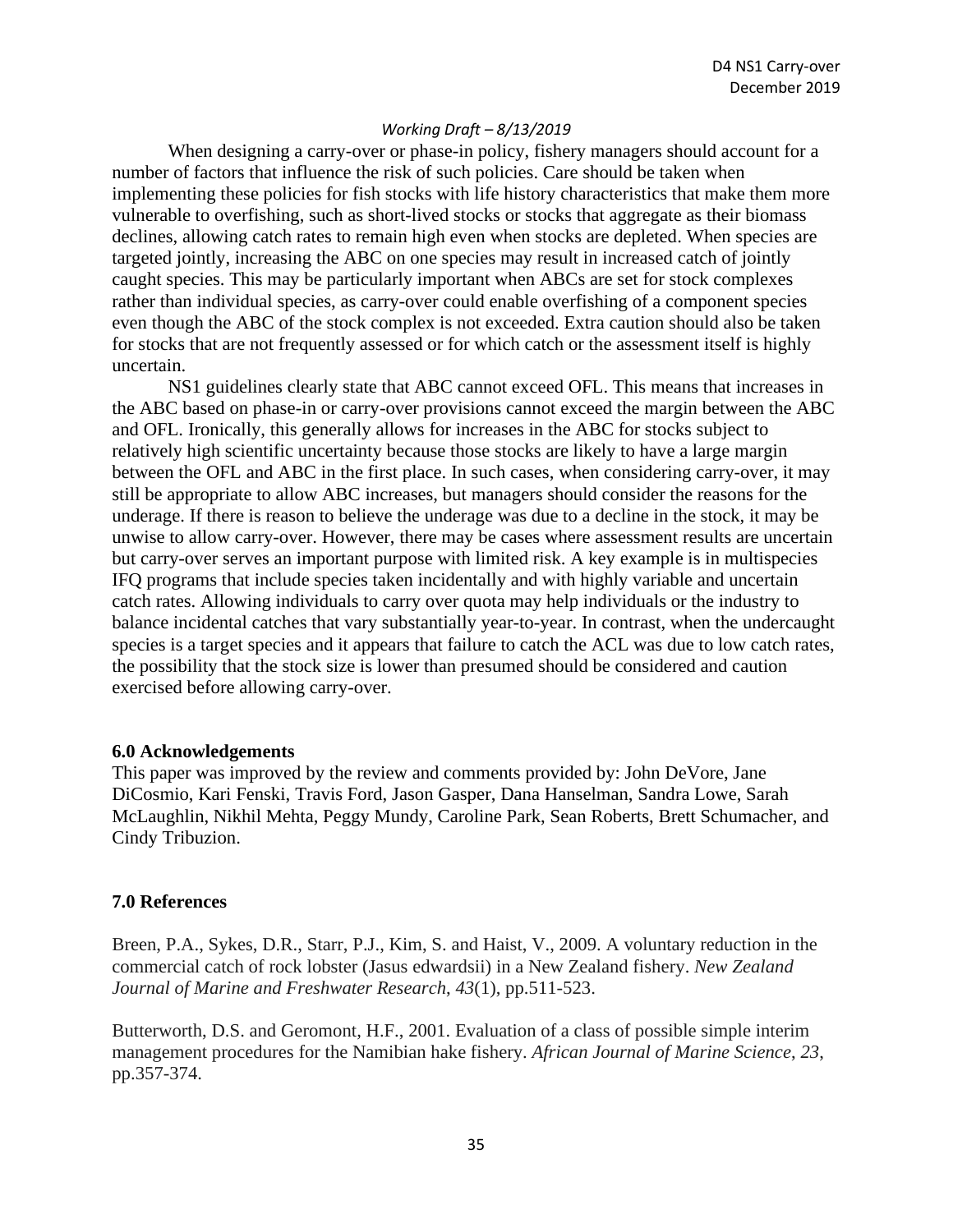Butterworth, D.S. and Rademeyer, R.A., 2005. Sustainable management initiatives for the southern African hake fisheries over recent years. *Bulletin of Marine Science*, *76*(2), pp.287-320.

Carruthers, T.R., Kell, L.T., Butterworth, D.S., Maunder, M.N., Geromont, H.F., Walters, C., McAllister, M.K., Hillary, R., Levontin, P., Kitakado, T. and Davies, C.R., 2015. Performance review of simple management procedures. *ICES Journal of Marine Science*, *73*(2), pp.464-482.

Clucas, I. A study of the options for utilization of bycatch and discards from marine capture fisheries. *FAO Fisheries Circular*. No. 928. Rome, FAO. 1997. 59p.

De Moor, C.R., Butterworth, D.S. 2016. "Incorporating technological interactions in a joint management procedure for South African sardine and anchovy" in Edwards, C.T. and Dankel, D.J. eds., 2016. Management science in fisheries: an introduction to simulation-based methods. Routledge.

Dorn, M. W., M. W. Saunders, C. D. Wilson, M. A. Guttormsen, K. Cooke, R. Kieser, and M. E. Wilkins. Status of the coastal Pacific hake/whiting stock in U.S. and Canada in 1998. In Pacific Fishery Management Council, Appendix: Status of the Pacific Coast groundfish fishery through 1998 and recommended acceptable biological catches in 1999: Stock assessment and fishery evaluation. Pacific Fishery Management Council, 2130 SW Fifth Avenue, Suite 224, Portland, OR 97201.

Edwards, C. and Dankel, D. (Eds.). 2016. Management science in fisheries: An introduction to simulation-based methods. Routledge, New York, 460 p.

Fisheries Act. 1996. http://www.legislation.govt.nz/act/public/1996/0088/latest/whole.html# DLM401752

Froese, R., Winker, H., Gascuel, D., Sumaila, U.R. and Pauly, D., 2016. Minimizing the impact of fishing. *Fish and Fisheries*, *17*(3), pp.785-802.

GMFMC (2017). *Carry-over provisions and framework modification: Options Paper for Generic Amendment to the Fishery Management Plans for Reef Fish, Red Drum, Coastal Migratory Pelagics, Coral and Coral Reefs, Spiny Lobster, and Shrimp in the Gulf of Mexico*.

Goethel, D.R. and Smith M.W., 2016, December 5. Investigating the Impact of Carrying Over a Theoretical Landings Underage on the Ability to Achieve Rebuilding Targets for Gulf of Mexico Red Snapper. Southeast Fisheries Science Center Report, 7pp.

Hare, S.R., 2011. Potential modifications to the IPHC harvest policy. *Int. Pac. Halibut Comm. Report of Assessment and Research Activities*, *2010*, pp.177-200.

Hare, S.R. and Clark, W.G., 2008, January. 2007 IPHC harvest policy analysis: past, present, and future considerations. In *International Pacific Halibut Commission Eighty-fourth Annual Meeting*.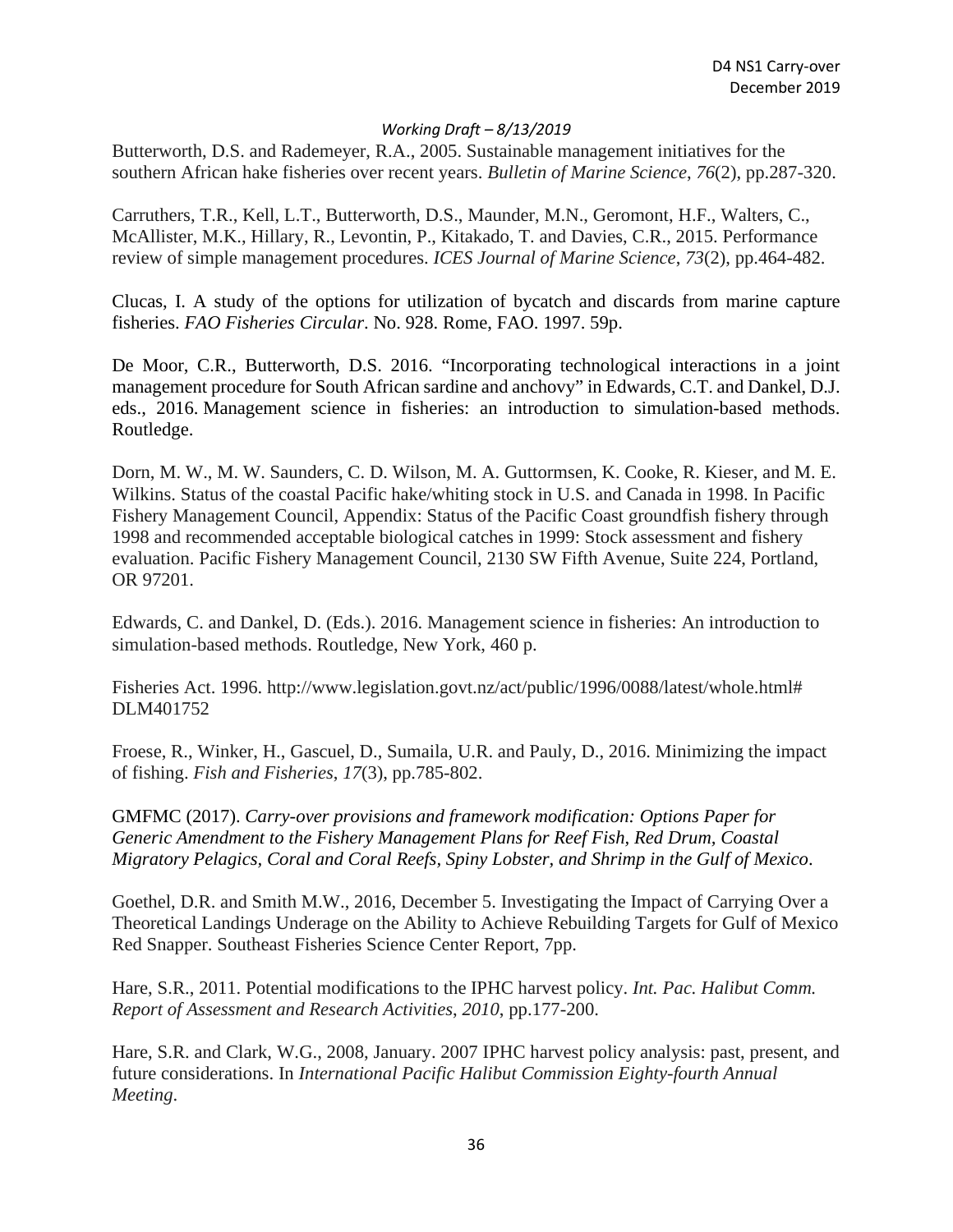Hillary, R.M., Preece, A.L., Davies, C.R., Kurota, H., Sakai, O., Itoh, T., Parma, A.M., Butterworth, D.S., Ianelli, J. and Branch, T.A., 2016. A scientific alternative to moratoria for rebuilding depleted international tuna stocks. *Fish and Fisheries*, *17*(2), pp.469-482.

Holland, D.S., 2010. "Management Strategy Evaluation and Management Procedures: Tools for Rebuilding and Sustaining Fisheries", OECD Food, Agriculture and Fisheries Working Papers, No. 25, OECD Publishing.

Holland, D.S. and Herrera, G.E., 2006. Flexible catch-balancing policies for multispecies individual fishery quotas. *Canadian Journal of Fisheries and Aquatic Sciences*, *63*(8), pp.1669- 1685.

Holland, D.S. and G.E. Herrera 2010. The Benefits and Risks of Increased Spatial Resolution in Management of Fishery Metapopulations Under Uncertainty. *Natural Resource Modeling* 23(4):494-520.

Holland, D.S. and G.E. Herrera 2012. The Impact of Age, Structure, Uncertainty, and Asymmetric Spatial Dynamics on Regulatory Performance in Fishery Metapopulation. *Ecological Economics* 77:207-18.

Kell, L.T., Pastoors, M.A., Scott, R.D., Smith, M.T., Van Beek, F.A., O'Brien, C.M. and Pilling, G.M., 2005. Evaluation of multiple management objectives for Northeast Atlantic flatfish stocks: sustainability vs. stability of yield. *ICES Journal of Marine Science*, *62*(6), pp.1104-1117.

Kell, L.T., Pilling, G.M., Kirkwood, G.P., Pastoors, M.A., Mesnil, B., Korsbrekke, K., Abaunza, P., Aps, R., Biseau, A., Kunzlik, P. and Needle, C.L., 2006. An evaluation of multi-annual management strategies for ICES roundfish stocks. *ICES Journal of Marine Science*, *63*(1), pp.12-24.

Kvamsdal, S.F., Eide, A., Ekerhovd, N.A., Enberg, K., Gudmundsdottir, A., Hoel, A.H., Mills, K.E., Mueter, F.J., Ravn-Jonsen, L., Sandal, L.K. and Stiansen, J.E., 2016. Harvest control rules in modern fisheries management. *Elem Sci Anth*, *4*.

Liu, O.R., Thomas, L.R., Clemence, M., Fujita, R., Kritzer, J.P., McDonald, G. and Szuwalski, C., 2016. An evaluation of harvest control methods for fishery management. *Reviews in Fisheries Science & Aquaculture*, *24*(3), pp.244-263.

Marchal, P., Andersen, J.L., Aranda, M., Fitzpatrick, M., Goti, L., Guyader, O., Haraldsson, G., Hatcher, A., Hegland, T.J., Floc'h, L. and Macher, C., 2016. A comparative review of fisheries management experiences in the European Union and in other countries worldwide: Iceland, Australia, and New Zealand. *Fish and Fisheries*, *17*(3), pp.803-824.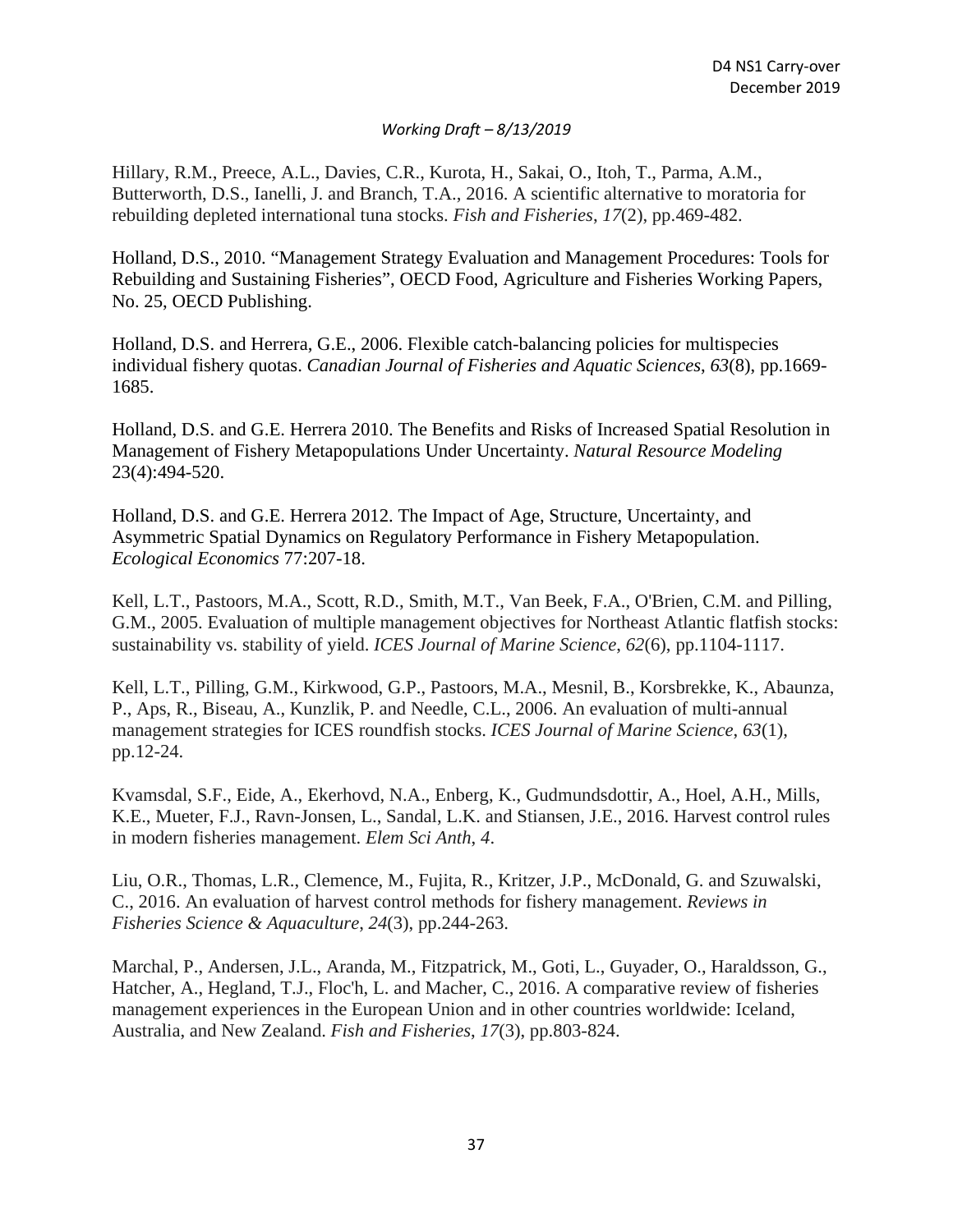Marchal, P., Lallemand, P., Stokes, K. and Thébaud, O., 2009. A comparative review of the fisheries resource management systems in New Zealand and in the European Union. *Aquatic Living Resources*, *22*(4), pp.463-481.

NRLMG (National Rock Lobster Management Group) 2016. Review of Rock Lobster Sustainability Measures for 1 April 2016 Final Advice Paper.MPI Discussion Paper No: 2016/12 ISBN No: 978-1-77665-187-0 (online),ISSN No: 2253-3907 (online). <http://www.nzrocklobster.co.nz/assets/final-nrlmg-final-advice-paper-29feb16.pdf>

New Zealand Ministry for Primary Industries Website, 2017, January 26. Retrieved September 1, 2017, from http://fs.fish.govt.nz/Page.aspx?pk=81&tk=248

Patrick, W., W. Morrison, M. Nelson, and R.L. González Marrero. 2013. Factors affecting management uncertainty in U.S. fisheries and methodological solutions. Ocean and Coastal Management, 71: 64-72.

Pinkerton, E., 2013. Alternatives to ITQs in equity–efficiency–effectiveness trade-offs: How the lay-up system spread effort in the BC halibut fishery. *Marine Policy*, *42*, pp.5-13.

Powers, J.E. and Brooks, E.N., 2008. Penalties and rewards for over-and underages of catch allocations. *ICES Journal of Marine Science*, *65*(9), pp.1541-1551.

Rademeyer, R.A. and Butterworth, D.S., 2016. An Illustrative Example of a Management Procedure For Eastern North Atlantic Bluefin Tuna. *Collect. Vol. Sci. Pap. ICCAT*, *72*(7), pp.1667-1693.

Sanchirico, J.N., Holland, D., Quigley, K. and Fina, M., 2006. Catch-quota balancing in multispecies individual fishing quotas. *Marine Policy*, *30*(6), pp.767-785.

Smith, M.W., and Goethel, D.R. 2017, August 28. Investigating the Impact of Carrying Over Multiple Theoretical Landings Underages on the Ability to Achieve Rebuilding Targets for Gulf of Mexico Red Snapper. Southeast Fisheries Science Center Report, 13pp.

Starr, P.J., Breen, P.A., Hilborn, R.H. and Kendrick, T.H., 1997. Evaluation of a management decision rule for a New Zealand rock lobster substock. *Marine and Freshwater Research*, *48*(8), pp.1093-1101.

Wiedenmann, J. and D.S. Holland. 2019. The risks and rewards of allowing catch limit carryovers between years. Forthcoming in *ICES Journal of Marine Science*.

Wiedenmann, J., and Jensen, O. 2018. Could recent overfishing of New England groundfish have been prevented? A retrospective evaluation of alternative management strategies. Canadian Journal of Fisheries Aquatic Sciences,<https://doi.org/10.1139/cjfas-2018-0129>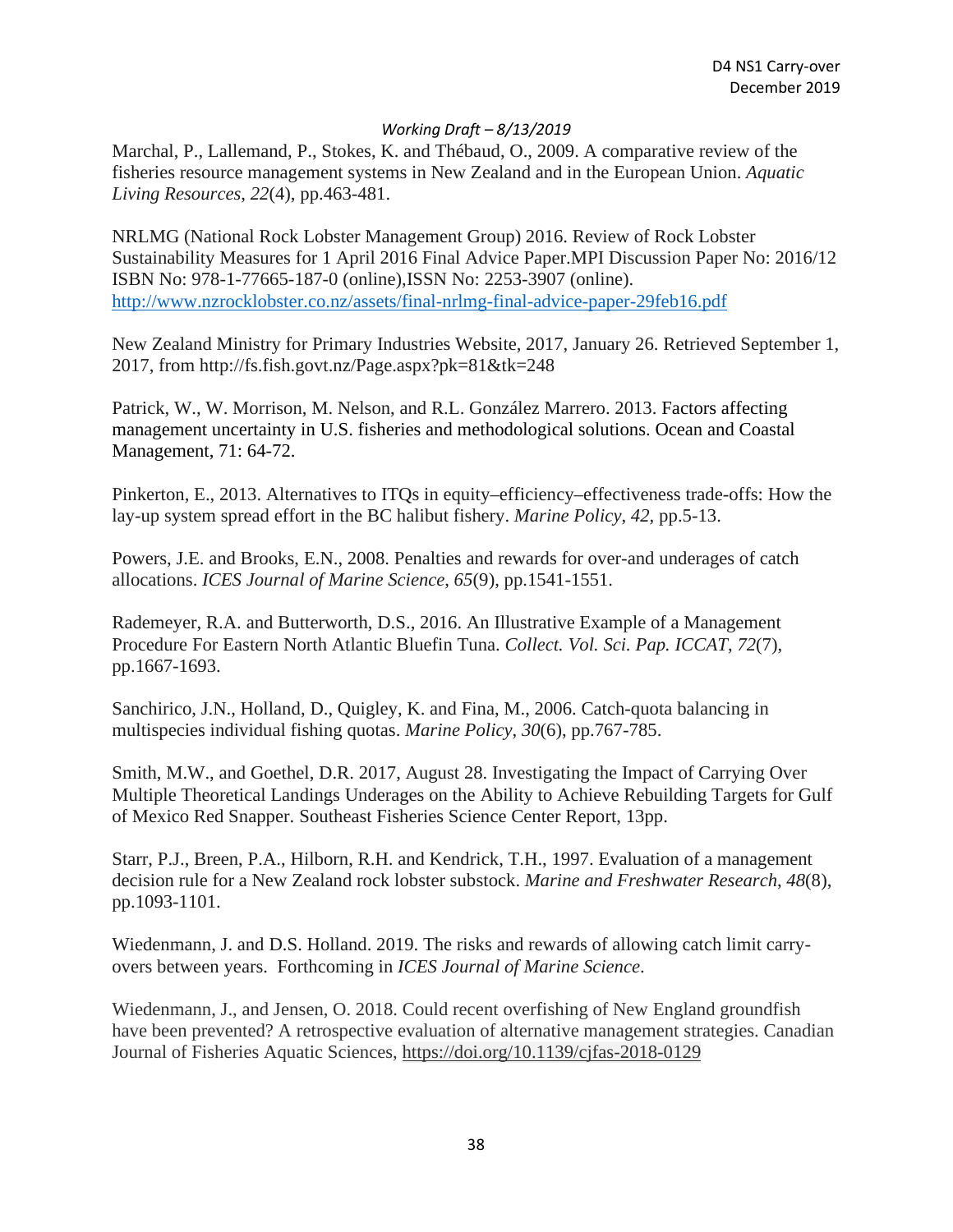Wiedenmann, J., Wilberg, M., Sylvia, A. and Miller, T., 2017. An evaluation of acceptable biological catch (ABC) harvest control rules designed to limit overfishing. *Canadian Journal of Fisheries and Aquatic Sciences*, (74): 1028-1040.

Woods, P.J., Holland, D.S., Marteinsdóttir, G. and Punt, A.E., 2015. How a catch–quota balancing system can go wrong: an evaluation of the species quota transformation provisions in the Icelandic multispecies demersal fishery. *ICES Journal of Marine Science*, *72*(5), pp.1257- 1277.

Yang Li, James R. Bence & Travis O. Brenden (2016) The Influence of Stock Assessment Frequency on the Achievement of Fishery Management Objectives, North American Journal of Fisheries Management, 36:4, 793-812, DOI: 10.1080/02755947.2016.1167145

| Council                     | <b>FMP</b>                                                                                              | Fishery component                | Carry-over provision                                                                                                                                                                                                                                                                                                                                                                                                                                                                                                                               | Regulatory<br>citation                |
|-----------------------------|---------------------------------------------------------------------------------------------------------|----------------------------------|----------------------------------------------------------------------------------------------------------------------------------------------------------------------------------------------------------------------------------------------------------------------------------------------------------------------------------------------------------------------------------------------------------------------------------------------------------------------------------------------------------------------------------------------------|---------------------------------------|
| North<br>Pacific<br>Council | Groundfish of<br>the Bering<br>Sea/Aleutian<br>Island<br>FMP/Groundfish<br>of the Gulf of<br>Alaska FMP | Pacific Halibut and<br>Sablefish | NMFS issues individual<br>fishing quota (IFQ) to<br>individuals based on their<br>quota share (QS) for halibut<br>and sablefish. An individual's<br>catch must be matched by their<br>IFQ. Individuals are allowed to<br>exceed what is available in<br>their IFQ account by up to 10<br>percent, and that overage will<br>be subtracted from their IFQ in<br>the next year. Similarly, if an<br>individual catches less than<br>their IFQ, up to 10 percent of a<br>person's total annual IFQ can<br>be carried over to the next<br>fishing year. | <b>50 CFR</b><br>$679.40(d)$ -<br>(e) |

Table 1. Carry-over Provisions in Domestic U.S. Fisheries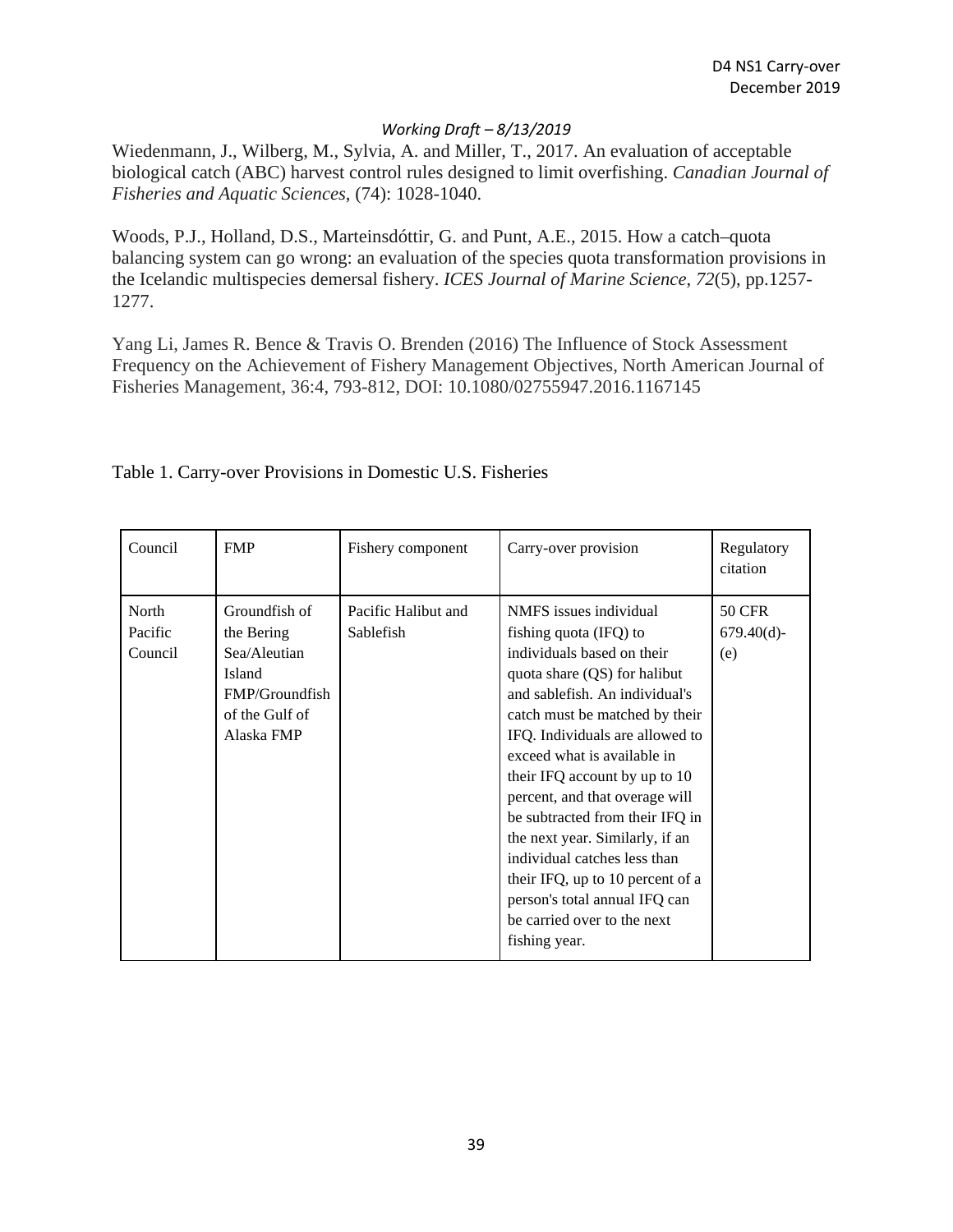| Pacific<br>Council    | Pacific Coast<br>Groundfish FMP                | Share-based IFQ<br>program: within this<br>program, the overall<br>catch or quota for non-<br>whiting groundfish<br>stocks is divided into<br>shares controlled by<br>individual fishermen.                                                                                                                                                                                          | At the start of each year,<br>NMFS issues quota pounds<br>(QP) to entities based on their<br>quota share (QS). A vessel's<br>catch (including discards) must<br>be matched by an equal<br>amount of quota pounds. Up to<br>10 percent of a vessel's QP can<br>be carried over from one year<br>to the next. Similarly, an<br>overage in one year can be<br>covered by up to 10 percent of<br>the following year's QP. | <b>50 CFR</b><br>660.140(e)(5)       |
|-----------------------|------------------------------------------------|--------------------------------------------------------------------------------------------------------------------------------------------------------------------------------------------------------------------------------------------------------------------------------------------------------------------------------------------------------------------------------------|-----------------------------------------------------------------------------------------------------------------------------------------------------------------------------------------------------------------------------------------------------------------------------------------------------------------------------------------------------------------------------------------------------------------------|--------------------------------------|
| <b>New</b><br>England | <b>Northeast</b><br>Multispecies<br><b>FMP</b> | Sectors, which are<br>generally defined as a<br>group of three or more<br>distinct persons who<br>hold limited access<br>vessel permits, who<br>have voluntarily<br>entered into a contract<br>and agree to certain<br>fishing restrictions for<br>a specified period of<br>time, and who have<br>been granted a quota<br>(referred to as an<br><b>Annual Catch</b><br>Entitlement). | Sectors are allowed to carry<br>over up to 10 percent of their<br>ACE for each stock that is<br>unused, as long as this amount,<br>plus the total ACL for the<br>upcoming fishing year, does<br>not exceed the ABC of the<br>stock.                                                                                                                                                                                   | <b>50 CFR</b><br>648.87(b)(1)<br>(C) |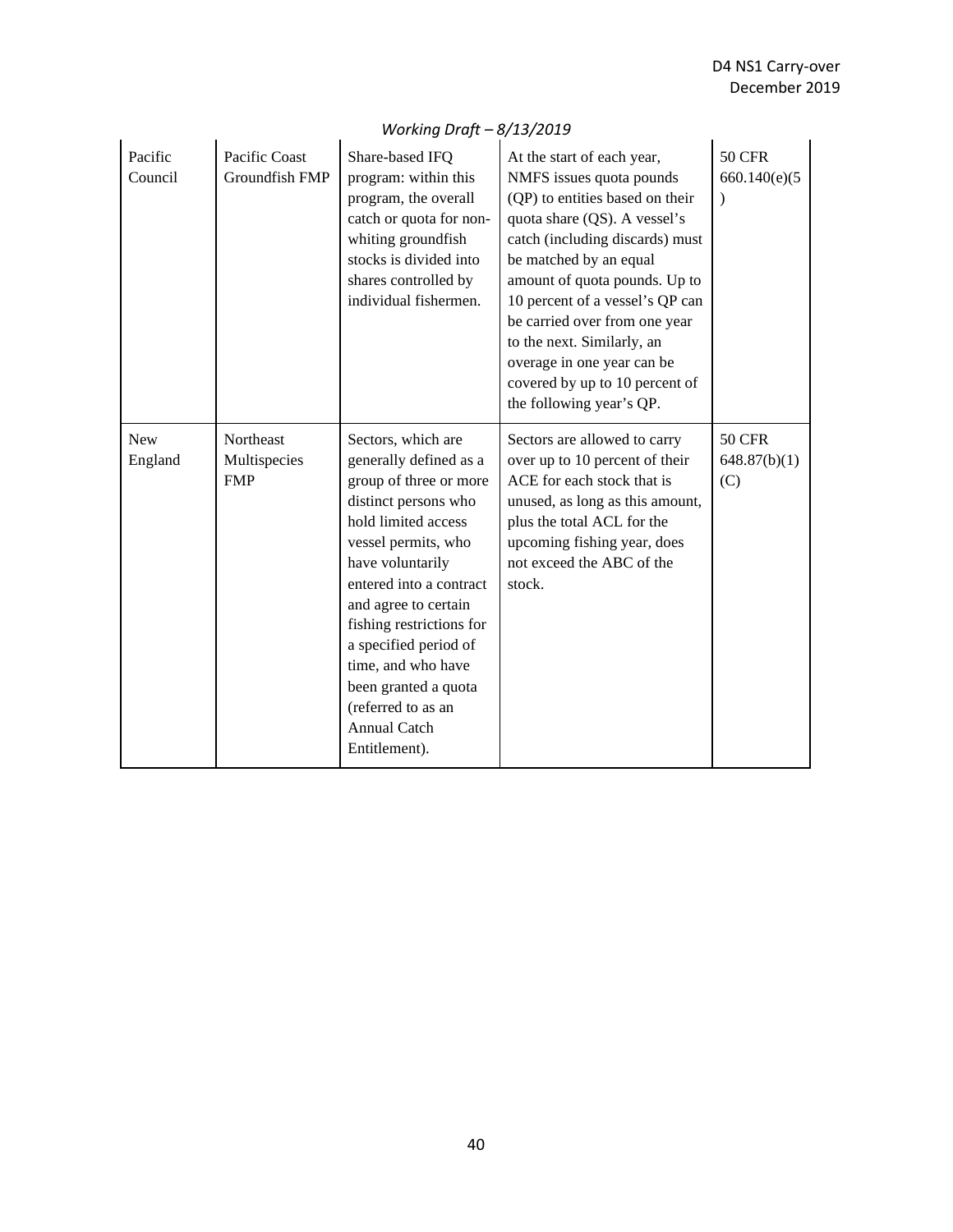| <b>New</b><br>England | Atlantic Sea<br>Scallop FMP | 1) Limited access<br>vessels, which are<br>assigned days at sea<br>(DAS) to use in open<br>areas as well as an<br>allocation of scallops<br>(in pounds) that can be<br>caught in specific<br>controlled access<br>areas.<br>2) Limited access<br>general category<br>(LAGC) individual<br>fishing quota (IFQ)<br>vessels. | 1) Limited access vessels may<br>carry over a maximum of 10<br>DAS, not to exceed the total<br>open area DAS allocation by<br>permit category, into the next<br>year.<br>2) LAGC IFQ vessels may<br>carry over up to 15 percent of<br>the vessel's IFQ into the next<br>fishing year.                                                                                                                                                                                                                                                                                                                                                                                                                                                                                                                                                                                                            | <b>50 CFR</b><br>$648.53$ (d)<br>and $(v)$ |
|-----------------------|-----------------------------|---------------------------------------------------------------------------------------------------------------------------------------------------------------------------------------------------------------------------------------------------------------------------------------------------------------------------|--------------------------------------------------------------------------------------------------------------------------------------------------------------------------------------------------------------------------------------------------------------------------------------------------------------------------------------------------------------------------------------------------------------------------------------------------------------------------------------------------------------------------------------------------------------------------------------------------------------------------------------------------------------------------------------------------------------------------------------------------------------------------------------------------------------------------------------------------------------------------------------------------|--------------------------------------------|
| <b>NMFS</b>           | <b>Atlantic HMS</b>         | Shark fishery                                                                                                                                                                                                                                                                                                             | Base annual commercial<br>quotas can be adjusted based<br>on over- or underharvests. An<br>underharvest of "healthy"<br>sharks (those that are not<br>overfished, not subject to<br>overfishing, and do not have an<br>unknown status) may be<br>carried over to the following<br>year, up to 50 percent of the<br>base annual quota. Carry-over<br>is not allowed for if a shark<br>stock or a stock within a<br>management group is<br>overfished, subject to<br>overfishing, or has an unknown<br>stock status. If a quota is<br>exceeded in a fishing year,<br>NMFS will deduct from the<br>base quota an amount<br>equivalent to the overharvest in<br>the following year or,<br>depending on the level of<br>overharvest, NMFS may<br>deduct from the base quota an<br>amount equivalent to the<br>overharvest spread over a<br>number of subsequent fishing<br>years to a maximum of five | <b>50 CFR</b><br>635.27(b)(2)              |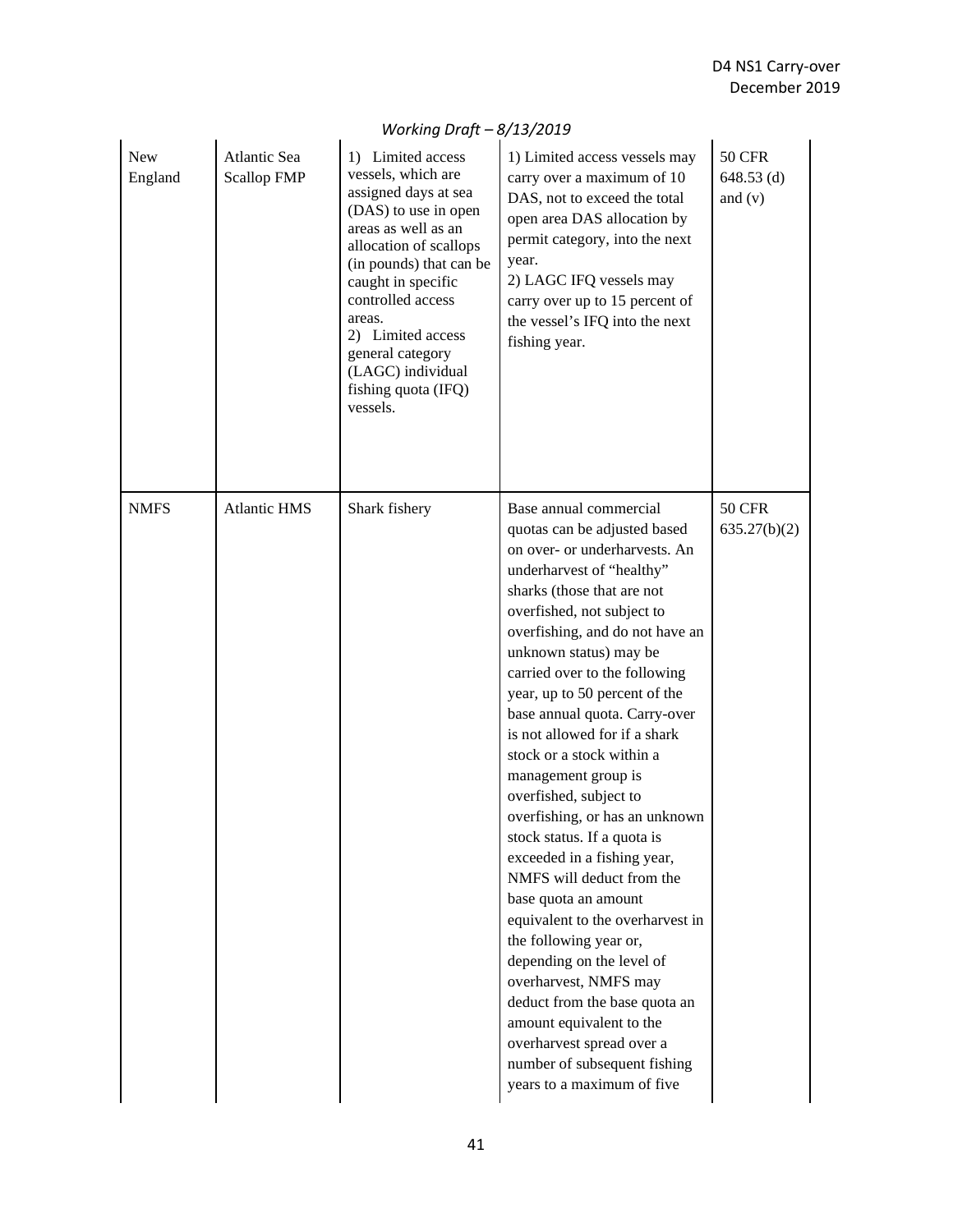years.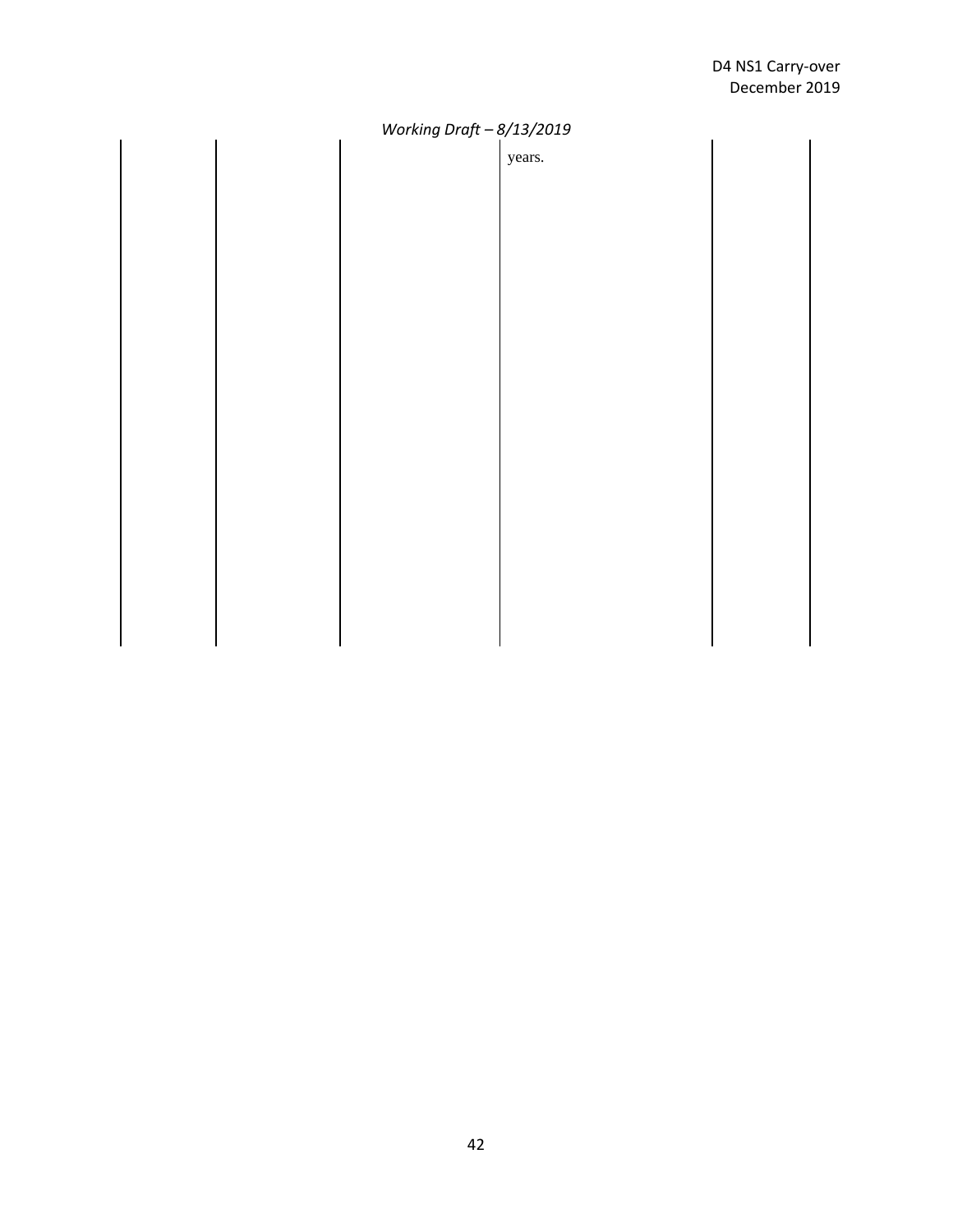| Gulf<br>Council | Reef Fish<br>Resources of the<br>Gulf of Mexico | Gulf of Mexico IFQ<br>Programs for Red<br>Snapper and Grouper-<br>Tilefishes | IFQ shareholders can land 10<br>percent over their remaining<br>allocation on the last fishing<br>trip of the year as long as the<br>amount does not exceed the<br>amount of shares held in the<br>account. Any overage will be<br>subtracted from the<br>shareholder's allocation at the<br>start of the next fishing year.<br>Because overages need to be<br>subtracted from the<br>shareholder's allocation at the<br>start of the following year,<br>share transfers will not be<br>allowed that would reduce the<br>shareholder's IFQ shares lower<br>than the amount needed to pay<br>back the overage. | <b>50 CFR</b><br>622.21<br>$(b)(3)(ii)$ and<br>622.22<br>(b)(3)(ii) |
|-----------------|-------------------------------------------------|------------------------------------------------------------------------------|---------------------------------------------------------------------------------------------------------------------------------------------------------------------------------------------------------------------------------------------------------------------------------------------------------------------------------------------------------------------------------------------------------------------------------------------------------------------------------------------------------------------------------------------------------------------------------------------------------------|---------------------------------------------------------------------|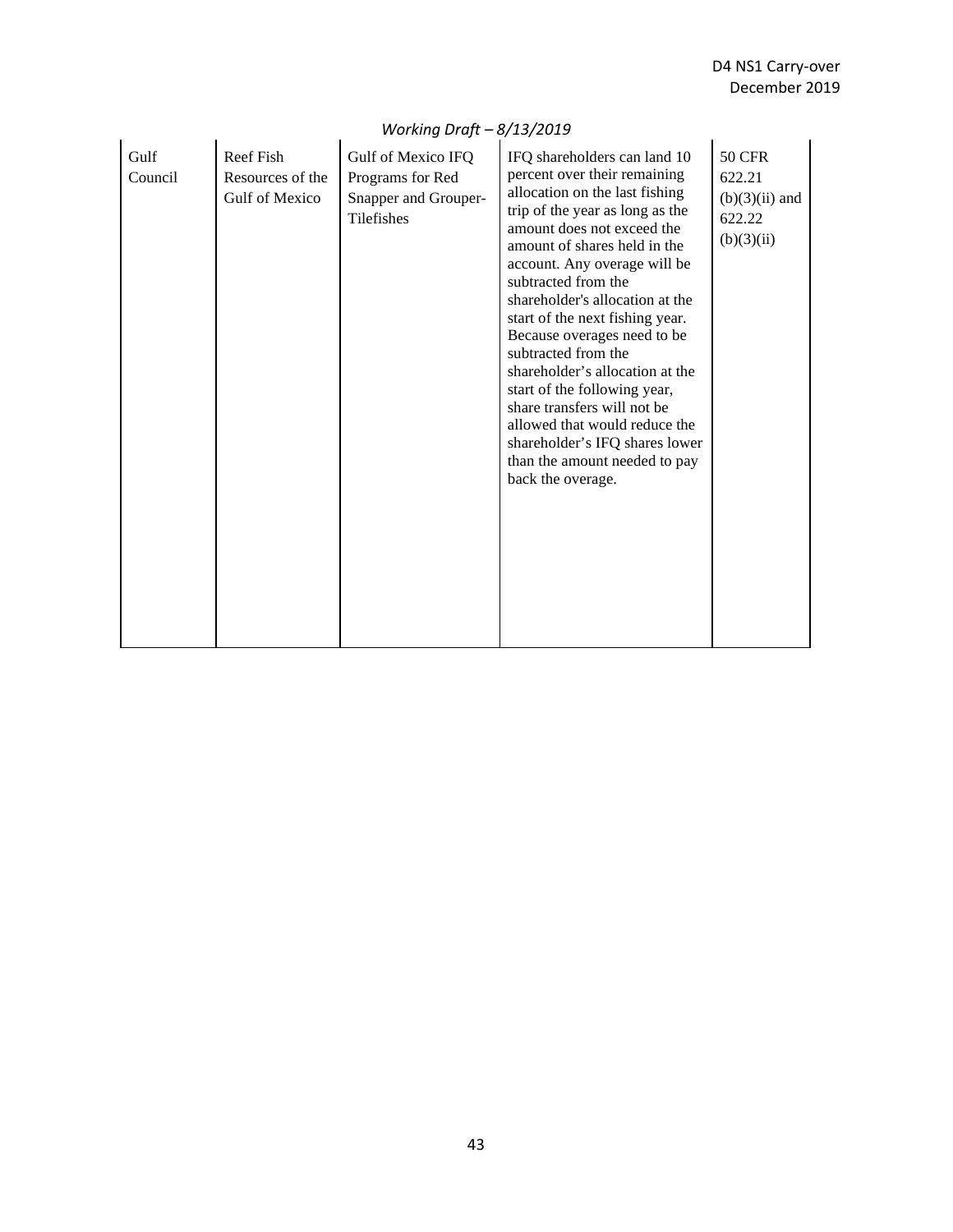Table 2. Summary of guidance on carry-over provisions

NS1 guideline requirements for developing carry-over provisions within an ABC control rule:

- Describe within an FMP when the carry-over provision can and cannot be used, and how the provision prevents overfishing based on a comprehensive analysis.
- Consider the reason for the ACL underage.
- Evaluate appropriateness of carry-over provisions for stocks that are overfished and/or rebuilding, as the overriding goal for such stocks is to rebuild them in as short a time as possible.

Additional considerations and guidance to consider when developing carry-over provisions with an ABC control rule:

- Consider how ACL underages will be determined.
- Consider how underages will be accounted for when there are multiple fishery sectors.
- Consider having a minimum buffer between OFL and ABC.
- Consider establishing limits on the amount of unharvested ACL that can be carried over.
- Consider identifying circumstances where precautionary measures should be used.
- Establish process for making changes to the ABC and ACL.
- Consider using simulation testing to ensure that carry-over will prevent overfishing in accordance with any established risk policy, preferably using a closed-loop management strategy evaluation.
- Consult with Scientific and Statistical Committee as well as the applicable NMFS Fisheries Science Center.

Implementing and evaluating carry-over on a case-by-case basis:

- Rerun the stochastic projections that were used in the last stock assessment with revised catch estimates.
- Conduct a deterministic projection analysis with revised catch estimates.
- Use scenario planning within an assessment to evaluate a wide range of ACL underages, resulting in ranges of OFL and ABC recommendations for each year within each scenario.